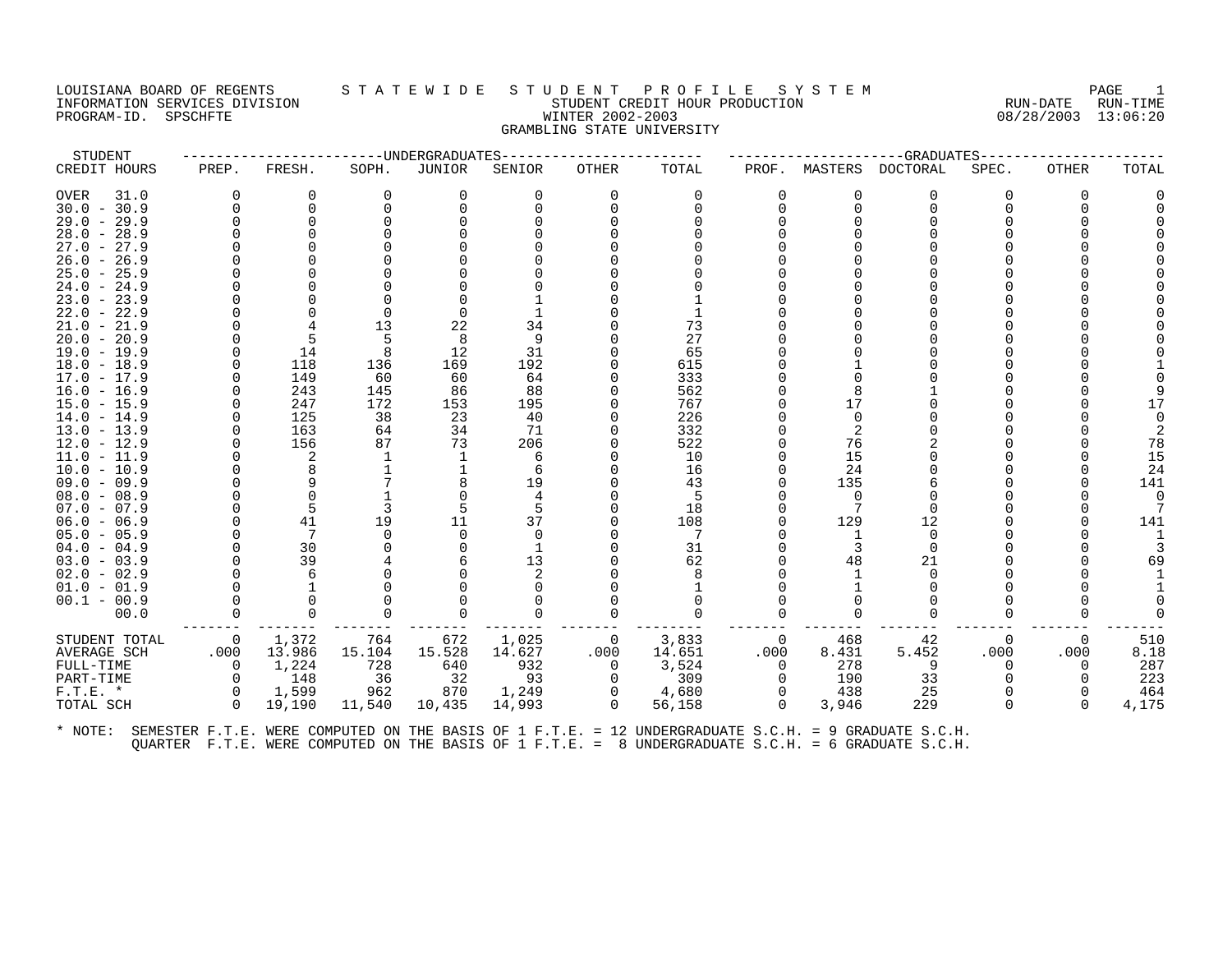# LOUISIANA BOARD OF REGENTS STATEWIDE STUDENT PROFILE SYSTEM NAGE 2 INFORMATION SERVICES DIVISION STATE STATE STUDENT CREDIT HOUR PRODUCTION SUM-DATE RUN-DATE RUN-TIME<br>PROGRAM-ID. SPSCHFTE STATE MINTER 2002-2003 WINTER 2002-2003 08/28/2003 13:06:20 PROGRAM-ID. SPSCHFTE WINTER 2002-2003 LOUISIANA TECH UNIVERSITY

| STUDENT       |       |          |        | ----UNDERGRADUATES |          |          |          |          |         | --GRADUATES-- |          |          |       |
|---------------|-------|----------|--------|--------------------|----------|----------|----------|----------|---------|---------------|----------|----------|-------|
| CREDIT HOURS  | PREP. | FRESH.   | SOPH.  | JUNIOR             | SENIOR   | OTHER    | TOTAL    | PROF.    | MASTERS | DOCTORAL      | SPEC.    | OTHER    | TOTAL |
| 31.0<br>OVER  |       | 0        | 0      | 0                  | $\Omega$ | 0        | 0        |          | 0       | 0             | 0        | $\Omega$ |       |
| $30.0 - 30.9$ |       | $\Omega$ | ∩      | $\Omega$           |          | $\Omega$ | ∩        |          | 0       | $\Omega$      |          | O        |       |
| $29.0 - 29.9$ |       | $\cap$   |        |                    |          |          |          |          |         |               |          |          |       |
| $28.0 - 28.9$ |       |          |        |                    |          |          |          |          |         |               |          |          |       |
| $27.0 - 27.9$ |       |          |        |                    |          |          |          |          |         |               |          |          |       |
| $26.0 - 26.9$ |       |          |        |                    |          |          |          |          |         |               |          |          |       |
| $25.0 - 25.9$ |       |          |        |                    |          |          |          |          |         |               |          |          |       |
| $24.0 - 24.9$ |       |          |        |                    |          |          |          |          |         |               |          |          |       |
| $23.0 - 23.9$ |       |          |        |                    |          |          |          |          |         |               |          |          |       |
| $22.0 - 22.9$ |       |          |        |                    |          |          |          |          |         |               |          |          |       |
| $21.0 - 21.9$ |       |          |        |                    |          |          |          |          |         |               |          |          |       |
| $20.0 - 20.9$ |       |          |        |                    |          |          |          |          |         |               |          |          |       |
| $19.0 - 19.9$ |       |          |        |                    |          |          |          |          |         |               |          |          |       |
| $18.0 - 18.9$ |       |          |        |                    |          |          |          |          |         |               |          |          |       |
| $17.0 - 17.9$ |       |          |        |                    |          |          |          |          |         |               |          |          |       |
| $16.0 - 16.9$ |       |          |        |                    |          |          |          |          |         |               |          |          |       |
| $15.0 - 15.9$ |       |          |        |                    |          |          | 13       |          |         |               |          |          |       |
| $14.0 - 14.9$ |       | 8        | 9      | 8                  | 31       |          | 56       |          |         |               |          |          |       |
| $13.0 - 13.9$ |       | 31       | 29     | 43                 | 74       |          | 177      |          |         |               |          |          |       |
| $12.0 - 12.9$ |       | 529      | 520    | 523                | 627      |          | 2,201    |          | 12      |               |          |          |       |
| $11.0 - 11.9$ |       | 540      | 300    | 207                | 245      | 0        | 1,292    |          | 20      | $\Omega$      |          |          | 20    |
| $10.0 - 10.9$ |       | 493      | 230    | 158                | 235      | 3        | 1,119    |          | 19      | 17            |          |          | 36    |
| $09.0 - 09.9$ |       | 468      | 392    | 382                | 576      | 11       | 1,830    |          | 107     | 13            |          |          | 122   |
| $08.0 - 08.9$ |       | 158      | 91     | 80                 | 175      | 3        | 507      |          | 4       | 2             |          |          |       |
| $07.0 - 07.9$ |       | 44       | 19     | 15                 | 35       | 3        | 116      |          | 46      | 12            |          |          | 58    |
| $06.0 - 06.9$ |       | 160      | 63     | 71                 | 160      | 27       | 483      |          | 408     | 112           |          | 21       | 541   |
| $05.0 - 05.9$ |       | 15       | 25     | 25                 | 60       | 2        | 128      |          |         | $\Omega$      |          |          |       |
| $04.0 - 04.9$ |       | 24       | 12     | 11                 | 30       | 0        | 78       |          |         | $\Omega$      |          | 11       | 12    |
| $03.0 - 03.9$ |       | 139      | 54     | 43                 | 125      | 327      | 694      |          | 289     | 59            |          | 276      | 624   |
| $02.0 - 02.9$ |       | 2        |        |                    | 11       | 36       | 55       |          |         | ∩             |          |          |       |
| $01.0 - 01.9$ |       | 2        |        |                    |          |          | 15       |          |         |               |          |          |       |
| $00.1 - 00.9$ |       |          |        |                    |          | $\Omega$ | $\Omega$ |          |         |               |          |          |       |
| 00.0          |       | $\Omega$ |        |                    |          |          | $\Omega$ |          |         | O             |          |          |       |
| STUDENT TOTAL | 12    | 2,619    | 1,749  | 1,578              | 2,399    | 416      | 8,773    | $\Omega$ | 915     | 222           | 0        | 311      | 1,448 |
| AVERAGE SCH   | 4.166 | 9.622    | 10.006 | 9.984              | 9.481    | 3.425    | 9.424    | .000     | 5.758   | 5.797         | .000     | 3.282    | 5.23  |
| FULL-TIME     | -1    | 2,233    | 1,574  | 1,403              | 1,974    | 19       | 7,204    | $\Omega$ | 621     | 160           | $\Omega$ | 23       | 804   |
| PART-TIME     | 11    | 386      | 175    | 175                | 425      | 397      | 1,569    |          | 294     | 62            | $\Omega$ | 288      | 644   |
| $F.T.E. *$    | -6    | 3,150    | 2,188  | 1,969              | 2,843    | 178      | 10,335   |          | 878     | 215           | $\Omega$ | 170      | 1,263 |
| TOTAL SCH     | 50    | 25,201   | 17,502 | 15,755             | 22,745   | 1,425    | 82,678   | $\Omega$ | 5,269   | 1,287         | $\Omega$ | 1,021    | 7,577 |
|               |       |          |        |                    |          |          |          |          |         |               |          |          |       |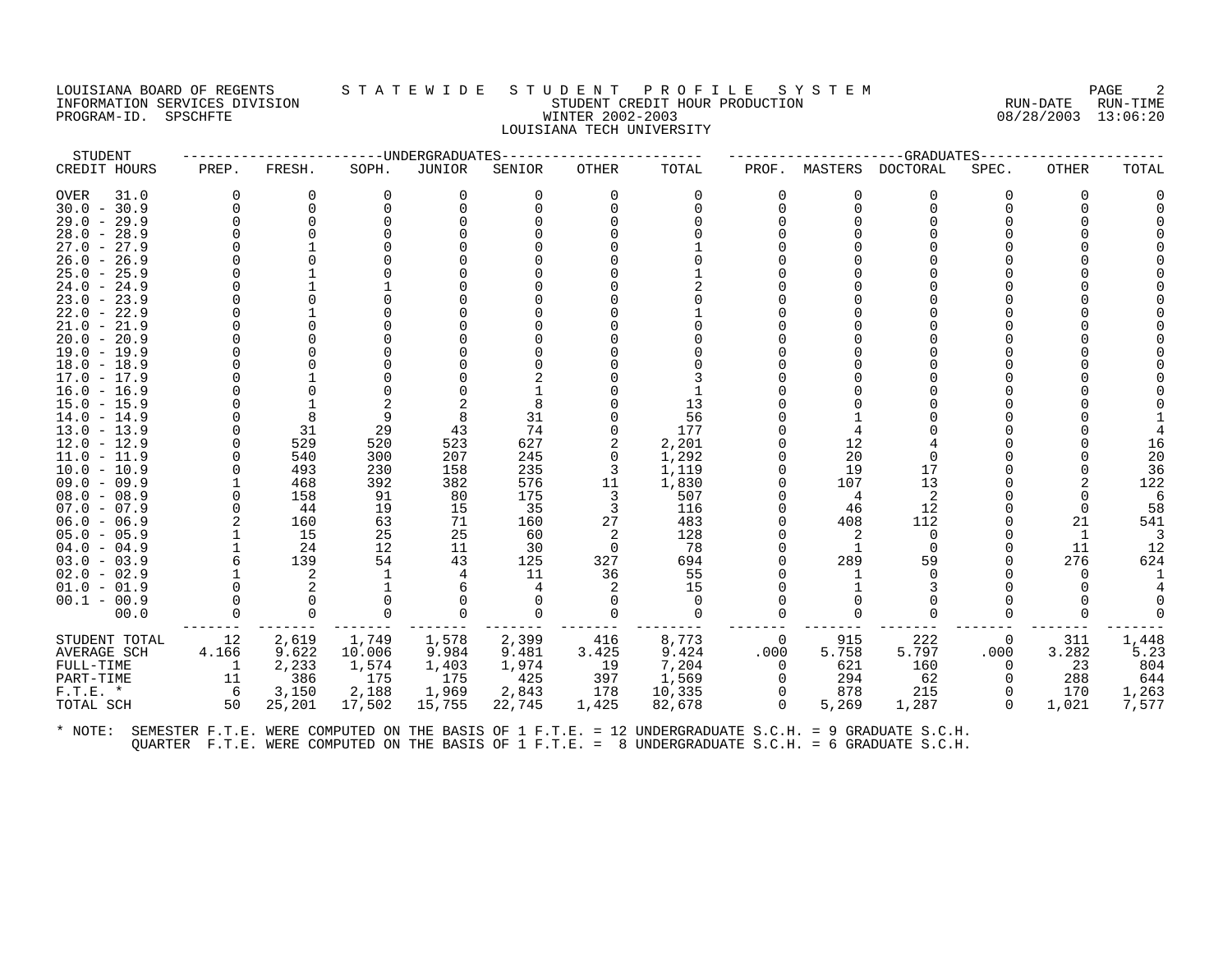# LOUISIANA BOARD OF REGENTS STATEWIDE STUDE NT PROFILE SYSTEM PAGE 3<br>INFORMATION SERVICES DIVISION STATE WILLE STUDENT CREDIT HOUR PRODUCTION RUN-DATE RUN-TIME INFORMATION SERVICES DIVISION STATE REDUCTION SERVICES DIVISION STATE RUN-DATE RUN-TIME ROBBERT CREDIT HOUR PRODUCTION PROGRAM-ID. SPSCHFTE WINTER 2002-2003 08/28/2003 13:06:20 MCNEESE STATE UNIVERSITY

| STUDENT       |              |          |          | -------------WNDERGRADUATES |          |              |          |          |          | --GRADUATES----- |          |              |       |
|---------------|--------------|----------|----------|-----------------------------|----------|--------------|----------|----------|----------|------------------|----------|--------------|-------|
| CREDIT HOURS  | PREP.        | FRESH.   | SOPH.    | JUNIOR                      | SENIOR   | OTHER        | TOTAL    | PROF.    | MASTERS  | <b>DOCTORAL</b>  | SPEC.    | <b>OTHER</b> | TOTAL |
| OVER<br>31.0  | 0            | $\Omega$ | $\Omega$ | $\Omega$                    | $\Omega$ | $\Omega$     | $\Omega$ | $\Omega$ | O        | $\Omega$         | 0        | 0            |       |
| $30.0 - 30.9$ | $\Omega$     | $\Omega$ |          |                             | $\Omega$ | <sup>n</sup> |          | $\Omega$ | $\Omega$ | $\Omega$         |          |              |       |
| $29.0 - 29.9$ |              | $\Omega$ |          |                             |          |              |          |          |          |                  |          |              |       |
| $28.0 - 28.9$ |              |          |          |                             |          |              |          |          |          |                  |          |              |       |
| $27.0 - 27.9$ |              |          |          |                             |          |              |          |          |          |                  |          |              |       |
| $26.0 - 26.9$ |              |          |          |                             |          |              |          |          |          |                  |          |              |       |
| $25.0 - 25.9$ |              |          |          |                             |          |              |          |          |          |                  |          |              |       |
| $24.0 - 24.9$ |              |          |          |                             |          |              | 10       |          |          |                  |          |              |       |
| $23.0 - 23.9$ |              | $\Omega$ |          |                             |          |              | 4        |          |          |                  |          |              |       |
| $22.0 - 22.9$ |              | 12       |          | 9                           | 24       |              | 53       |          |          |                  |          |              |       |
| $21.0 - 21.9$ |              | 37       | 40       | 40                          | 84       |              | 201      |          |          |                  |          |              |       |
| $20.0 - 20.9$ |              | 34       | 47       | 36                          | 31       |              | 148      |          |          |                  |          |              |       |
| $19.0 - 19.9$ |              | 75       | 47       | 37                          | 50       |              | 210      |          |          |                  |          |              |       |
| $18.0 - 18.9$ |              | 217      | 177      | 171                         | 182      |              | 747      |          |          |                  |          |              |       |
| 17.0 - 17.9   |              | 225      | 106      | 85                          | 105      |              | 521      |          |          |                  |          |              |       |
| $16.0 - 16.9$ |              | 193      | 96       | 69                          | 90       |              | 449      |          |          |                  |          |              |       |
| $15.0 - 15.9$ |              | 456      | 372      | 258                         | 287      |              | 1,375    |          | 17       |                  |          |              | 22    |
| $14.0 - 14.9$ |              | 152      | 57       | 40                          | 84       | $\Omega$     | 334      |          | 3        |                  |          |              |       |
| $13.0 - 13.9$ |              | 114      | 80       | 63                          | 109      |              | 367      |          | 6        |                  |          |              |       |
| $12.0 - 12.9$ |              | 300      | 233      | 145                         | 341      | $\Omega$     | 1,020    |          | 69       |                  |          | 19           | 90    |
| $11.0 - 11.9$ |              | 18       | -9       | 6                           | 30       |              | 63       |          | .5       |                  |          |              |       |
| $10.0 - 10.9$ |              | 12       | 10       | 6                           | 24       |              | 54       |          | 23       |                  |          | 2            | 25    |
| $09.0 - 09.9$ |              | 56       | 57       | 35                          | 71       |              | 225      |          | 132      |                  |          | 24           | 162   |
| $08.0 - 08.9$ |              | 13       | 11       | 18                          | 28       |              | 71       |          | -1       |                  |          |              |       |
| $07.0 - 07.9$ |              | 13       | 6        | 8                           | 23       | 0            | 50       |          | 7        |                  |          |              |       |
| $06.0 - 06.9$ |              | 84       | 69       | 51                          | 98       | 12           | 316      |          | 229      |                  | 11       | 82           | 322   |
| $05.0 - 05.9$ |              | 6        |          | 2                           | 8        | 4            | 21       |          | $\Omega$ |                  | $\Omega$ |              |       |
| $04.0 - 04.9$ |              | 4        | .5       | 3                           | 12       | 2            | 27       |          | 2        |                  | $\Omega$ |              |       |
| $03.0 - 03.9$ | 92           | 38       | 32       | 35                          | 74       | 34           | 305      |          | 180      |                  | 18       | 129          | 327   |
| $02.0 - 02.9$ | <sup>n</sup> | $\Omega$ |          |                             |          | $\Omega$     |          |          |          |                  |          |              |       |
| $01.0 - 01.9$ |              | $\Omega$ |          |                             |          |              |          |          |          |                  |          |              |       |
| $00.1 - 00.9$ |              | $\Omega$ |          |                             |          |              |          |          |          |                  |          | $\Omega$     |       |
| 00.0          |              | $\Omega$ |          |                             |          |              |          |          |          |                  | 0        | 12           | 13    |
| STUDENT TOTAL | 103          | 2,060    | 1,464    | 1,120                       | 1,774    | 66           | 6,587    | $\Omega$ | 685      | 0                | 41       | 282          | 1,008 |
| AVERAGE SCH   | 4.058        | 14.427   | 14.336   | 14.465                      | 13.667   | 4.596        | 13.954   | .000     | 6.937    | .000             | 6.439    | 5.414        | 6.50  |
| FULL-TIME     | -8           | 1,816    | 1,264    | 955                         | 1,403    | $\Omega$     | 5,446    | $\Omega$ | 260      | $\Omega$         | 12       | 50           | 322   |
| PART-TIME     | 95           | 244      | 200      | 165                         | 371      | 66           | 1,141    | $\Omega$ | 425      | $\Omega$         | 29       | 232          | 686   |
| $F.T.E. *$    | 35           | 2,477    | 1,749    | 1,350                       | 2,021    | 24           | 7,655    | $\Omega$ | 527      | $\Omega$         | 29       | 162          | 719   |
| TOTAL SCH     | 418          | 29,720   | 20,989   | 16,201                      | 24,247   | 285          | 91,860   | $\Omega$ | 4,745    | $\Omega$         | 264      | 1,462        | 6,471 |
|               |              |          |          |                             |          |              |          |          |          |                  |          |              |       |
|               |              |          |          |                             |          |              |          |          |          |                  |          |              |       |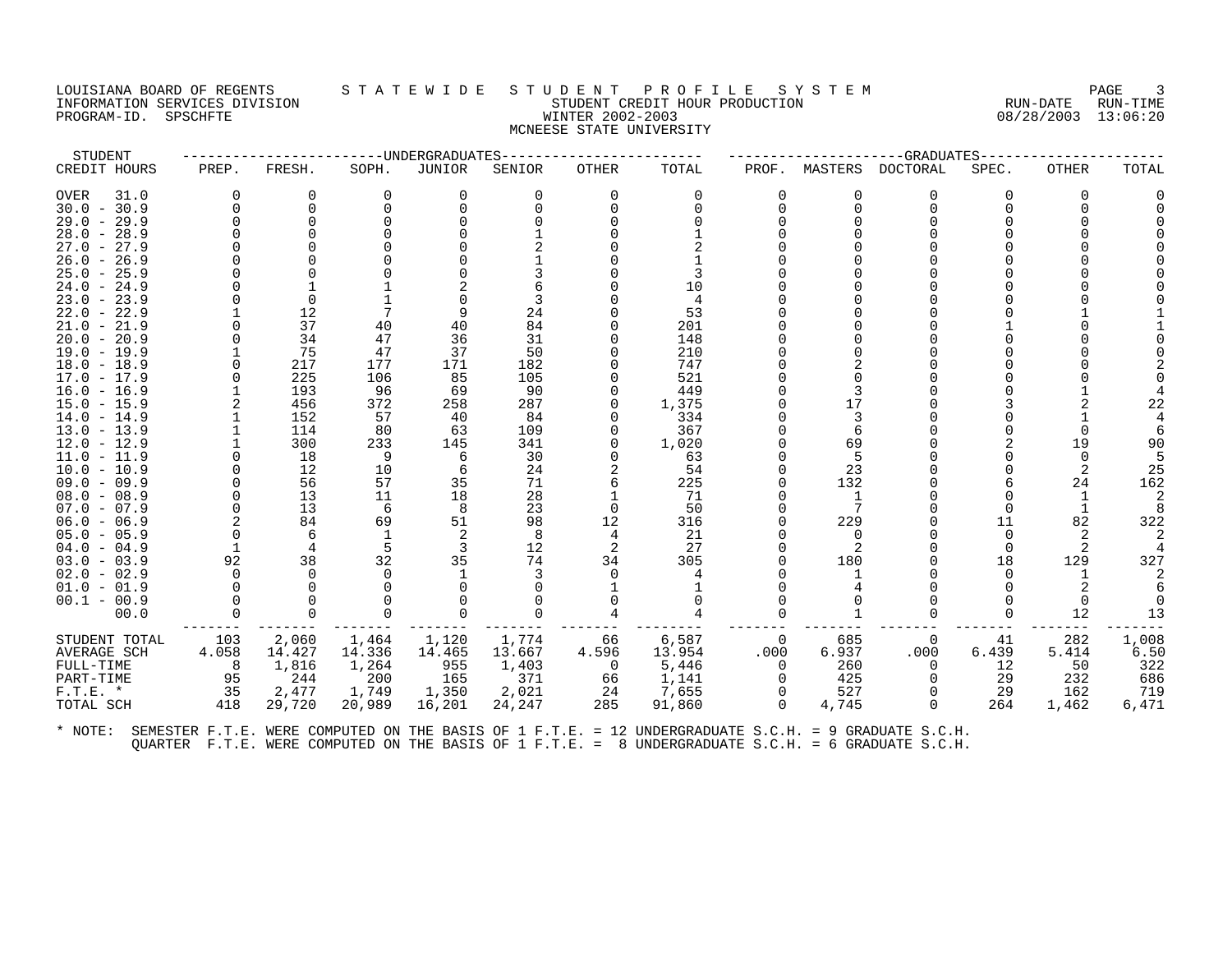## LOUISIANA BOARD OF REGENTS STATEWIDE STUDENT PROFILE SYSTEM PAGE 4<br>INFORMATION SERVICES DIVISION STATEWIDE STUDENT CREDIT HOUR PRODUCTION RUN-DATE RUN-TIME UI INFORMATION SERVICES DIVISION SERVICES DIVISION SERVICES DIVISION RUN-DATE RUN-TIME<br>ININTER 2002-2003 RUN-DATE 2002-2003 PROGRAM-ID. SPSCHFTE WINTER 2002-2003 NICHOLLS STATE UNIVERSITY

| STUDENT                        |                |                            | -------------UNDERGRADUATES |          |          |              |          |          |                | --GRADUATES---- |       |       |           |
|--------------------------------|----------------|----------------------------|-----------------------------|----------|----------|--------------|----------|----------|----------------|-----------------|-------|-------|-----------|
| CREDIT HOURS                   | PREP.          | FRESH.                     | SOPH.                       | JUNIOR   | SENIOR   | <b>OTHER</b> | TOTAL    | PROF.    | MASTERS        | <b>DOCTORAL</b> | SPEC. | OTHER | TOTAL     |
| OVER<br>31.0                   | <sup>0</sup>   | O                          | $\Omega$                    | $\Omega$ | $\Omega$ | $\Omega$     | 0        | $\Omega$ | $\Omega$       | 0               | 0     |       |           |
| $30.0 - 30.9$                  |                | $\Omega$                   |                             |          |          | ∩            |          | $\Omega$ | $\Omega$       | ∩               |       |       |           |
| $29.0 - 29.9$                  |                |                            |                             |          |          |              |          |          |                |                 |       |       |           |
| $28.0 - 28.9$                  |                |                            |                             |          |          |              |          |          |                |                 |       |       |           |
| $27.0 - 27.9$                  |                |                            |                             |          |          |              |          |          |                |                 |       |       |           |
| $26.0 - 26.9$                  |                |                            |                             |          |          |              |          |          |                |                 |       |       |           |
| $25.0 - 25.9$                  |                |                            |                             |          |          |              |          |          |                |                 |       |       |           |
| $24.0 - 24.9$                  |                |                            |                             |          |          |              |          |          |                |                 |       |       |           |
| $23.0 - 23.9$                  |                |                            |                             |          |          |              |          |          |                |                 |       |       |           |
| $22.0 - 22.9$                  |                |                            |                             |          |          |              |          |          |                |                 |       |       |           |
| $21.0 - 21.9$                  |                |                            | 16                          | 27       | 62       |              | 114      |          |                |                 |       |       |           |
| $20.0 - 20.9$                  |                |                            | 6                           |          | 17       |              | 35       |          |                |                 |       |       |           |
| $19.0 - 19.9$                  |                | 29                         | 19                          | 17       | 28       |              | 93       |          |                |                 |       |       |           |
| $18.0 - 18.9$                  |                | 131                        | 155                         | 140      | 143      |              | 569      |          |                |                 |       |       |           |
| 17.0 - 17.9                    |                | 38                         | 46                          | 27       | 37       |              | 148      |          |                |                 |       |       |           |
| $16.0 - 16.9$                  |                | 192                        | 93                          | 58       | 53       |              | 397      |          |                |                 |       |       |           |
| $15.0 - 15.9$                  |                | 581                        | 381                         | 293      | 278      |              | 1,537    |          |                |                 |       |       |           |
| $14.0 - 14.9$                  |                | 41                         | 30                          | 41       | 40       | $\Omega$     | 152      |          |                |                 |       |       |           |
| $13.0 - 13.9$                  |                | 102                        | 83                          | 64       | 104      |              | 355      |          |                |                 |       |       |           |
| $12.0 - 12.9$                  |                | 587                        | 223                         | 189      | 299      |              | 1,301    |          | 31             |                 |       |       | 33        |
| $11.0 - 11.9$                  |                | $\overline{\phantom{0}}^2$ | 4                           | -2       | 24       |              | 33       |          | 7              |                 |       |       |           |
| $10.0 - 10.9$                  |                | 13                         | 14                          | 15       | 31       |              | 74       |          | 13             |                 |       |       | 13        |
| $09.0 - 09.9$                  |                | 74                         | 48                          | 47       | 70       |              | 242      |          | 44             |                 | 10    |       | 57        |
| $08.0 - 08.9$                  |                | 3<br>9                     | -1                          | 3        | 14       |              | 22<br>74 |          | $\overline{2}$ |                 |       |       |           |
| $07.0 - 07.9$<br>$06.0 - 06.9$ |                | 155                        | 11<br>94                    | 51       | 45<br>96 |              | 399      |          | 12<br>202      |                 |       | 48    | 12<br>259 |
|                                |                |                            |                             |          | .5       |              |          |          |                |                 |       |       |           |
| $05.0 - 05.9$<br>$04.0 - 04.9$ |                | 3                          | $\Omega$                    | 3        | 9        |              | 9<br>24  |          | -1<br>7        |                 |       |       |           |
| $03.0 - 03.9$                  |                | 119                        | 54                          | 44       | 87       | 21           | 325      |          | 269            |                 |       | 67    | 337       |
| $02.0 - 02.9$                  |                |                            |                             |          |          |              |          |          |                |                 |       |       |           |
| $01.0 - 01.9$                  |                |                            |                             |          |          |              |          |          |                |                 |       |       |           |
| $00.1 - 00.9$                  |                |                            |                             |          |          |              |          |          |                |                 |       |       |           |
| 00.0                           | 0              |                            |                             | 0        |          | ∩            | ∩        |          |                |                 |       |       |           |
|                                |                |                            |                             |          |          |              |          |          |                |                 |       |       |           |
| STUDENT TOTAL                  | $\overline{0}$ | 2,103                      | 1,290                       | 1,037    | 1,454    | 46           | 5,930    | 0        | 602            | $\mathbf 0$     | 21    | 124   | 747       |
| AVERAGE SCH                    | .000           | 12.803                     | 13.392                      | 13.665   | 12.834   | 6.695        | 13.042   | .000     | 5.471          | .000            | 7.571 | 4.475 | 5.36      |
| FULL-TIME                      | $\Omega$       | 1,721                      | 1,054                       | 865      | 1,071    | 10           | 4,721    | $\Omega$ | 105            | 0               | 11    |       | 120       |
| PART-TIME                      | $\Omega$       | 382                        | 236                         | 172      | 383      | 36           | 1,209    | $\Omega$ | 497            | $\Omega$        | 10    | 120   | 627       |
| $F.T.E. *$                     | $\Omega$       | 2,244                      | 1,440                       | 1,181    | 1,555    | 26           | 6,445    | $\Omega$ | 364            |                 | 18    | 62    | 443       |
| TOTAL SCH                      | $\Omega$       | 26,925                     | 17,276                      | 14,171   | 18,661   | 308          | 77,341   | $\Omega$ | 3,272          | $\Omega$        | 159   | 555   | 3,986     |
|                                |                |                            |                             |          |          |              |          |          |                |                 |       |       |           |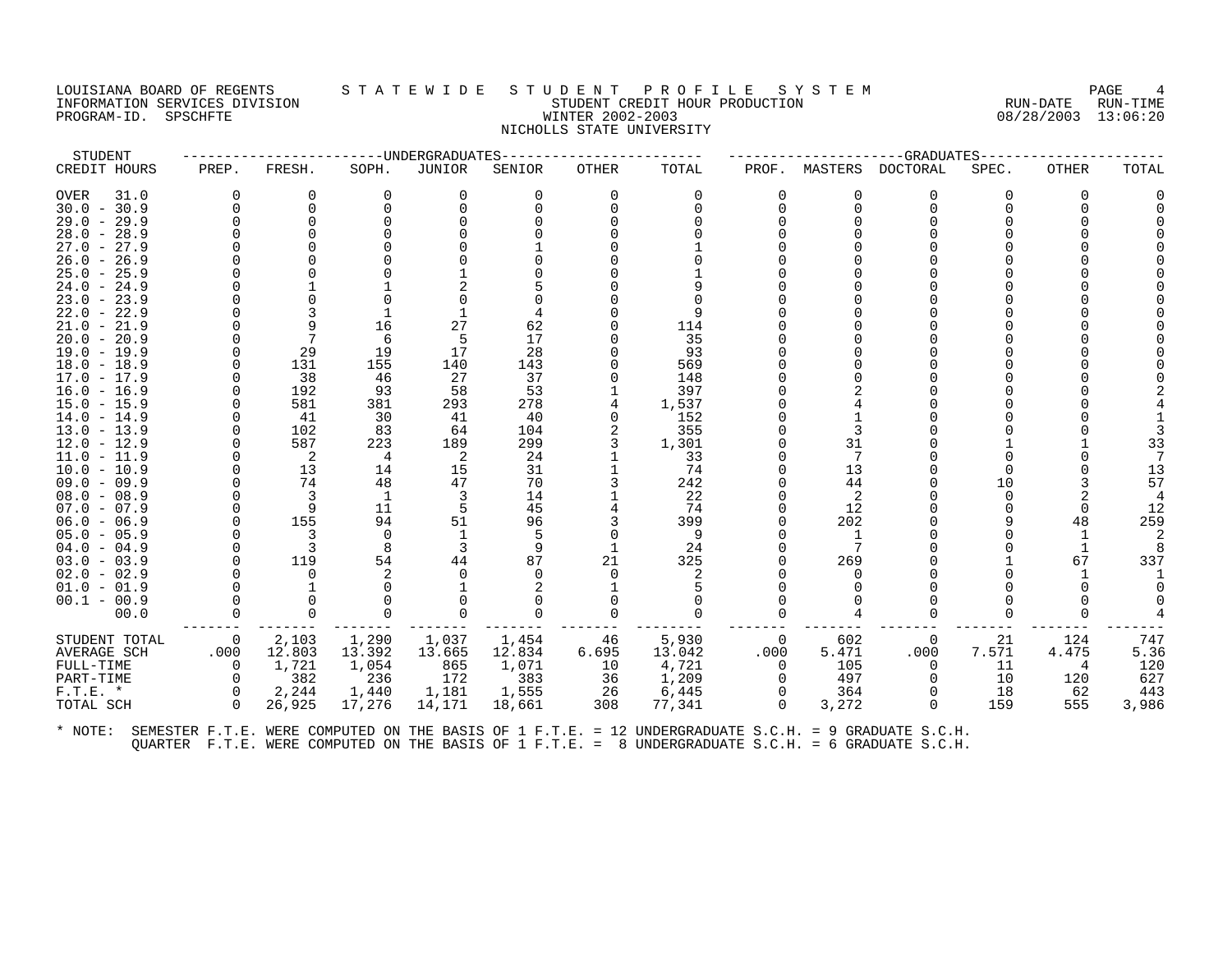#### LOUISIANA BOARD OF REGENTS S T A T E W I D E S T U D E N T P R O F I L E S Y S T E M PAGE 5 INFORMATION SERVICES DIVISION STUDENT CREDIT HOUR PRODUCTION RUN-DATE RUN-TIME PROGRAM-ID. SPSCHFTE WINTER 2002-2003 08/28/2003 13:06:20 UNIVERSITY OF LA. IN MONROE

| STUDENT             |          |             | ------------UNDERGRADUATES |          |          |              |          |        |          | -GRADUATES |          |              |        |
|---------------------|----------|-------------|----------------------------|----------|----------|--------------|----------|--------|----------|------------|----------|--------------|--------|
| CREDIT HOURS        | PREP.    | FRESH.      | SOPH.                      | JUNIOR   | SENIOR   | <b>OTHER</b> | TOTAL    | PROF.  | MASTERS  | DOCTORAL   | SPEC.    | <b>OTHER</b> | TOTAL  |
| <b>OVER</b><br>31.0 | 0        | $\Omega$    | $\Omega$                   | 0        | 0        | $\Omega$     | $\Omega$ |        | 0        | 0          | $\Omega$ | $\Omega$     |        |
| $30.0 - 30.9$       | $\Omega$ | $\Omega$    | $\Omega$                   | $\Omega$ |          | $\Omega$     | $\Omega$ |        | $\Omega$ | $\Omega$   |          |              |        |
| $29.0 - 29.9$       |          | $\mathbf 0$ |                            |          |          |              |          |        |          |            |          |              |        |
| $28.0 - 28.9$       |          |             |                            |          |          |              |          |        |          |            |          |              |        |
| $27.0 - 27.9$       |          |             |                            |          |          |              |          |        |          |            |          |              |        |
| $26.0 - 26.9$       |          |             |                            |          |          |              |          |        |          |            |          |              |        |
| $25.0 - 25.9$       |          |             |                            |          |          |              |          |        |          |            |          |              |        |
| $24.0 - 24.9$       |          |             |                            |          |          |              |          |        |          |            |          |              |        |
| $23.0 - 23.9$       |          | $\Omega$    | $\Omega$                   |          |          |              |          |        |          |            |          |              |        |
| $22.0 - 22.9$       |          | 0           | 2                          |          |          |              | 8        |        |          |            |          |              |        |
| $21.0 - 21.9$       |          | 26          | 19                         | 42       | 67       |              | 154      |        |          |            |          |              |        |
| $20.0 - 20.9$       |          | 28          | 22                         | 19       | 26       |              | 95       | 40     |          |            |          |              |        |
| $19.0 - 19.9$       |          | 50          | 54                         | 34       | 87       |              | 225      |        |          |            |          |              |        |
| $18.0 - 18.9$       |          | 200         | 157                        | 143      | 239      |              | 739      | 73     |          |            |          |              | 78     |
| $17.0 - 17.9$       |          | 167         | 98                         | 56       | 94       |              | 415      |        |          |            |          |              | 15     |
| $16.0 - 16.9$       |          | 225         | 112                        | 71       | 116      |              | 525      | 36     |          |            |          |              | 53     |
| $15.0 - 15.9$       |          | 402         | 319                        | 253      | 316      | 0            | 1,290    | 22     | 31       |            |          |              | 62     |
| $14.0 - 14.9$       |          | 140         | 60                         | 50       | 67       | O            | 317      | 60     | 9        |            |          |              | 74     |
| $13.0 - 13.9$       |          | 160         | 64                         | 51       | 114      | $\Omega$     | 389      | 9      | 9        |            |          |              | 25     |
| $12.0 - 12.9$       |          | 285         | 171                        | 168      | 449      | 0            | 1,073    | 96     | 84       | 18         |          |              | 203    |
| $11.0 - 11.9$       |          | 21          | 15                         | 7        | 16       | O            | 59       |        | 4        | $\Omega$   |          |              | 11     |
| $10.0 - 10.9$       |          | 18          | 12                         | 10       | 15       |              | 56       |        |          |            |          |              | 12     |
| $09.0 - 09.9$       |          | 72          | 43                         | 43       | 78       |              | 237      |        | 157      | 10         |          | 15           | 185    |
| $08.0 - 08.9$       |          | 12          | 3                          | 4        | 9        |              | 28       |        | 15       | $\Omega$   | $\Omega$ | $\Omega$     | 16     |
| $07.0 - 07.9$       |          | 10          | 12                         | 14       | 28       |              | 64       |        | 3        | $\Omega$   | $\Omega$ |              |        |
| $06.0 - 06.9$       |          | 118         | 85                         | 63       | 140      |              | 407      |        | 159      | 11         | 15       | 46           | 234    |
| $05.0 - 05.9$       |          | 9           | -3                         | 0        | 8        |              | 20       |        | 0        | 1          | 0        | $\Omega$     |        |
| $04.0 - 04.9$       |          | 9           | 3                          | 3        |          |              | 22       |        | -1       |            | $\Omega$ |              |        |
| $03.0 - 03.9$       |          | 121         | 33                         | 39       | 149      |              | 348      |        | 179      | 33         | 10       | 132          | 355    |
| $02.0 - 02.9$       |          | 3           |                            | $\Omega$ | 3        |              | 8        |        |          | $\Omega$   | $\Omega$ | 1            |        |
| $01.0 - 01.9$       |          | 2           |                            |          | 10       |              | 16       |        |          | ∩          |          |              |        |
| $00.1 - 00.9$       |          |             |                            |          | $\Omega$ |              | $\Omega$ |        |          |            |          |              |        |
| 00.0                |          | 2           | $\Omega$                   |          | 34       | $\Omega$     | 38       |        | 4        | $\Omega$   | $\Omega$ |              |        |
| STUDENT TOTAL       | 11       | 2,080       | 1,290                      | 1,076    | 2,078    | 1            | 6,536    | 370    | 681      | 102        | 37       | 205          | 1,395  |
| AVERAGE SCH         | 5.363    | 13.460      | 14.048                     | 13.981   | 13.055   | 3.000        | 13.520   | 15.227 | 7.574    | 8.764      | 7.810    | 4.394        | 9.24   |
| FULL-TIME           | -1       | 1,683       | 1,078                      | 890      | 1,581    | 0            | 5,233    | 365    | 316      | 56         | 12       | 21           | 770    |
| PART-TIME           | 10       | 397         | 212                        | 186      | 497      | 1            | 1,303    | .5     | 365      | 46         | 25       | 184          | 625    |
| $F.T.E. *$          | $-5$     | 2,331       | 1,510                      | 1,251    | 2,224    | 0            | 7,321    | 626    | 570      | 99         | 32       | 99           | 1,426  |
| TOTAL SCH           | 59       | 27,970      | 18,122                     | 15,016   | 26,685   | 3            | 87,855   | 5,634  | 5,128    | 894        | 289      | 892          | 12,837 |
|                     |          |             |                            |          |          |              |          |        |          |            |          |              |        |
|                     |          |             |                            |          |          |              |          |        |          |            |          |              |        |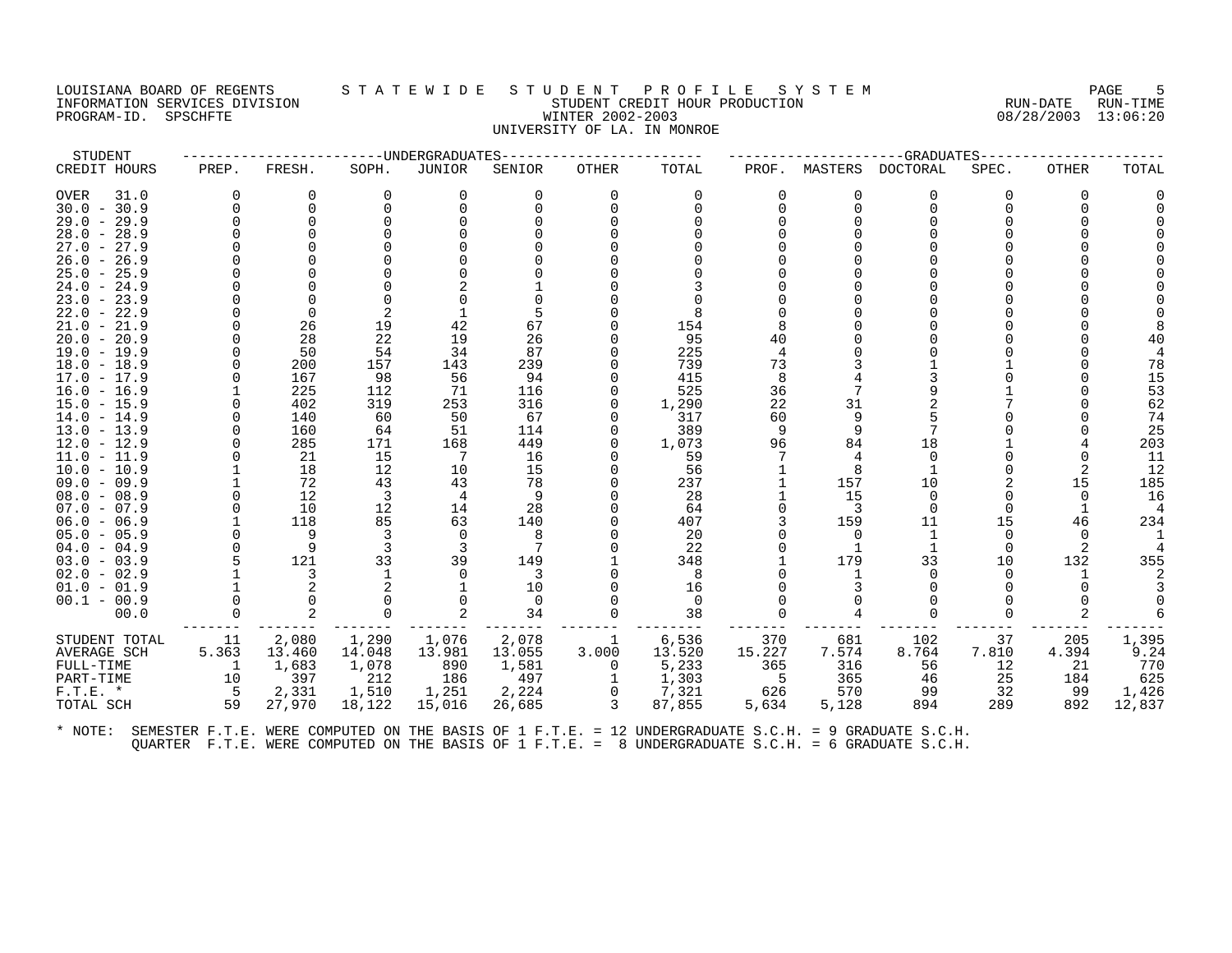### LOUISIANA BOARD OF REGENTS STA TEWIDE STUDENT PROFILE SYSTEM NAGE 6 INFORMATION SERVICES DIVISION SUBSERVICES ON STUDENT STUDENT CREDIT HOUR PRODUCTION SUBSERVICES AND PRODUCTION<br>INFORMATION SERVICES DIVISION STUDENT STUDENT CREDIT HOUR PRODUCTION SUBSERVICES (13:06:20 PROGRAM-ID. SPSCHFTE WINTER 2002-2003 NORTHWESTERN STATE UNIVERSITY

| STUDENT       |                |                | -------------DNDERGRADUATES |                |        |              |          |          |                | --GRADUATES  |          |          |          |
|---------------|----------------|----------------|-----------------------------|----------------|--------|--------------|----------|----------|----------------|--------------|----------|----------|----------|
| CREDIT HOURS  | PREP.          | FRESH.         | SOPH.                       | JUNIOR         | SENIOR | OTHER        | TOTAL    |          | PROF. MASTERS  | DOCTORAL     | SPEC.    | OTHER    | TOTAL    |
| OVER<br>31.0  | $\Omega$       | 0              | $\Omega$                    | 0              | 0      | 0            | $\Omega$ | $\Omega$ | 0              | 0            | ∩        | $\Omega$ |          |
| $30.0 - 30.9$ | $\Omega$       | $\Omega$       | $\Omega$                    | $\Omega$       |        | $\Omega$     | $\Omega$ | $\Omega$ | $\Omega$       | $\Omega$     |          | 0        |          |
| $29.0 - 29.9$ | $\Omega$       | $\Omega$       |                             |                |        |              |          |          |                | <sup>0</sup> |          |          |          |
| $28.0 - 28.9$ |                | $\Omega$       |                             |                |        |              |          |          |                |              |          |          |          |
| $27.0 - 27.9$ |                | ∩              |                             |                |        |              |          |          |                |              |          |          |          |
| $26.0 - 26.9$ |                | O              |                             |                |        |              |          |          |                |              |          |          |          |
| $25.0 - 25.9$ |                |                |                             |                |        |              |          |          |                |              |          |          |          |
| $24.0 - 24.9$ |                | ∩              |                             |                |        |              |          |          |                |              |          |          |          |
| $23.0 - 23.9$ |                |                | $\cap$                      |                |        |              |          |          |                |              |          |          |          |
| $22.0 - 22.9$ |                | $\Omega$       |                             |                | 12     |              | 19       |          |                |              |          |          |          |
| $21.0 - 21.9$ |                | 22             | 23                          | 52             | 72     |              | 169      |          |                |              |          |          |          |
| $20.0 - 20.9$ |                | 41             | 38                          | 33             | 48     |              | 160      |          |                |              |          |          |          |
| $19.0 - 19.9$ |                | 85             | 40                          | 46             | 62     |              | 233      |          |                |              |          |          |          |
| $18.0 - 18.9$ |                | 207            | 155                         | 158            | 165    |              | 685      |          |                |              |          |          |          |
| $17.0 - 17.9$ |                | 311            | 122                         | 91             | 69     |              | 594      |          |                |              |          |          |          |
| $16.0 - 16.9$ |                | 289            | 118                         | 100            | 87     |              | 594      |          | $\Omega$       |              |          |          |          |
| $15.0 - 15.9$ |                | 367            | 313                         | 234            | 312    |              | 1,226    |          | 10             |              |          |          | 12       |
| $14.0 - 14.9$ |                | 308            | 172                         | 115            | 105    |              | 700      |          |                |              |          |          |          |
| $13.0 - 13.9$ |                | 232            | 142                         | 109            | 92     |              | 575      |          | $\overline{1}$ |              |          |          |          |
| $12.0 - 12.9$ |                | 439            | 315                         | 260            | 429    | <sup>0</sup> | 1,443    |          | 43             |              |          |          | 53       |
| 11.0 - 11.9   |                | 44             | 22                          | 16             | 75     |              | 157      |          |                |              |          |          |          |
| $10.0 - 10.9$ |                | 44             | 29                          | 13             | 22     |              | 108      |          |                |              |          |          |          |
| $09.0 - 09.9$ |                | 161            | 109                         | 63             | 148    |              | 482      |          | 109            |              | 11       | 18       | 138      |
| $08.0 - 08.9$ |                | 37             | 24                          | 12             | 42     |              | 115      |          | 6              |              | $\Omega$ | 2        |          |
| $07.0 - 07.9$ |                | 50             | 40                          | 37             | 48     |              | 175      |          |                |              | $\Omega$ |          |          |
| $06.0 - 06.9$ |                | 221            | 176                         | 122            | 196    |              | 723      |          | 302            |              | 45       | 101      | 449      |
| $05.0 - 05.9$ | $\Omega$       | $\overline{4}$ | 3                           | 10             |        |              | 26       |          | 10             |              | $\Omega$ | $\Omega$ | 10       |
| $04.0 - 04.9$ | 0              | 10             | -5                          | $\overline{2}$ |        |              | 23       |          | $\overline{0}$ |              |          | $\Omega$ | $\Omega$ |
| $03.0 - 03.9$ | 36             | 92             | 70                          | 65             | 98     |              | 361      |          | 208            |              | 24       | 196      | 429      |
| $02.0 - 02.9$ | 3              | 3              |                             | 1              |        |              | 14       |          | $\Omega$       |              |          |          |          |
| $01.0 - 01.9$ |                |                |                             |                |        |              | 11       |          |                |              |          |          |          |
| $00.1 - 00.9$ |                | $\Omega$       |                             |                |        |              | $\Omega$ |          |                |              |          |          |          |
| 00.0          |                | $\Omega$       | $\Omega$                    | $\Omega$       |        | $\Omega$     | $\Omega$ |          |                | U            |          |          |          |
| STUDENT TOTAL | 49             | 2,972          | 1,925                       | 1,547          | 2,116  | 0            | 8,609    | 0        | 702            | 2            | 84       | 330      | 1,118    |
| AVERAGE SCH   | 3.836          | 13.239         | 12.895                      | 13.345         | 12.689 | .000         | 12.993   | .000     | 6.203          | 4.500        | 5.857    | 4.575    | 5.69     |
| FULL-TIME     | $\overline{1}$ | 2,302          | 1,440                       | 1,205          | 1,466  | 0            | 6,414    | 0        | 175            | 0            | 15       | 28       | 218      |
| PART-TIME     | 48             | 670            | 485                         | 342            | 650    | $\Omega$     | 2,195    | $\Omega$ | 527            |              | 69       | 302      | 900      |
| $F.T.E. *$    | 16             | 3,279          | 2,069                       | 1,721          | 2,238  | 0            | 9,322    |          | 484            |              | 55       | 168      | 707      |
| TOTAL SCH     | 188            | 39,349         | 24,824                      | 20,646         | 26,851 | $\Omega$     | 111,858  | $\Omega$ | 4,355          | 9            | 492      | 1,510    | 6,366    |
|               |                |                |                             |                |        |              |          |          |                |              |          |          |          |
|               |                |                |                             |                |        |              |          |          |                |              |          |          |          |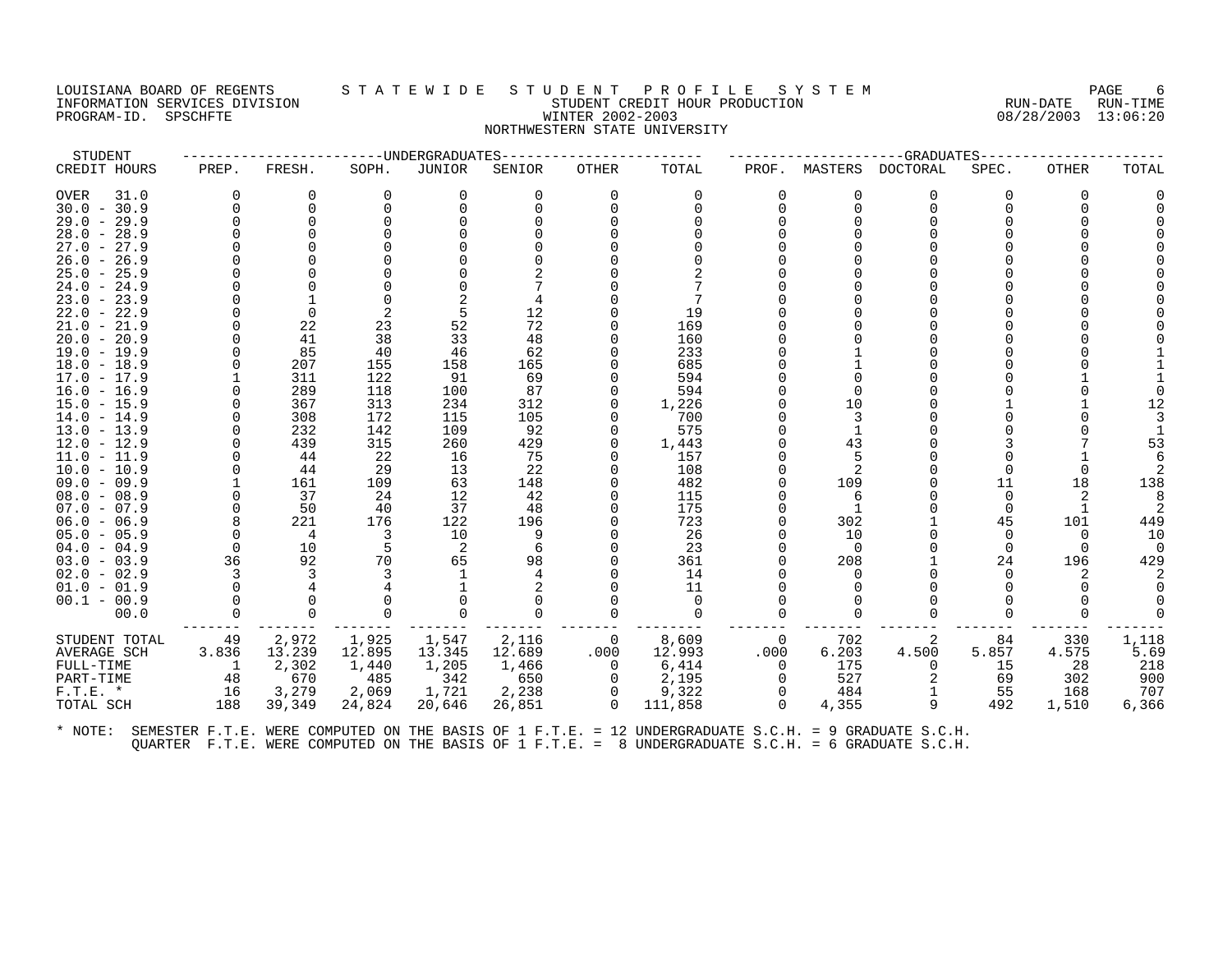# LOUISIANA BOARD OF REGENTS STATEWIDE STUDE STUDENT PROFILE SYSTEM PAGE 7<br>INFORMATION SERVICES DIVISION STATE WILLE STUDENT CREDIT HOUR PRODUCTION RUN-DATE RUN-TIME INFORMATION SERVICES DIVISION SUBSERVICES DIVISION SUBSERVICES SUBSERVICES ON STUDENT CREDIT HOUR PRODUCTION TO<br>PROGRAM-ID. SPSCHFTE SUBSERVICES DIVISION SUBSERVICES ON SUBSERVICES ON THE RUN-DATE RUN-TIME SUBSERVICES DIVI PROGRAM-ID. SPSCHFTE WINTER 2002-2003 SOUTHEASTERN LA. UNIVERSITY

| <b>STUDENT</b>                 |          |            |            | -------UNDERGRADUATES |            |          |                                                                                                      |              |          | ---------GRADUATES---- |          |              |        |
|--------------------------------|----------|------------|------------|-----------------------|------------|----------|------------------------------------------------------------------------------------------------------|--------------|----------|------------------------|----------|--------------|--------|
| CREDIT HOURS                   | PREP.    | FRESH.     | SOPH.      | JUNIOR                | SENIOR     | OTHER    | TOTAL                                                                                                | PROF.        | MASTERS  | DOCTORAL               | SPEC.    | <b>OTHER</b> | TOTAL  |
| <b>OVER</b><br>31.0            | $\Omega$ | 0          | $\Omega$   | 0                     | $\Omega$   | $\Omega$ | $\Omega$                                                                                             | $\Omega$     | $\Omega$ | 0                      | 0        | $\Omega$     |        |
| $30.0 - 30.9$                  |          | 0          |            | $\Omega$              | ∩          | $\Omega$ |                                                                                                      | $\Omega$     | $\Omega$ | 0                      |          | $\Omega$     |        |
| $29.0 -$<br>29.9               |          | $\Omega$   |            | $\Omega$              |            |          |                                                                                                      | $\Omega$     | $\Omega$ | $\Omega$               |          |              |        |
| $28.0 -$<br>28.9               |          |            |            |                       |            |          |                                                                                                      |              |          | $\Omega$               |          |              |        |
| $27.0 - 27.9$                  |          |            |            |                       |            |          |                                                                                                      |              |          |                        |          |              |        |
| $26.0 -$<br>26.9               |          |            |            |                       |            |          |                                                                                                      |              |          | $\Omega$               |          |              |        |
| $25.0 -$<br>25.9               |          |            |            |                       |            |          |                                                                                                      |              |          | $\Omega$               |          |              |        |
| $24.0 - 24.9$                  |          |            |            |                       |            |          |                                                                                                      |              |          |                        |          |              |        |
| $23.0 -$<br>23.9               |          |            |            |                       |            |          |                                                                                                      |              |          | $\Omega$               |          |              |        |
| $22.0 -$<br>22.9               |          |            |            |                       |            |          |                                                                                                      |              |          | $\Omega$               |          |              |        |
| $21.0 - 21.9$                  |          |            |            |                       | 27         |          | 42                                                                                                   |              |          | $\Omega$               |          |              |        |
| $20.0 -$<br>20.9               |          | 6          | 10         |                       | 8          |          | 25                                                                                                   |              |          | $\Omega$               |          |              |        |
| $19.0 - 19.9$                  |          | 71         | 49         | 81                    | 85         |          | 286                                                                                                  |              |          | $\Omega$               |          |              |        |
| $18.0 - 18.9$                  |          | 224        | 203        | 250                   | 355        |          | 1,032                                                                                                |              |          | $\Omega$               |          |              |        |
| $17.0 -$<br>17.9               |          | 179        | 106        | 79                    | 90         | $\Omega$ | 454                                                                                                  |              | $\Omega$ | $\Omega$               |          |              |        |
| $16.0 - 16.9$                  |          | 476        | 202        | 224                   | 162        |          | 1,065                                                                                                |              |          | $\Omega$<br>$\Omega$   |          |              |        |
| $15.0 - 15.9$                  |          | 971<br>265 | 679<br>210 | 547<br>133            | 574<br>161 |          | 2,771<br>769                                                                                         | U            | 15<br>2  | $\Omega$               |          |              | 15     |
| $14.0 - 14.9$<br>$13.0 - 13.9$ |          | 416        |            |                       | 333        | $\Omega$ | 1,256                                                                                                | $\Omega$     |          | $\Omega$               |          |              |        |
| $12.0 - 12.9$                  |          | 921        | 263<br>680 | 244<br>550            | 689        |          | 2,840                                                                                                | U            | 3<br>106 | $\Omega$               |          |              | 113    |
| $11.0 - 11.9$                  |          | 29         | 35         | 37                    | 63         | $\Omega$ | 164                                                                                                  | U            | 5        | $\Omega$               |          |              |        |
| $10.0 - 10.9$                  |          | 53         | 21         | 23                    | 54         |          | 151                                                                                                  | $\Omega$     | 13       | $\Omega$               |          |              | 14     |
| $09.0 - 09.9$                  |          | 139        | 141        | 85                    | 271        |          | 636                                                                                                  | U            | 366      | $\Omega$               |          | 29           | 395    |
| $08.0 - 08.9$                  | 0        | 16         | 18         | 10                    | 29         | $\Omega$ | 73                                                                                                   | U            | 4        | $\Omega$               |          |              | 5      |
| $07.0 - 07.9$                  | $\Omega$ | 33         | 20         | 23                    | 55         |          | 131                                                                                                  | $\Omega$     | 20       | $\Omega$               |          |              | 24     |
| $06.0 - 06.9$                  | 24       | 189        | 113        | 91                    | 179        |          | 597                                                                                                  | $\Omega$     | 530      | $\Omega$               |          | 77           | 607    |
| $05.0 - 05.9$                  | 2        | 5          | 5          | 7                     | 7          | $\Omega$ | 26                                                                                                   | $\Omega$     | 3        | $\Omega$               |          | $\Omega$     | 3      |
| $04.0 - 04.9$                  | 4        | 10         | 10         | 7                     | 15         |          | 46                                                                                                   | <sup>n</sup> | 13       | $\Omega$               |          |              | 14     |
| $03.0 - 03.9$                  | 28       | 152        | 53         | 46                    | 114        |          | 395                                                                                                  | $\Omega$     | 614      | $\Omega$               |          | 171          | 785    |
| $02.0 - 02.9$                  |          | 2          |            | $\Omega$              | 2          | $\Omega$ | 6                                                                                                    | $\Omega$     | 1        | $\Omega$               |          | 0            | 1      |
| $01.0 - 01.9$                  |          | 3          |            |                       | 2          |          | 12                                                                                                   | $\Omega$     | 11       | $\Omega$               |          |              | 12     |
| $00.1 - 00.9$                  |          |            |            | $\Omega$              |            |          |                                                                                                      |              | $\Omega$ | $\Omega$               |          |              |        |
| 00.0                           |          |            | $\Omega$   | $\Omega$              | $\Omega$   |          | 8                                                                                                    | $\Omega$     | $\Omega$ | $\Omega$               |          |              | 7      |
| STUDENT TOTAL                  | 66       | 4,167      | 2,825      | 2,447                 | 3,277      | 9        | 12,791                                                                                               | 0            | 1,707    | 0                      | $\Omega$ | 301          | 2,008  |
| <b>AVERAGE SCH</b>             | 4.212    | 13.234     | 13.345     | 13.643                | 12.867     | 4.000    | 13.194                                                                                               | .000         | 6.053    | .000                   | .000     | 4.778        | 5.86   |
| FULL-TIME                      | 1        | 3,534      | 2,408      | 2,117                 | 2,486      | $\Omega$ | 10,546                                                                                               | $\Omega$     | 511      | $\Omega$               | $\Omega$ | 39           | 550    |
| PART-TIME                      | 65       | 633        | 417        | 330                   | 791        |          | 2,245                                                                                                | $\Omega$     | 1,196    | $\Omega$               | $\Omega$ | 262          | 1,458  |
| $F.T.E.$ *                     | 23       | 4,594      | 3,142      | 2,782                 | 3,514      | -1       | 14,056                                                                                               | 0            | 1,148    | 0                      | $\Omega$ | 156          | 1,304  |
| TOTAL SCH                      | 278      | 55,123     | 37,702     | 33,385                | 42,167     | 12       | 168,667                                                                                              | $\Omega$     | 10,333   | $\Omega$               | $\Omega$ | 1,405        | 11,738 |
| * NOTE:                        |          |            |            |                       |            |          | SEMESTER F.T.E. WERE COMPUTED ON THE BASIS OF 1 F.T.E. = 12 UNDERGRADUATE S.C.H. = 9 GRADUATE S.C.H. |              |          |                        |          |              |        |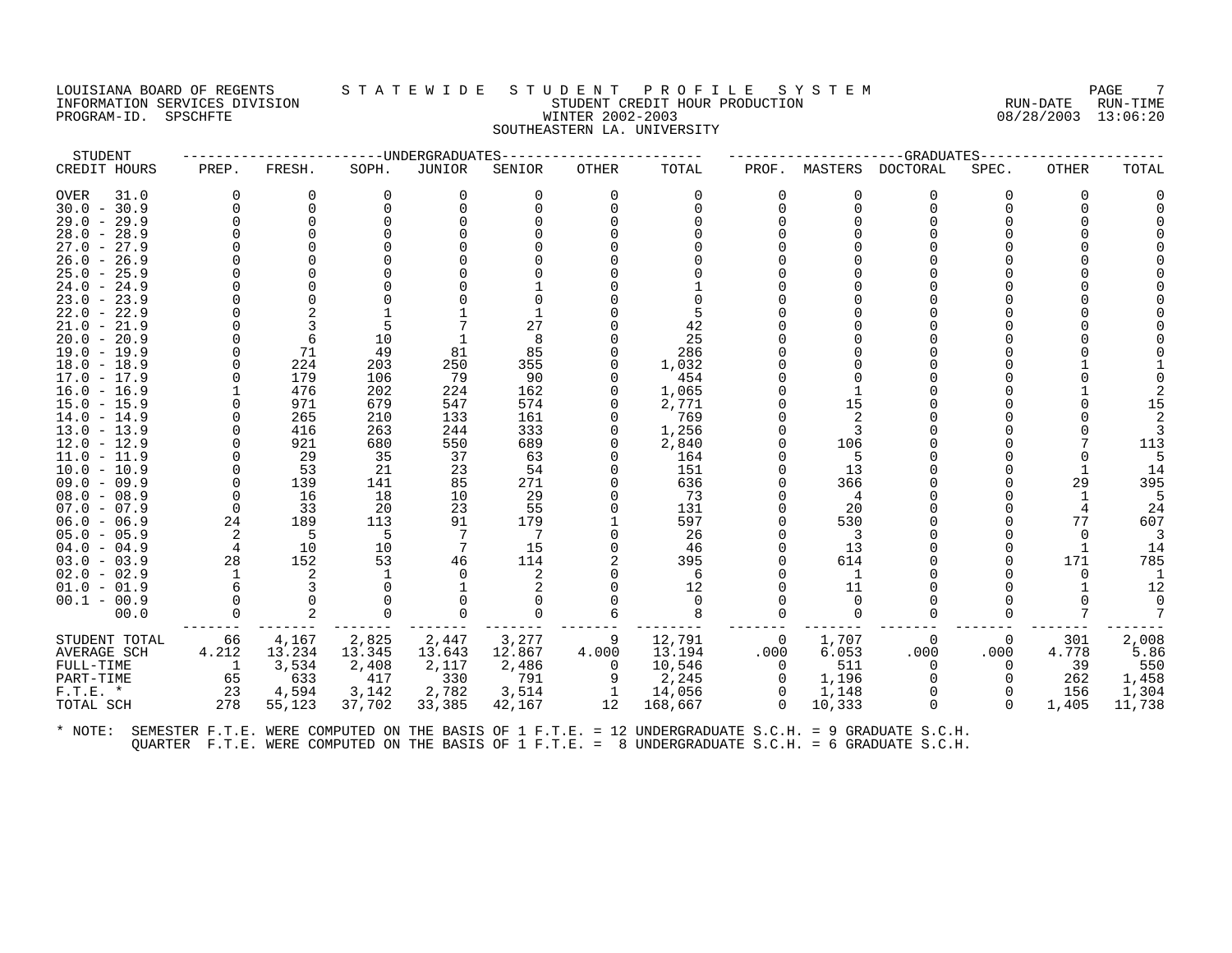### LOUISIANA BOARD OF REGENTS STATEWIDE STUDENT PROFILE SYSTEM NAGE 8 INFORMATION SERVICES DIVISION SUNGLERICAL STUDENT CREDIT HOUR PRODUCTION SUNGLERIC RUN-DATE RUN-TIME RUN-TIME<br>PROGRAM-ID. SPSCHFTE SUN-TIME SUNGLERICAL SERVICE RUN-DATE RUN-TIME SUNGLERICAL SUNGLERICAL SUNGLERICAL SUNGLE PROGRAM-ID. SPSCHFTE WINTER 2002-2003 UNIVERSITY OF LA. IN LAFAYETTE

| STUDENT       |              |             |          | ----UNDERGRADUATES |          |          |          |          |          | -GRADUATES   |          |       |          |
|---------------|--------------|-------------|----------|--------------------|----------|----------|----------|----------|----------|--------------|----------|-------|----------|
| CREDIT HOURS  | PREP.        | FRESH.      | SOPH.    | JUNIOR             | SENIOR   | OTHER    | TOTAL    | PROF.    | MASTERS  | DOCTORAL     | SPEC.    | OTHER | TOTAL    |
| 31.0<br>OVER  | 0            | 0           | 0        | 0                  |          | 0        | 0        |          | 0        | 0            | O        | 0     |          |
| $30.0 - 30.9$ | <sup>n</sup> | $\Omega$    | $\Omega$ | $\Omega$           |          | $\Omega$ | $\Omega$ | 0        | $\Omega$ | $\Omega$     |          | 0     |          |
| $29.0 - 29.9$ |              | ∩           |          |                    |          |          |          |          |          |              |          |       |          |
| $28.0 - 28.9$ |              | O           |          |                    |          |          |          |          |          |              |          |       |          |
| $27.0 - 27.9$ |              |             |          |                    |          |          |          |          |          |              |          |       |          |
| $26.0 - 26.9$ |              |             |          |                    |          |          |          |          |          |              |          |       |          |
| $25.0 - 25.9$ |              |             |          |                    |          |          |          |          |          |              |          |       |          |
| $24.0 - 24.9$ |              |             |          |                    |          |          |          |          |          |              |          |       |          |
| $23.0 - 23.9$ |              |             |          |                    |          |          |          |          |          |              |          |       |          |
| $22.0 - 22.9$ |              |             |          |                    | 10       |          | 16       |          |          |              |          |       |          |
| $21.0 - 21.9$ |              | 9           | 6        | 11                 | 60       |          | 86       |          |          |              |          |       |          |
| $20.0 - 20.9$ |              | 31          | 27       | 41                 | 61       |          | 160      |          |          |              |          |       |          |
| $19.0 - 19.9$ |              | 80          | 56       | 61                 | 76       |          | 273      |          |          |              |          |       |          |
| $18.0 - 18.9$ |              | 246         | 289      | 282                | 400      |          | 1,217    |          |          |              |          |       |          |
| $17.0 - 17.9$ |              | 309         | 233      | 144                | 169      |          | 855      |          |          |              |          |       |          |
| $16.0 - 16.9$ |              | 440         | 244      | 170                | 170      |          | 1,024    |          | 27       |              |          |       | 29       |
| 15.0 - 15.9   |              | 827         | 706      | 652                | 845      |          | 3,032    |          | 26       |              |          |       | 31       |
| $14.0 - 14.9$ |              | 313         | 230      | 180                | 201      |          | 924      |          | 3        | 1            |          |       |          |
| $13.0 - 13.9$ |              | 287         | 181      | 154                | 258      |          | 882      |          | 98       | 10           |          |       | 110      |
| $12.0 - 12.9$ |              | 524         | 491      | 480                | 785      |          | 2,282    |          | 113      | 16           |          |       | 134      |
| 11.0 - 11.9   |              | 28          | 25       | 22                 | 42       |          | 117      |          | 7        | 5            |          |       | 12       |
| $10.0 - 10.9$ |              | 33          | 25       | 28                 | 50       |          | 139      |          | 86       | 24           |          |       | 112      |
| $09.0 - 09.9$ |              | 86          | 96       | 66                 | 178      | 9        | 435      |          | 234      | 73           |          | 17    | 324      |
| $08.0 - 08.9$ |              | 17          | 10       | 11                 | 22       |          | 61       |          | 1        | <sup>n</sup> |          |       | 2        |
| $07.0 - 07.9$ |              | 18          | 16       | 11                 | 51       | 4        | 101      |          | 22       |              |          | 5     | 30       |
| $06.0 - 06.9$ |              | 83          | 91       | 99                 | 293      | 89       | 657      |          | 187      |              |          | 94    | 285      |
| $05.0 - 05.9$ |              | 1           | 5        |                    | 10       | 1        | 24       |          | .5       |              |          |       | 9        |
| $04.0 - 04.9$ |              | 7           | 10       | 4                  | 22       | 10       | 54       |          | 11       | $\Omega$     |          | 6     | 17       |
| $03.0 - 03.9$ |              | 76          | 78       | 54                 | 293      | 369      | 873      |          | 254      | 22           |          | 213   | 489      |
| $02.0 - 02.9$ |              | 4           |          | 1                  | 8        | 127      | 142      |          |          |              |          |       | 9        |
| $01.0 - 01.9$ |              | 2           |          | $\Omega$           | 11       | 64       | 80       |          |          |              |          |       | 11       |
| $00.1 - 00.9$ |              | $\mathbf 0$ | $\Omega$ | 0                  | $\Omega$ | $\Omega$ | 0        |          |          |              |          |       | $\Omega$ |
| 00.0          |              | 13          | 11       | 13                 | 31       | 5        | 73       |          |          |              |          |       | 14       |
| STUDENT TOTAL | 8            | 3,436       | 2,837    | 2,495              | 4,052    | 687      | 13,515   | $\Omega$ | 1,098    | 169          | $\Omega$ | 368   | 1,635    |
| AVERAGE SCH   | 5.250        | 14.123      | 13.916   | 13.979             | 12.742   | 3.256    | 13.083   | .000     | 8.097    | 9.041        | .000     | 4.468 | 7.38     |
| FULL-TIME     | <sup>0</sup> | 3,068       | 2,465    | 2,179              | 3,041    | -6       | 10,759   | $\Omega$ | 604      | 135          | $\Omega$ | 30    | 769      |
| PART-TIME     | 8            | 368         | 372      | 316                | 1,011    | 681      | 2,756    | 0        | 494      | 34           |          | 338   | 866      |
| $F.T.E. *$    | 4            | 4,029       | 3,277    | 2,891              | 4,270    | 185      | 14,656   | 0        | 982      | 169          |          | 179   | 1,330    |
| TOTAL SCH     | 42           | 48,344      | 39,329   | 34,696             | 51,239   | 2,221    | 175,871  | $\Omega$ | 8,842    | 1,519        | $\Omega$ | 1,613 | 11,974   |
|               |              |             |          |                    |          |          |          |          |          |              |          |       |          |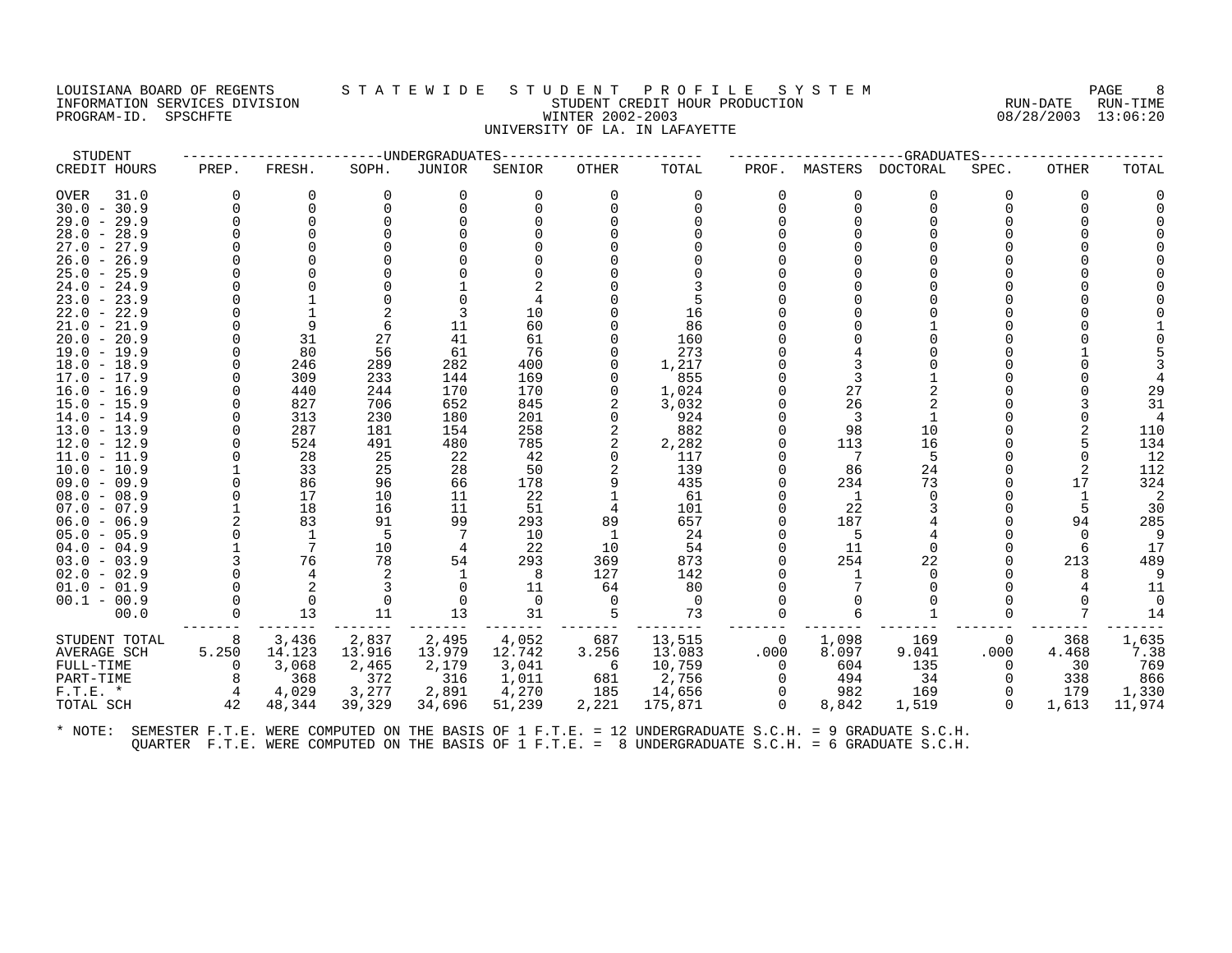### LOUISIANA BOARD OF REGENTS STATEWIDE STUDENT PROFILE SYSTEM NAGE 9 INFORMATION SERVICES DIVISION STATE STATE STUDENT CREDIT HOUR PRODUCTION STATE RUN-DATE RUN-TIME<br>PROGRAM-ID. SPSCHFTE STATE MINTER 2002-2003 WINTER 2002-2003 08/28/2003 13:06:20 PROGRAM-ID. SPSCHFTE WINTER 2002-2003 L.S.U. AT ALEXANDRIA

| STUDENT       |                |          |          | -------UNDERGRADUATES |                |          |          |       |              | ------------GRADUATES---- |          |          |          |
|---------------|----------------|----------|----------|-----------------------|----------------|----------|----------|-------|--------------|---------------------------|----------|----------|----------|
| CREDIT HOURS  | PREP.          | FRESH.   | SOPH.    | JUNIOR                | SENIOR         | OTHER    | TOTAL    | PROF. |              | MASTERS DOCTORAL          | SPEC.    | OTHER    | TOTAL    |
| 31.0<br>OVER  | $\Omega$       | 0        | $\Omega$ | 0                     | 0              | 0        | 0        |       | 0            | 0                         | $\Omega$ | $\Omega$ |          |
| $30.0 - 30.9$ |                | 0        | $\Omega$ | $\Omega$              | $\Omega$       | $\Omega$ | $\Omega$ |       | $\Omega$     | $\Omega$                  | ∩        | $\Omega$ |          |
| $29.0 - 29.9$ |                | $\Omega$ |          |                       |                |          |          |       |              | ∩                         |          |          |          |
| $28.0 - 28.9$ |                |          |          |                       |                |          |          |       |              |                           |          |          |          |
| $27.0 - 27.9$ |                |          |          |                       |                |          |          |       |              |                           |          |          |          |
| $26.0 - 26.9$ |                |          |          |                       |                |          |          |       |              |                           |          |          |          |
| $25.0 - 25.9$ |                |          |          |                       |                |          |          |       |              |                           |          |          |          |
| $24.0 - 24.9$ |                |          |          |                       |                |          |          |       |              |                           |          |          |          |
| $23.0 - 23.9$ |                |          |          |                       |                |          |          |       |              |                           |          |          |          |
| $22.0 - 22.9$ |                | $\Omega$ |          |                       |                |          |          |       |              |                           |          |          |          |
| $21.0 - 21.9$ |                | 3        |          |                       |                |          |          |       |              |                           |          |          |          |
| $20.0 - 20.9$ |                |          |          |                       |                |          |          |       |              |                           |          |          |          |
| $19.0 - 19.9$ |                | 5        |          |                       |                |          | 5        |       |              |                           |          |          |          |
| $18.0 - 18.9$ |                | 25       |          |                       |                |          | 31       |       |              |                           |          |          |          |
| $17.0 - 17.9$ |                | 12       | $\Omega$ |                       |                |          | 15       |       |              |                           |          |          |          |
| $16.0 - 16.9$ |                | 54       | 14       |                       |                |          | 72       |       |              |                           |          |          |          |
| $15.0 - 15.9$ |                | 167      | 25       |                       |                | 3        | 195      |       |              |                           |          |          |          |
| $14.0 - 14.9$ |                | 121      | 9        |                       |                | 4        | 134      |       |              |                           |          |          |          |
| $13.0 - 13.9$ |                | 221      | 26       |                       |                | 11       | 258      |       |              |                           |          |          |          |
| $12.0 - 12.9$ |                | 535      | 83       |                       |                | 37       | 655      |       |              |                           |          |          |          |
| $11.0 - 11.9$ |                | 73       | 14       |                       |                | 11       | 98       |       |              |                           |          |          |          |
| $10.0 - 10.9$ |                | 97       | 21       |                       |                | 10       | 128      |       |              |                           |          |          |          |
| $09.0 - 09.9$ |                | 195      | 49       |                       |                | 30       | 275      |       |              |                           |          |          |          |
| $08.0 - 08.9$ |                | 80       | 15       |                       |                | 12       | 108      |       |              |                           |          |          |          |
| $07.0 - 07.9$ | 0              | 101      | 21       |                       |                | 19       | 141      |       |              |                           |          |          |          |
| $06.0 - 06.9$ | 10             | 310      | 91       |                       |                | 48       | 459      |       |              |                           |          |          |          |
| $05.0 - 05.9$ | -3             | 32       | -1       |                       |                | 6        | 42       |       |              |                           |          |          |          |
| $04.0 - 04.9$ | $\overline{1}$ | 27       | 18       |                       |                | 18       | 64       |       |              |                           |          |          |          |
| $03.0 - 03.9$ | 16             | 149      | 55       |                       |                | 86       | 306      |       |              |                           |          |          |          |
| $02.0 - 02.9$ | $\Omega$       | 2        | $\Omega$ |                       |                | 2        | 4        |       |              |                           |          |          |          |
| $01.0 - 01.9$ |                | 8        |          |                       |                |          | 16       |       |              |                           |          |          |          |
| $00.1 - 00.9$ |                | $\Omega$ |          |                       |                |          | $\Omega$ |       |              |                           |          |          |          |
| 00.0          |                | $\Omega$ | $\Omega$ | $\Omega$              | $\Omega$       | $\Omega$ | $\Omega$ |       | ∩            | $\Omega$                  | $\Omega$ | $\Omega$ |          |
| STUDENT TOTAL | 32             | 2,219    | 453      | 0                     | $\overline{0}$ | 308      | 3,012    |       | $\Omega$     | $\Omega$                  | 0        | 0        | $\Omega$ |
| AVERAGE SCH   | 4.500          | 10.216   | 8.944    | .000                  | .000           | 7.074    | 9.643    | .000  | .000         | .000                      | .000     | .000     | .00      |
| FULL-TIME     | $\Omega$       | 1,145    | 164      | 0                     | $\Omega$       | 62       | 1,371    |       | <sup>0</sup> | 0                         |          |          |          |
| PART-TIME     | 32             | 1,074    | 289      | $\mathbf 0$           | $\Omega$       | 246      | 1,641    |       |              | $\Omega$                  |          |          |          |
| $F.T.E. *$    | 12             | 1,889    | 338      | 0                     |                | 182      | 2,420    |       |              |                           |          |          |          |
| TOTAL SCH     | 144            | 22,670   | 4,052    | 0                     | $\Omega$       | 2,179    | 29,045   |       | 0            | $\Omega$                  | $\Omega$ | $\Omega$ |          |
|               |                |          |          |                       |                |          |          |       |              |                           |          |          |          |
|               |                |          |          |                       |                |          |          |       |              |                           |          |          |          |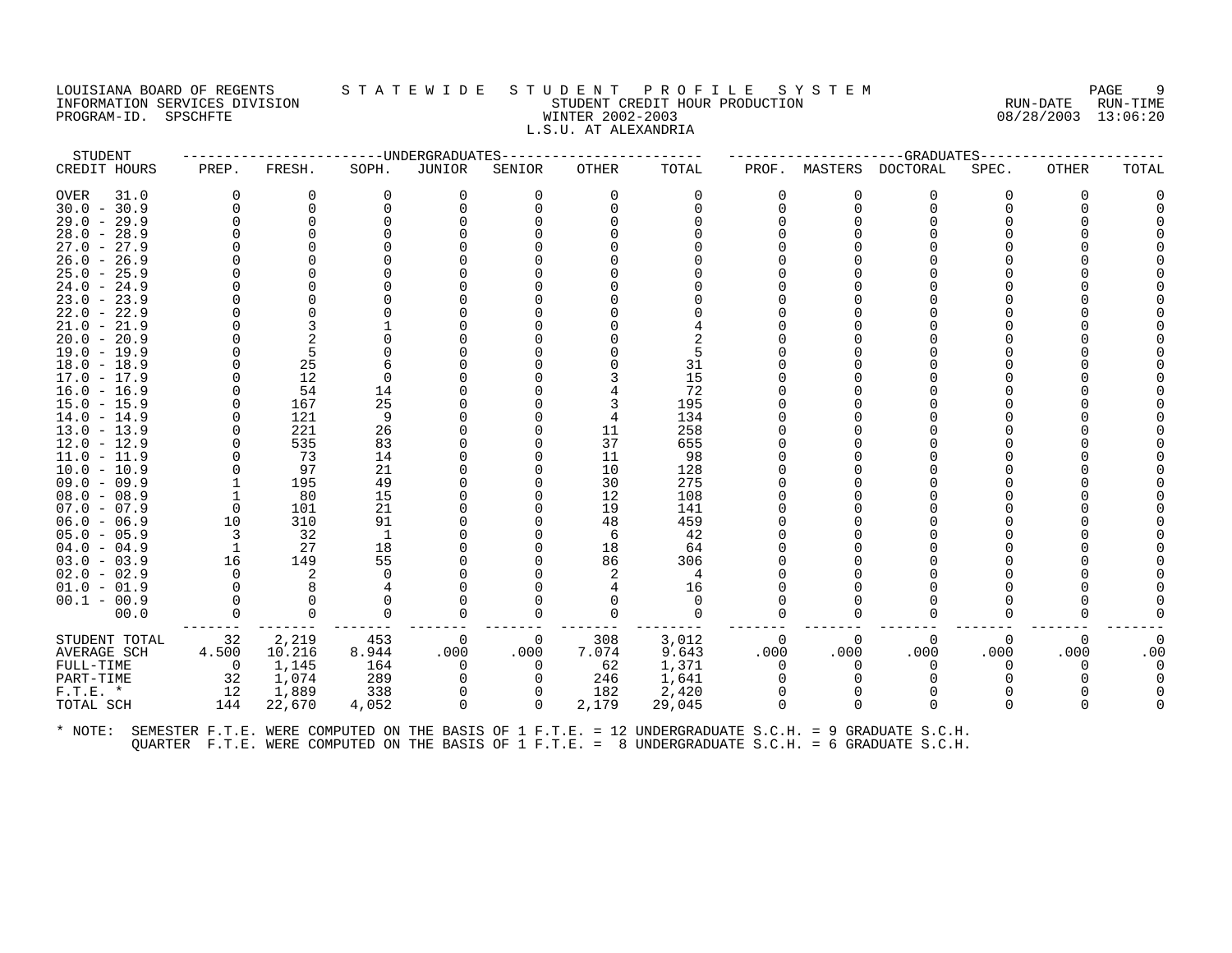#### LOUISIANA BOARD OF REGENTS S T A T E W I D E S T U D E N T P R O F I L E S Y S T E M PAGE 10 INFORMATION SERVICES DIVISION STUDENT CREDIT HOUR PRODUCTION RUN-DATE RUN-TIME PROGRAM-ID. SPSCHFTE WINTER 2002-2003 08/28/2003 13:06:20 L.S.U. IN BATON ROUGE

| <b>DOCTORAL</b><br>CREDIT HOURS<br>FRESH.<br>SOPH.<br><b>JUNIOR</b><br>SENIOR<br><b>OTHER</b><br>TOTAL<br>PROF.<br>MASTERS<br>SPEC.<br>PREP.<br><b>OVER</b><br>31.0<br>$\Omega$<br>$\Omega$<br>U<br>$\Omega$<br>$\Omega$<br>$\Omega$<br>$\Omega$<br>U<br>$\Omega$<br>U<br>U<br>$30.0 - 30.9$<br>$\Omega$<br>$\Omega$<br>$\Omega$<br>$29.0 - 29.9$<br>$\Omega$<br>$28.0 - 28.9$<br>$27.0 - 27.9$<br>14<br>51<br>$26.0 -$<br>26.9<br>$25.0 - 25.9$<br>17<br>$24.0 - 24.9$<br>$\Omega$<br>32<br>$23.0 - 23.9$<br>47<br>$22.0 - 22.9$<br>76<br>13<br>98<br>$21.0 - 21.9$<br>$\Omega$<br>43<br>$20.0 - 20.9$<br>11<br>10<br>69<br>14<br>29<br>115<br>115<br>188<br>567<br>$19.0 - 19.9$<br>149<br>10<br>342<br>327<br>654<br>1,767<br>26<br>2<br>$18.0 - 18.9$<br>435<br>9<br>53<br>$17.0 - 17.9$<br>405<br>398<br>326<br>315<br>1,449<br>8<br>9<br>10<br>22<br>794<br>910<br>631<br>8<br>3,083<br>62<br>108<br>$16.0 - 16.9$<br>740<br>$15.0 - 15.9$<br>1,994<br>1,909<br>1,827<br>33<br>7,603<br>184<br>44<br>1,840<br>6<br>27<br>308<br>13<br>30<br>$14.0 - 14.9$<br>347<br>346<br>394<br>4<br>1,400<br>259<br>561<br>15<br>$13.0 - 13.9$<br>400<br>464<br>1,699<br>130<br>96<br>∩<br>872<br>1,665<br>63<br>4,275<br>$12.0 - 12.9$<br>640<br>1,035<br>305<br>188<br>19<br>39<br>$11.0 - 11.9$<br>25<br>57<br>110<br>64<br>5<br>$10.0 - 10.9$<br>12<br>29<br>124<br>153<br>24<br>81<br>150<br>4<br>$09.0 - 09.9$<br>47<br>70<br>103<br>316<br>43<br>579<br>563<br>595<br>$08.0 - 08.9$<br>$\Omega$<br>3<br>10<br>39<br>11<br>9<br>13<br>63<br>11<br>$07.0 - 07.9$<br>$\Omega$<br>13<br>29<br>11<br>20<br>64<br>$\overline{4}$<br>27<br>57<br>395<br>19<br>$06.0 - 06.9$<br>90<br>291<br>124<br>590<br>81<br>25<br>2<br>19<br>9<br>34<br>$05.0 - 05.9$<br>1<br>11<br>2<br>38<br>8<br>27<br>80<br>25<br>10<br>$04.0 - 04.9$<br>4<br>$\Omega$<br>22<br>212<br>278<br>50<br>61<br>300<br>252<br>19<br>$03.0 - 03.9$<br>649<br>$02.0 - 02.9$<br>12<br>3<br>2<br>14<br>15<br>71<br>$01.0 - 01.9$<br>$00.1 - 00.9$<br>$\Omega$<br>$\Omega$<br>$\Omega$<br>$\Omega$<br>00.0<br>16<br>58<br>36<br>18<br>128<br>23<br>26<br>4,983<br>5,755<br>7,470<br>STUDENT TOTAL<br>5,556<br>716<br>24,487<br>340<br>2,381<br>1,626<br>7<br>44<br>5.142<br>14.895<br>14.036<br>AVERAGE SCH<br>14.551<br>14.363<br>13.564<br>6.279<br>20.152<br>9.334<br>8.835<br>5.069 | STUDENT   |       | ---UNDERGRADUATES |       |     |        |     |       | -GRADUATES |                                           |                                                                                                                                                         |
|-----------------------------------------------------------------------------------------------------------------------------------------------------------------------------------------------------------------------------------------------------------------------------------------------------------------------------------------------------------------------------------------------------------------------------------------------------------------------------------------------------------------------------------------------------------------------------------------------------------------------------------------------------------------------------------------------------------------------------------------------------------------------------------------------------------------------------------------------------------------------------------------------------------------------------------------------------------------------------------------------------------------------------------------------------------------------------------------------------------------------------------------------------------------------------------------------------------------------------------------------------------------------------------------------------------------------------------------------------------------------------------------------------------------------------------------------------------------------------------------------------------------------------------------------------------------------------------------------------------------------------------------------------------------------------------------------------------------------------------------------------------------------------------------------------------------------------------------------------------------------------------------------------------------------------------------------------------------------------------------------------------------------------------------------------------------------------------------------------------------------------------------------------------------------------------------------------------------------------------------------------------------------------------------------------------------------------------------------|-----------|-------|-------------------|-------|-----|--------|-----|-------|------------|-------------------------------------------|---------------------------------------------------------------------------------------------------------------------------------------------------------|
|                                                                                                                                                                                                                                                                                                                                                                                                                                                                                                                                                                                                                                                                                                                                                                                                                                                                                                                                                                                                                                                                                                                                                                                                                                                                                                                                                                                                                                                                                                                                                                                                                                                                                                                                                                                                                                                                                                                                                                                                                                                                                                                                                                                                                                                                                                                                               |           |       |                   |       |     |        |     |       |            | <b>OTHER</b>                              | TOTAL                                                                                                                                                   |
|                                                                                                                                                                                                                                                                                                                                                                                                                                                                                                                                                                                                                                                                                                                                                                                                                                                                                                                                                                                                                                                                                                                                                                                                                                                                                                                                                                                                                                                                                                                                                                                                                                                                                                                                                                                                                                                                                                                                                                                                                                                                                                                                                                                                                                                                                                                                               |           |       |                   |       |     |        |     |       |            | 0<br>13<br>48<br>103<br>3<br>10<br>229    | 51<br>17<br>32<br>47<br>14<br>44<br>81<br>27<br>194<br>236<br>72<br>229<br>512<br>104<br>282<br>1,208<br>23<br>29<br>598<br>40<br>51<br>779<br>78<br>52 |
| 5,295<br>4<br>117<br>397<br>579<br>2,476<br>809<br>445<br>261<br>1,116<br>7<br>40<br>PART-TIME<br>6,185<br>6,718<br>6,819<br>365<br>761<br>1,571<br>$F.T.E. *$<br>8,403<br>28,494<br>2,446<br>24<br>36<br>74,224<br>80,615<br>81,830<br>100,837<br>4,383<br>341,925<br>6,852<br>22,011<br>14,137<br>218<br>TOTAL SCH                                                                                                                                                                                                                                                                                                                                                                                                                                                                                                                                                                                                                                                                                                                                                                                                                                                                                                                                                                                                                                                                                                                                                                                                                                                                                                                                                                                                                                                                                                                                                                                                                                                                                                                                                                                                                                                                                                                                                                                                                          | FULL-TIME | 4,866 | 5,358             | 6,354 | 137 | 22,011 | 333 | 1,572 | 1,181      | 431<br>5.069<br>75<br>356<br>242<br>2,175 | 4,822<br>9.51<br>3,165<br>1,657<br>5,044<br>45,393                                                                                                      |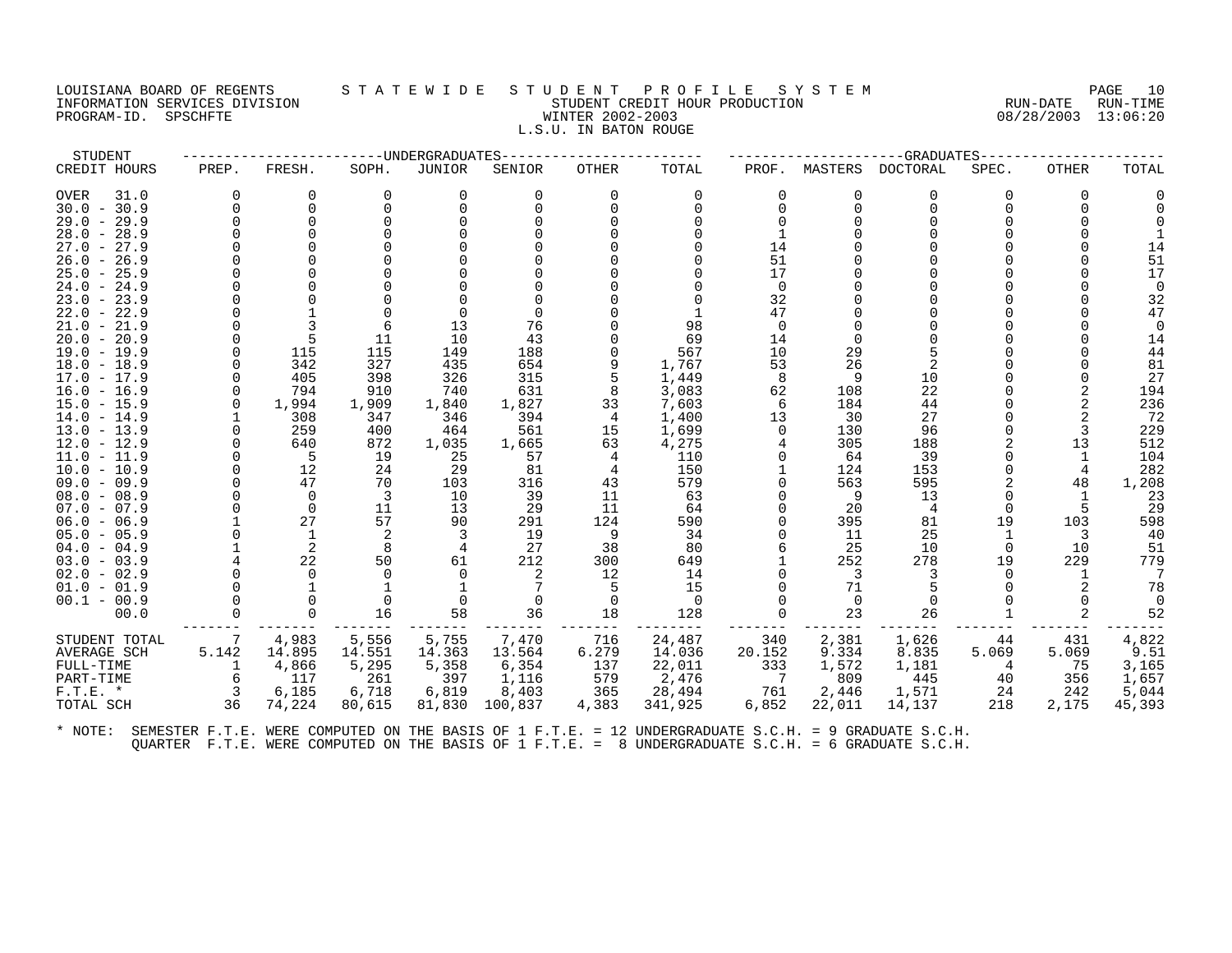#### LOUISIANA BOARD OF REGENTS S T A T E W I D E S T U D E N T P R O F I L E S Y S T E M PAGE 11 INFORMATION SERVICES DIVISION STUDENT CREDIT HOUR PRODUCTION RUN-DATE RUN-TIME PROGRAM-ID. SPSCHFTE WINTER 2002-2003 08/28/2003 13:06:20 L.S.U. AT EUNICE

| STUDENT                                                                                                      |          |                            |          | ------------------------UNDERGRADUATES |              | ----------------------- |          |              |              | -------------------GRADUATES---------- |          |              |       |
|--------------------------------------------------------------------------------------------------------------|----------|----------------------------|----------|----------------------------------------|--------------|-------------------------|----------|--------------|--------------|----------------------------------------|----------|--------------|-------|
| CREDIT HOURS                                                                                                 | PREP.    | FRESH.                     | SOPH.    | JUNIOR                                 | SENIOR       | OTHER                   | TOTAL    | PROF.        | MASTERS      | DOCTORAL                               | SPEC.    | <b>OTHER</b> | TOTAL |
| OVER<br>31.0                                                                                                 | 0        | 0                          | 0        | 0                                      | 0            | 0                       | 0        | 0            | 0            | 0                                      | $\Omega$ |              |       |
| $30.0 - 30.9$                                                                                                | $\Omega$ | 0                          |          | 0                                      |              |                         | 0        | 0            | $\Omega$     | 0                                      |          |              |       |
| $29.0 - 29.9$                                                                                                |          |                            |          |                                        |              |                         |          | <sup>n</sup> | U            |                                        |          |              |       |
| $28.0 - 28.9$                                                                                                |          |                            |          |                                        |              |                         |          |              |              |                                        |          |              |       |
| $27.0 - 27.9$                                                                                                |          |                            |          |                                        |              |                         |          |              |              |                                        |          |              |       |
| $26.0 - 26.9$                                                                                                |          |                            |          |                                        |              |                         |          |              |              |                                        |          |              |       |
| $25.0 - 25.9$                                                                                                |          |                            |          |                                        |              |                         |          |              |              |                                        |          |              |       |
| $24.0 - 24.9$                                                                                                |          |                            |          |                                        |              |                         |          |              |              |                                        |          |              |       |
| $23.0 - 23.9$                                                                                                |          |                            |          |                                        |              |                         |          |              |              |                                        |          |              |       |
| $22.0 - 22.9$                                                                                                |          |                            |          |                                        |              |                         |          |              |              |                                        |          |              |       |
| $21.0 - 21.9$                                                                                                |          |                            |          |                                        |              |                         |          |              |              |                                        |          |              |       |
| $20.0 - 20.9$                                                                                                |          | $\Omega$                   |          |                                        |              |                         |          |              |              |                                        |          |              |       |
| 19.0 - 19.9                                                                                                  |          | 5                          | 10       |                                        |              |                         | 17       |              |              |                                        |          |              |       |
| $18.0 - 18.9$                                                                                                |          | 36                         | 33       |                                        |              | 13                      | 82       |              |              |                                        |          |              |       |
| $17.0 - 17.9$                                                                                                | $\Omega$ | 12                         | 14       |                                        |              | 1                       | 27       |              |              |                                        |          |              |       |
| $16.0 - 16.9$                                                                                                |          | 41                         | 24       |                                        |              | 16                      | 81       |              |              |                                        |          |              |       |
| $15.0 - 15.9$                                                                                                | ∩        | 164                        | 94       |                                        |              | 42                      | 300      |              |              |                                        |          |              |       |
| $14.0 - 14.9$                                                                                                | $\Omega$ | 48                         | 15       |                                        |              | 14                      | 77       |              |              |                                        |          |              |       |
| $13.0 - 13.9$                                                                                                |          | 169                        | 65       |                                        |              | 28                      | 262      |              |              |                                        |          |              |       |
| $12.0 - 12.9$                                                                                                |          | 423                        | 167      |                                        |              | 128                     | 718      |              |              |                                        |          |              |       |
| $11.0 - 11.9$                                                                                                |          | 24                         | - 7      |                                        |              | 50                      | 81       |              |              |                                        |          |              |       |
| $10.0 - 10.9$                                                                                                | $\Omega$ | 41                         | 45       |                                        |              | 35                      | 121      |              |              |                                        |          |              |       |
| $09.0 - 09.9$                                                                                                | ∩        | 137                        | 65       |                                        |              | 49                      | 251      |              |              |                                        |          |              |       |
| $08.0 - 08.9$                                                                                                |          | 24                         | 9        |                                        |              | 4                       | 37       |              |              |                                        |          |              |       |
| $07.0 - 07.9$                                                                                                | $\Omega$ | 30                         | 33       |                                        |              | 25                      | 88       |              |              |                                        |          |              |       |
| $06.0 - 06.9$                                                                                                |          | 238                        | 95       |                                        |              | 114                     | 447      |              |              |                                        |          |              |       |
| $05.0 - 05.9$                                                                                                | $\Omega$ | $\overline{\phantom{a}}$   | 5        |                                        |              | -3                      | 11       |              |              |                                        |          |              |       |
| $04.0 - 04.9$                                                                                                | $\Omega$ | 10                         | 10       |                                        | O            | 18                      | 38       |              |              |                                        |          |              |       |
| $03.0 - 03.9$                                                                                                | $\Omega$ | 113                        | 53       |                                        |              | 101                     | 267      |              |              |                                        |          |              |       |
| $02.0 - 02.9$                                                                                                | $\Omega$ | $\overline{\phantom{0}}^2$ | $\Omega$ |                                        |              | 4                       | 6        |              |              |                                        |          |              |       |
| $01.0 - 01.9$                                                                                                |          | 30                         |          |                                        |              | 12                      | 49       |              |              |                                        |          |              |       |
| $00.1 - 00.9$                                                                                                |          | $\Omega$                   |          |                                        |              | $\Omega$                | $\Omega$ |              |              |                                        |          |              |       |
| 00.0                                                                                                         |          | 0                          | 0        |                                        | 0<br>.       | $\Omega$                | 0        |              | 0            | $\Omega$                               | 0        |              |       |
| STUDENT TOTAL                                                                                                | 0        | 1,550                      | 756      | 0                                      | 0            | 660                     | 2,966    | $\Omega$     | $\Omega$     | $\Omega$                               | 0        | $\Omega$     |       |
| AVERAGE SCH                                                                                                  | .000     | 10.434                     | 10.839   | .000                                   | .000         | 8.990                   | 10.216   | .000         | .000         | .000                                   | .000     | .000         | .00   |
| FULL-TIME                                                                                                    | $\Omega$ | 898                        | 427      | $\Omega$                               | $\Omega$     | 245                     | 1,570    | $\Omega$     | $\Omega$     | $\Omega$                               | 0        | $\Omega$     |       |
| PART-TIME                                                                                                    | 0        | 652                        | 329      |                                        | 0            | 415                     | 1,396    | $\Omega$     | <sup>0</sup> |                                        |          |              |       |
| $F.T.E.$ *                                                                                                   | 0        | 1,348                      | 683      | $\Omega$                               | $\mathbf{0}$ | 495                     | 2,525    | $\Omega$     | $\Omega$     | $\Omega$                               |          |              |       |
| TOTAL SCH                                                                                                    | $\Omega$ | 16,173                     | 8,195    | $\Omega$                               | 0            | 5,934                   | 30,302   | $\Omega$     | $\Omega$     | $\Omega$                               | 0        |              |       |
| * NOTE: SEMESTER F.T.E. WERE COMPUTED ON THE BASIS OF 1 F.T.E. = 12 UNDERGRADUATE S.C.H. = 9 GRADUATE S.C.H. |          |                            |          |                                        |              |                         |          |              |              |                                        |          |              |       |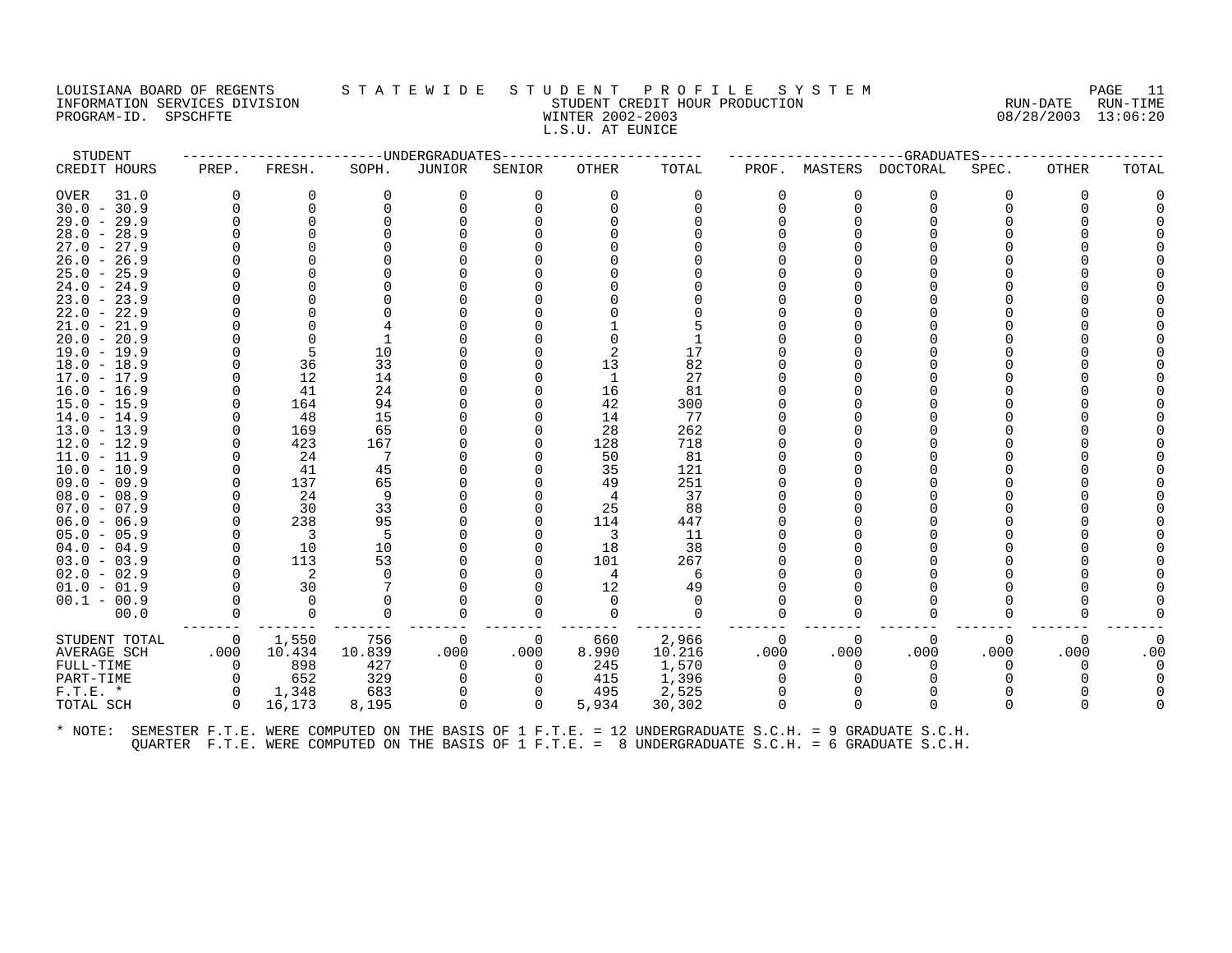## LOUISIANA BOARD OF REGENTS STATEWIDE STUDENT PROFILE SYSTEM PAGE 12<br>INFORMATION SERVICES DIVISION STATEWIDE STUDENT CREDIT HOUR PRODUCTION RUN-DATE RUN-TIME INFORMATION SERVICES DIVISION STORMATION STUDENT CREDIT HOUR PRODUCTION SUM-DATE RUN-DATE RUN-TIME<br>PROGRAM-ID. SPSCHFTE SUM-TION STORMATION MINTER 2002-2003 RUN-DATE RUN-TIME PROGRAM-ID. SPSCHFTE WINTER 2002-2003 L.S.U. IN SHREVEPORT

| STUDENT             |                |                         | -------------DNDERGRADUATES |          |              |          |          |          |          | --GRADUATES----- |       |       |       |
|---------------------|----------------|-------------------------|-----------------------------|----------|--------------|----------|----------|----------|----------|------------------|-------|-------|-------|
| CREDIT HOURS        | PREP.          | FRESH.                  | SOPH.                       | JUNIOR   | SENIOR       | OTHER    | TOTAL    | PROF.    | MASTERS  | <b>DOCTORAL</b>  | SPEC. | OTHER | TOTAL |
| <b>OVER</b><br>31.0 | 0              | $\Omega$                | $\Omega$                    |          | $\Omega$     | $\Omega$ |          | 0        | O        | $\Omega$         | 0     | 0     |       |
| $30.0 - 30.9$       | $\Omega$       | $\Omega$                |                             | $\Omega$ |              | $\Omega$ | $\Omega$ | $\Omega$ | $\Omega$ | $\Omega$         |       |       |       |
| $29.0 - 29.9$       |                | $\Omega$                |                             |          |              |          |          |          |          |                  |       |       |       |
| $28.0 - 28.9$       |                |                         |                             |          |              |          |          |          |          |                  |       |       |       |
| $27.0 - 27.9$       |                |                         |                             |          |              |          |          |          |          |                  |       |       |       |
| $26.0 - 26.9$       |                |                         |                             |          |              |          |          |          |          |                  |       |       |       |
| $25.0 - 25.9$       |                |                         |                             |          |              |          |          |          |          |                  |       |       |       |
| $24.0 - 24.9$       |                |                         |                             |          |              |          |          |          |          |                  |       |       |       |
| $23.0 - 23.9$       |                |                         |                             |          |              |          |          |          |          |                  |       |       |       |
| $22.0 - 22.9$       |                |                         |                             |          |              |          |          |          |          |                  |       |       |       |
| $21.0 - 21.9$       |                |                         |                             |          |              |          |          |          |          |                  |       |       |       |
| $20.0 - 20.9$       |                |                         |                             |          |              |          |          |          |          |                  |       |       |       |
| $19.0 - 19.9$       |                |                         |                             | 6        | 12           |          | 23       |          |          |                  |       |       |       |
| $18.0 - 18.9$       |                | 10                      | 20                          | 40       | 63           |          | 133      |          |          |                  |       |       |       |
| $17.0 - 17.9$       |                | 19                      | 13                          | 11       | 12           |          | 55       |          |          |                  |       |       |       |
| $16.0 - 16.9$       |                | 31                      | 27                          | 27       | 38           |          | 124      |          |          |                  |       |       |       |
| $15.0 - 15.9$       |                | 128                     | 103                         | 135      | 127          |          | 494      |          |          |                  |       |       | 10    |
| $14.0 - 14.9$       |                | 27                      | 29                          | 29       | 28           |          | 113      |          |          |                  |       |       |       |
| $13.0 - 13.9$       |                | 71                      | 43                          | 51       | 33           |          | 198      |          |          |                  |       |       |       |
| $12.0 - 12.9$       |                | 285                     | 221                         | 217      | 240          |          | 965      |          | 11       |                  |       | 34    |       |
| $11.0 - 11.9$       |                | $\overline{\mathbf{3}}$ | -5                          | 6        | 16           |          | 31       |          | $\Omega$ |                  |       |       |       |
| $10.0 - 10.9$       |                | 11                      | 8                           | 12       | 16           |          | 49       |          |          |                  |       |       |       |
| $09.0 - 09.9$       |                | 55                      | 47                          | 64       | 103          |          | 272      |          | 18       |                  |       | 62    | 87    |
| $08.0 - 08.9$       |                | <sup>1</sup>            | 2                           | 3        | 12           |          | 20       |          | $\Omega$ |                  |       |       |       |
| $07.0 - 07.9$       |                | 7                       | 10                          | 10       | 17           |          | 48       |          | $\Omega$ |                  |       |       |       |
| $06.0 - 06.9$       |                | 80                      | 61                          | 80       | 117          |          | 351      |          | 53       |                  |       | 195   | 253   |
| $05.0 - 05.9$       |                | $\Omega$                | 0                           |          | 2            | 0        | - 3      |          | 0        |                  |       | 9     |       |
| $04.0 - 04.9$       |                |                         | -9                          | 8        | 9            | 8        | 42       |          | ∩        |                  |       |       |       |
| $03.0 - 03.9$       |                | 51                      | 45                          | 47       | 97           | 32       | 280      |          | 45       |                  |       | 249   | 294   |
| $02.0 - 02.9$       |                | $\Omega$                |                             | $\Omega$ |              |          | 2        |          |          |                  |       |       |       |
| $01.0 - 01.9$       |                | $\Omega$                |                             |          |              |          |          |          |          |                  |       |       |       |
| $00.1 - 00.9$       |                |                         |                             |          |              |          |          |          |          |                  |       |       |       |
| 00.0                |                | $\Omega$                |                             |          | <sup>0</sup> | $\Omega$ | $\Omega$ | $\Omega$ |          | $\Omega$         |       |       |       |
| STUDENT TOTAL       | 17             | 790                     | 647                         | 753      | 958          | 65       | 3,230    | 0        | 135      | $\Omega$         | 18    | 595   | 748   |
| AVERAGE SCH         | 4.764          | 11.483                  | 11.435                      | 11.632   | 11.076       | 4.846    | 11.218   | .000     | 5.800    | .000             | 9.500 | 5.626 | 5.75  |
| FULL-TIME           | -1             | 575                     | 458                         | 520      | 568          | -3       | 2,125    | 0        | 31       | 0                | 13    | 116   | 160   |
| PART-TIME           | 16             | 215                     | 189                         | 233      | 390          | 62       | 1,105    | $\Omega$ | 104      | $\Omega$         | -5    | 479   | 588   |
| $F.T.E. *$          | $\overline{7}$ | 756                     | 617                         | 730      | 884          | 26       | 3,020    |          | 87       |                  | 19    | 372   | 478   |
| TOTAL SCH           | 81             | 9,072                   | 7,399                       | 8,759    | 10,611       | 315      | 36,237   | $\Omega$ | 783      | $\Omega$         | 171   | 3,348 | 4,302 |
|                     |                |                         |                             |          |              |          |          |          |          |                  |       |       |       |
|                     |                |                         |                             |          |              |          |          |          |          |                  |       |       |       |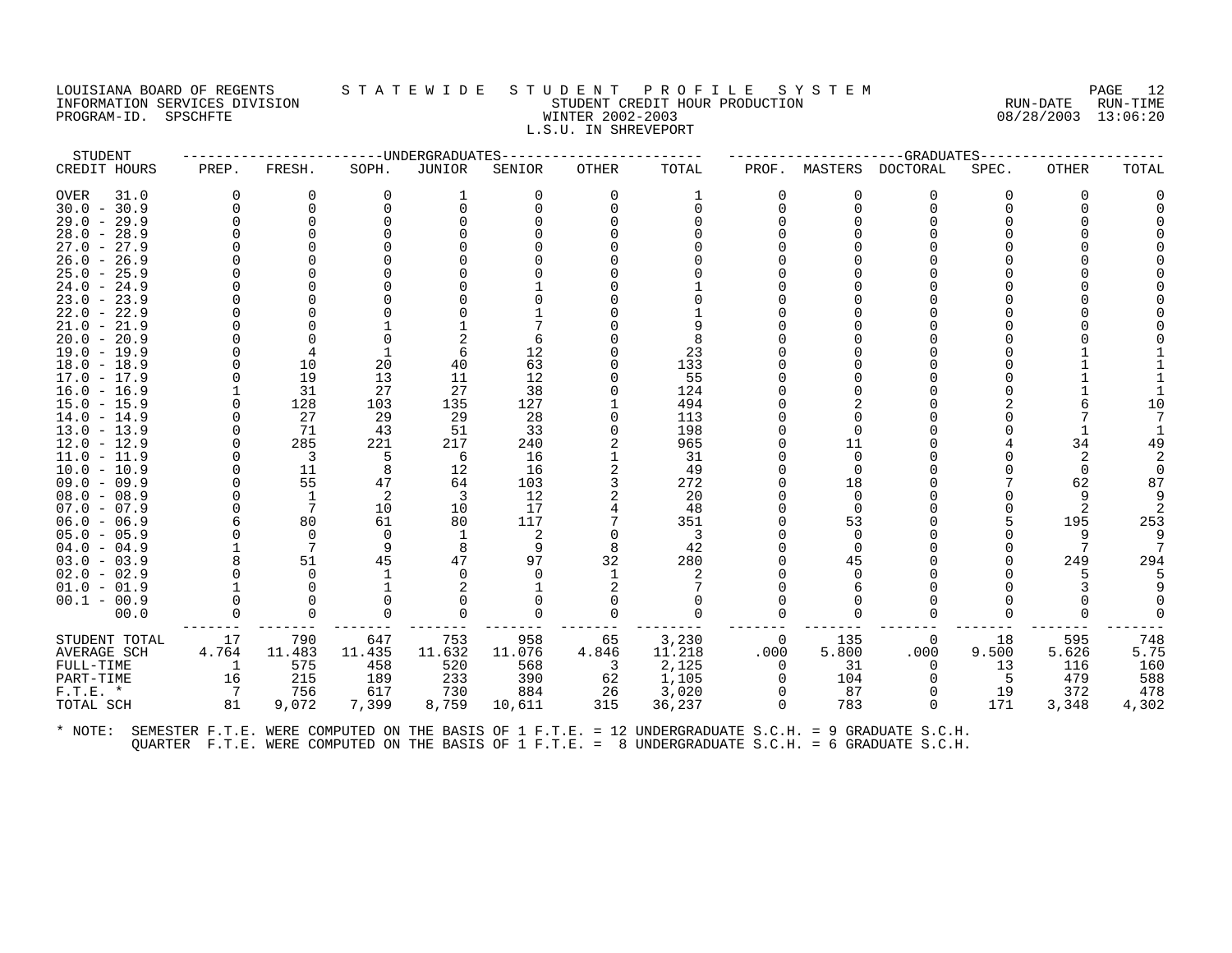## LOUISIANA BOARD OF REGENTS STATEWIDE STUDENT PROFILE SYSTEM NAGE 13 INFORMATION SERVICES DIVISION SUBSERVICES ON STUDENT STUDENT CREDIT HOUR PRODUCTION RUN-DATE RUN-DATE RUN-TIME<br>INFORMATION SERVICES DIVISION STUDENT STUDENT CREDIT HOUR PRODUCTION 808/28/2003 13:06:20 PROGRAM-ID. SPSCHFTE WINTER 2002-2003 UNIVERSITY OF NEW ORLEANS

| STUDENT             |             |                 |                         | -UNDERGRADUATES |          |              |          |                |                | -GRADUATES     |          |              |        |
|---------------------|-------------|-----------------|-------------------------|-----------------|----------|--------------|----------|----------------|----------------|----------------|----------|--------------|--------|
| CREDIT HOURS        | PREP.       | FRESH.          | SOPH.                   | JUNIOR          | SENIOR   | <b>OTHER</b> | TOTAL    | PROF.          | MASTERS        | DOCTORAL       | SPEC.    | <b>OTHER</b> | TOTAL  |
| <b>OVER</b><br>31.0 | $\Omega$    | $\Omega$        | $\Omega$                | $\Omega$        | $\Omega$ | $\Omega$     | $\Omega$ | $\Omega$       | 0              | $\Omega$       | $\Omega$ | 0            |        |
| $30.0 - 30.9$       | $\Omega$    | $\Omega$        | $\Omega$                | $\Omega$        |          | $\Omega$     | $\Omega$ | $\Omega$       | $\Omega$       | $\Omega$       | $\Omega$ | 0            |        |
| $29.0 - 29.9$       |             | $\Omega$        |                         | $\Omega$        |          |              |          |                | $\cap$         | $\Omega$       |          |              |        |
| $28.0 - 28.9$       |             |                 |                         |                 |          |              |          |                |                |                |          |              |        |
| $27.0 - 27.9$       |             |                 |                         |                 |          |              |          |                |                | $\cap$         |          |              |        |
| $26.0 - 26.9$       |             |                 |                         |                 |          |              |          |                |                |                |          |              |        |
| $25.0 - 25.9$       |             |                 |                         |                 |          |              |          |                |                |                |          |              |        |
| $24.0 - 24.9$       |             |                 |                         |                 |          |              |          |                |                | $\cap$         |          |              |        |
| $23.0 - 23.9$       |             |                 |                         |                 |          |              |          |                |                | $\Omega$       |          |              |        |
| 22.0<br>$-22.9$     |             |                 |                         | 3               | 13       |              | 18       |                |                |                |          |              |        |
| $21.0 - 21.9$       |             |                 |                         | 11              | 32       |              | 53       |                |                | $\cap$         |          |              |        |
| $20.0 - 20.9$       |             | 2               |                         | 8               | 20       |              | 31       |                |                |                |          |              |        |
| $19.0 - 19.9$       | $\Omega$    | 31              | 58                      | 64              | 132      |              | 285      |                |                |                |          |              |        |
| $18.0 - 18.9$       |             | 118             | 126                     | 152             | 223      |              | 619      |                | 102            |                |          |              | 102    |
| $17.0 - 17.9$       |             | 31              | 71                      | 99              | 103      |              | 304      |                |                |                |          |              |        |
| $16.0 - 16.9$       |             | 235             | 272                     | 212             | 286      |              | 1,005    |                | $\overline{3}$ | $\Omega$       |          |              |        |
| $15.0 - 15.9$       |             | 576             | 443                     | 356             | 471      | $\Omega$     | 1,846    |                | 47             |                |          |              | 50     |
| $14.0 - 14.9$       | $\cap$      | 72              | 95                      | 88              | 138      |              | 393      |                | 3              | $\Omega$       |          |              |        |
| $13.0 - 13.9$       | $\Omega$    | 360             | 355                     | 299             | 327      | $\Omega$     | 1,341    |                | 13             | 8              |          |              | 21     |
| $12.0 - 12.9$       |             | 996             | 682                     | 484             | 650      | $\Omega$     | 2,812    |                | 271            | 59             |          |              | 330    |
| $11.0 - 11.9$       |             | 8               | 24                      | 20              | 57       |              | 109      |                | 11             |                |          |              | 12     |
| $10.0 - 10.9$       |             | 101             | 81                      | 63              | 129      |              | 374      |                | 39             | 71             |          |              | 110    |
| $09.0 - 09.9$       |             | 290             | 215                     | 145             | 279      |              | 929      |                | 634            | 153            |          |              | 787    |
| $08.0 - 08.9$       |             | $\overline{4}$  | $\overline{\mathbf{3}}$ | 8               | 31       |              | 46       |                | 8              | 1              |          |              | 9      |
| $07.0 - 07.9$       |             | 41              | 52                      | 43              | 97       | $\Omega$     | 233      | <sup>o</sup>   | 54             | $\Omega$       |          |              | 54     |
| $06.0 - 06.9$       |             | 256             | 257                     | 203             | 406      | $\Omega$     | 1,122    | 0              | 1,035          | 71             |          | $\Omega$     | 1,106  |
| $05.0 - 05.9$       |             | -1              | $\overline{0}$          | 2               | 11       |              | 14       |                | -5             | $\Omega$       |          |              |        |
| $04.0 - 04.9$       |             | $7\overline{ }$ | 15                      | 5               | 38       |              | 65       | <sup>n</sup>   | 22             | $\Omega$       |          |              | 22     |
| $03.0 - 03.9$       |             | 117             | 95                      | 106             | 274      |              | 592      | $\Omega$       | 1,045          | 117            |          |              | 1,162  |
| $02.0 - 02.9$       |             | $\Omega$        |                         | $\Omega$        | 9        |              | 9        |                |                | $\Omega$       |          |              |        |
| $01.0 - 01.9$       |             | 7               |                         |                 |          |              | 18       |                | 9              | $\overline{2}$ |          |              | 11     |
| $00.1 - 00.9$       | $\Omega$    | $\mathbf 0$     |                         | $\mathbf 0$     |          |              | $\Omega$ |                |                | $\Omega$       |          |              | $\cap$ |
| 00.0                | $\mathbf 0$ | 10              |                         | 12              | 6        | $\Omega$     | 32       |                | 65             | 21             |          |              | 86     |
| STUDENT TOTAL       | 0           | 3,266           | 2,863                   | 2,384           | 3,745    | 0            | 12,258   | 0              | 3,373          | 507            | 0        | 0            | 3,880  |
| <b>AVERAGE SCH</b>  | .000        | 12.082          | 12.327                  | 12.579          | 11.833   | .000         | 12.159   | .000           | 6.734          | 7.699          | .000     | .000         | 6.85   |
| FULL-TIME           | 0           | 2,424           | 2,114                   | 1,776           | 2,401    | 0            | 8,715    | $\Omega$       | 1,128          | 295            | $\Omega$ | $\Omega$     | 1,423  |
| PART-TIME           | $\Omega$    | 842             | 749                     | 608             | 1,344    | 0            | 3,543    | $\Omega$       | 2,245          | 212            | $\cap$   | $\Omega$     | 2,457  |
| $F.T.E.$ *          | 0           | 3,278           | 2,937                   | 2,487           | 3,687    | 0            | 12,389   | $\overline{0}$ | 2,475          | 416            |          | 0            | 2,891  |
| TOTAL SCH           | $\Omega$    | 39,340          | 35,244                  | 29,838          | 44,244   | $\Omega$     | 148,666  | $\Omega$       | 22,277         | 3,742          | $\Omega$ | $\cap$       | 26,019 |
|                     |             |                 |                         |                 |          |              |          |                |                |                |          |              |        |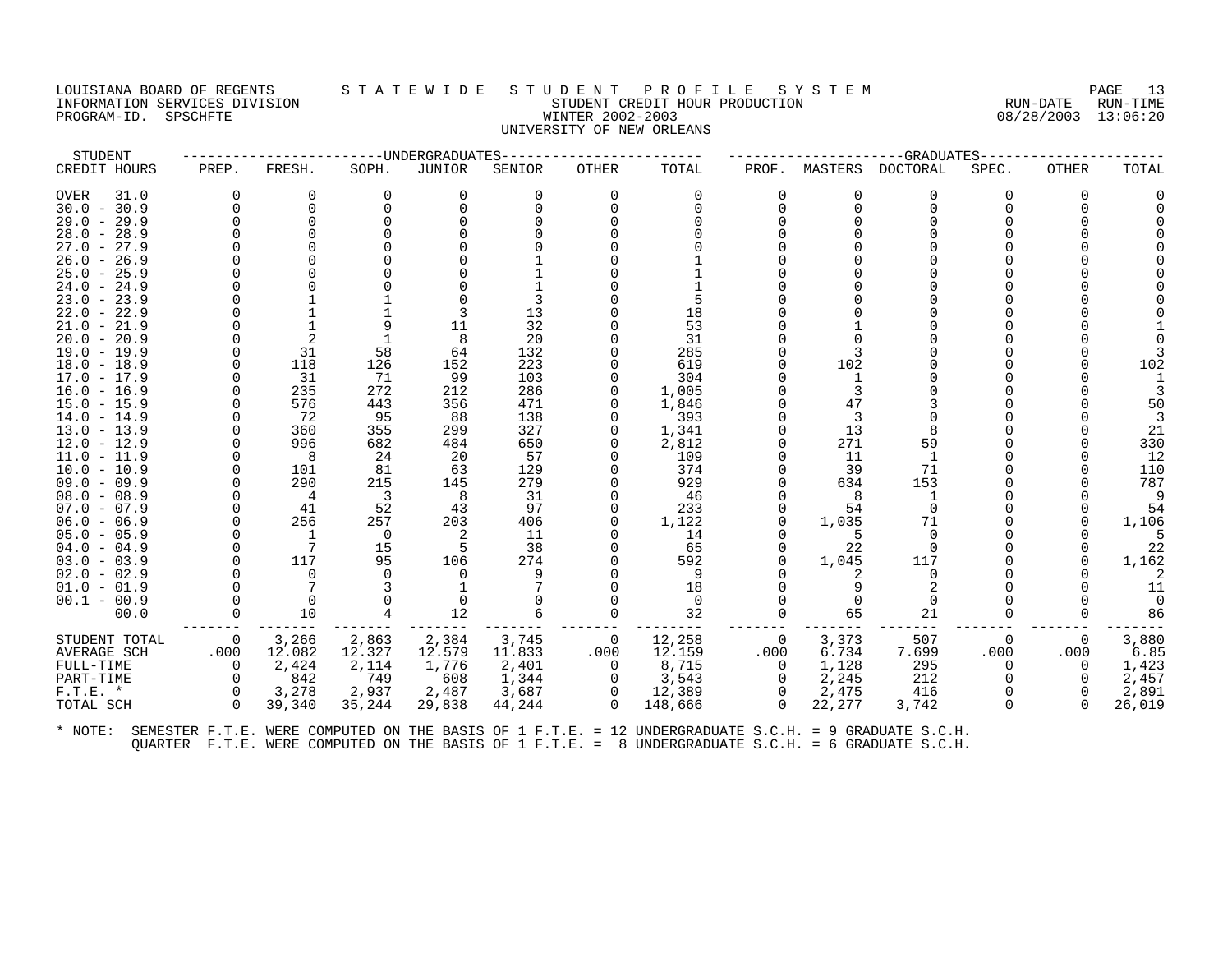## LOUISIANA BOARD OF REGENTS STATEWIDE STUDENT PROFILE SYSTEM PAGE 14<br>INFORMATION SERVICES DIVISION STATE WILLE STUDENT CREDIT HOUR PRODUCTION RUN-DATE RUN-TIME INFORMATION SERVICES DIVISION SUBSERVICES ON STUDENT STUDENT CREDIT HOUR PRODUCTION RUN-DATE RUN-DATE RUN-TIME<br>INFORMATION SERVICES DIVISION STUDENT STUDENT CREDIT HOUR PRODUCTION 808/28/2003 13:06:20 PROGRAM-ID. SPSCHFTE WINTER 2002-2003 L.S.U. LAW CENTER

| STUDENT                        |              |          |              | -----UNDERGRADUATES |          |          |          |          |          | --GRADUATES                                                                                          |              |              |          |
|--------------------------------|--------------|----------|--------------|---------------------|----------|----------|----------|----------|----------|------------------------------------------------------------------------------------------------------|--------------|--------------|----------|
| CREDIT HOURS                   | PREP.        | FRESH.   | SOPH.        | JUNIOR              | SENIOR   | OTHER    | TOTAL    | PROF.    | MASTERS  | DOCTORAL                                                                                             | SPEC.        | <b>OTHER</b> | TOTAL    |
| <b>OVER</b><br>31.0            | 0            | 0        | 0            | 0                   | $\Omega$ | $\Omega$ | 0        | 0        | 0        | 0                                                                                                    | O            | O            |          |
| $30.0 - 30.9$                  |              | 0        |              | O                   |          | n        |          | $\Omega$ | $\Omega$ | $\Omega$                                                                                             |              |              |          |
| $29.0 - 29.9$                  |              |          |              |                     |          |          |          |          |          |                                                                                                      |              |              |          |
| $28.0 - 28.9$                  |              |          |              |                     |          |          |          |          |          |                                                                                                      |              |              |          |
| $27.0 - 27.9$                  |              |          |              |                     |          |          |          |          |          |                                                                                                      |              |              |          |
| $26.0 - 26.9$                  |              |          |              |                     |          |          |          |          |          |                                                                                                      |              |              |          |
| $25.0 - 25.9$                  |              |          |              |                     |          |          |          |          |          |                                                                                                      |              |              |          |
| $24.0 - 24.9$                  |              |          |              |                     |          |          |          |          |          |                                                                                                      |              |              |          |
| $23.0 -$<br>23.9               |              |          |              |                     |          |          |          |          |          |                                                                                                      |              |              |          |
| $22.0 - 22.9$                  |              |          |              |                     |          |          |          |          |          |                                                                                                      |              |              |          |
| $21.0 - 21.9$                  |              |          |              |                     |          |          |          |          |          |                                                                                                      |              |              |          |
| $20.0 -$<br>20.9               |              |          |              |                     |          |          |          |          |          |                                                                                                      |              |              |          |
| $19.0 - 19.9$                  |              |          |              |                     |          |          |          |          |          |                                                                                                      |              |              |          |
| $18.0 - 18.9$                  |              |          |              |                     |          |          |          |          |          |                                                                                                      |              |              |          |
| $17.0 - 17.9$                  |              |          |              |                     |          |          |          |          |          |                                                                                                      |              |              |          |
| $16.0 - 16.9$                  |              |          |              |                     |          |          |          | 279      |          |                                                                                                      |              |              | 279      |
| $15.0 - 15.9$                  |              |          |              |                     |          |          |          | 138      |          |                                                                                                      |              |              | 138      |
| $14.0 - 14.9$                  |              |          |              |                     |          |          |          | 105      |          |                                                                                                      |              |              | 105      |
| $13.0 - 13.9$                  |              |          |              |                     |          |          |          | 42<br>33 |          |                                                                                                      |              |              | 42<br>33 |
| $12.0 - 12.9$<br>$11.0 - 11.9$ |              |          |              |                     |          |          |          | 19       |          |                                                                                                      |              |              | 19       |
| $10.0 - 10.9$                  |              |          |              |                     |          |          |          | 4        |          |                                                                                                      |              |              |          |
| $09.0 - 09.9$                  |              |          |              |                     |          |          |          |          |          |                                                                                                      |              |              |          |
| $08.0 - 08.9$                  |              |          |              |                     |          |          |          |          |          |                                                                                                      |              |              |          |
| $07.0 - 07.9$                  |              |          |              |                     |          |          |          |          |          |                                                                                                      |              |              |          |
| $06.0 - 06.9$                  |              |          |              |                     |          |          |          |          |          |                                                                                                      |              |              |          |
| $05.0 - 05.9$                  |              |          |              |                     |          |          |          |          |          |                                                                                                      |              |              |          |
| $04.0 - 04.9$                  |              |          |              |                     |          |          |          |          |          |                                                                                                      |              |              |          |
| $03.0 - 03.9$                  |              |          |              |                     |          |          |          |          |          |                                                                                                      |              |              |          |
| $02.0 - 02.9$                  |              |          |              |                     |          |          |          |          |          |                                                                                                      |              |              |          |
| $01.0 - 01.9$                  |              |          |              |                     |          |          |          |          |          |                                                                                                      |              |              |          |
| $00.1 - 00.9$                  |              |          |              |                     |          |          |          |          |          |                                                                                                      |              |              |          |
| 00.0                           |              |          | <sup>0</sup> | O                   |          |          |          |          |          | n                                                                                                    |              |              |          |
| STUDENT TOTAL                  | 0            | 0        | 0            | 0                   | $\Omega$ | 0        | 0        | 649      | $\Omega$ | 0                                                                                                    | 0            | 0            | 649      |
| AVERAGE SCH                    | .000         | .000     | .000         | .000                | .000     | .000     | .000     | 14.516   | .000     | .000                                                                                                 | .000         | .000         | 14.51    |
| FULL-TIME                      | <sup>n</sup> | $\Omega$ | U            | $\Omega$            |          | ∩        | $\Omega$ | 627      | ∩        | $\Omega$                                                                                             | U            | $\Omega$     | 627      |
| PART-TIME                      |              |          |              |                     |          |          |          | 22       |          |                                                                                                      |              |              | 22       |
| $F.T.E.$ *                     |              | 0        |              | 0                   |          | $\Omega$ | 0        | 1,040    |          | $\Omega$                                                                                             |              | 0            | 1,040    |
| TOTAL SCH                      |              | $\Omega$ | $\Omega$     | $\Omega$            | $\Omega$ | $\Omega$ | $\Omega$ | 9,363    | $\Omega$ | $\Omega$                                                                                             | <sup>0</sup> | 0            | 9,363    |
| * NOTE:                        |              |          |              |                     |          |          |          |          |          | SEMESTER F.T.E. WERE COMPUTED ON THE BASIS OF 1 F.T.E. = 12 UNDERGRADUATE S.C.H. = 9 GRADUATE S.C.H. |              |              |          |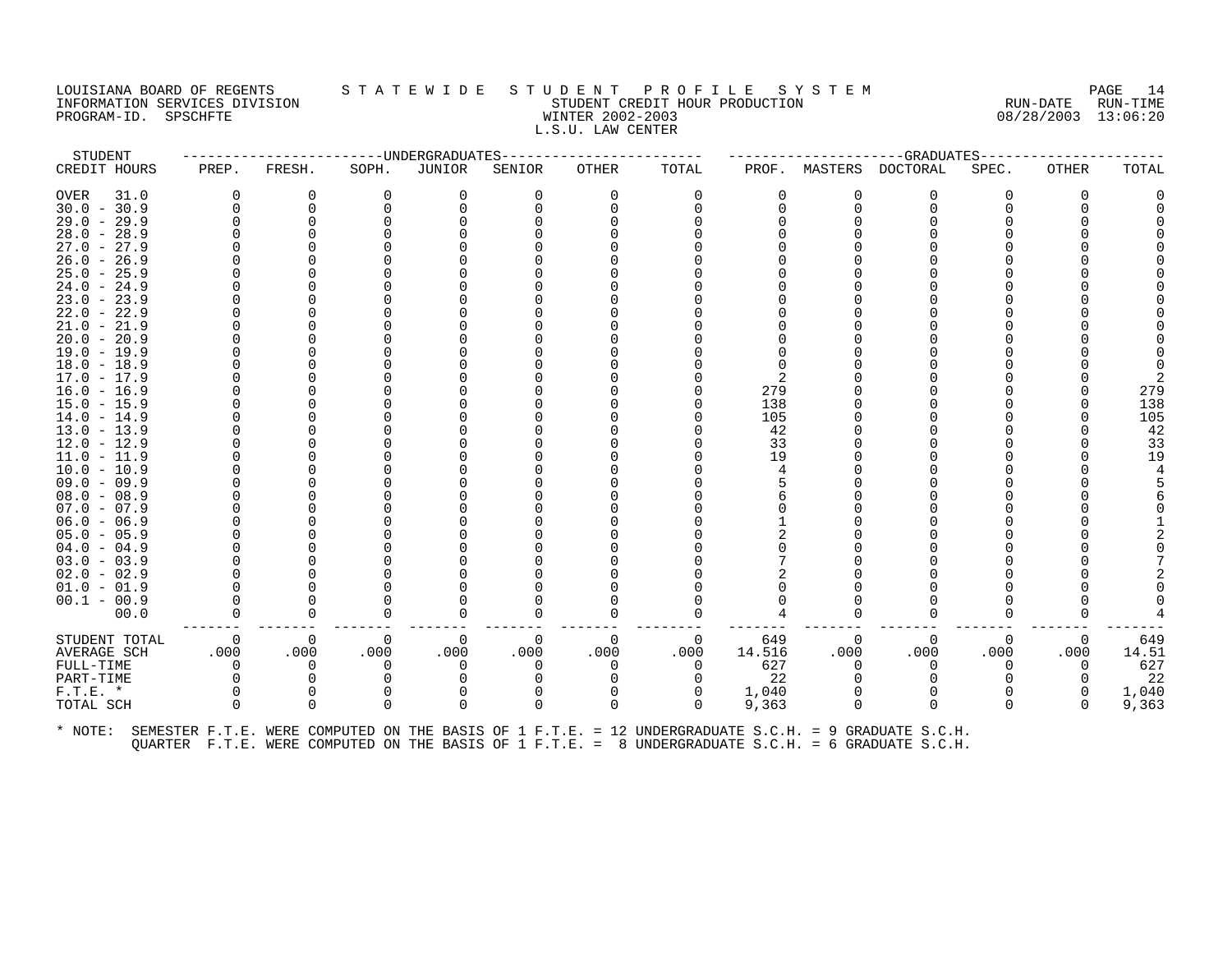# LOUISIANA BOARD OF REGENTS STATEWIDE STUDENT PROFILE SYSTEM PAGE 15<br>INFORMATION SERVICES DIVISION STATE WILLE STUDENT CREDIT HOUR PRODUCTION RUN-DATE RUN-TIME INFORMATION SERVICES DIVISION STORES STORE STORE SERVICES ON STORE REDUCTION PROGRAM-ID. SPSCHFTE WINTER 2002-2003 08/28/2003 13:06:20 SOUTHERN U. IN BATON ROUGE

| STUDENT                        |                |                |            | -----UNDERGRADUATES |            |          |            |          |              | -GRADUATES   |       |       |          |
|--------------------------------|----------------|----------------|------------|---------------------|------------|----------|------------|----------|--------------|--------------|-------|-------|----------|
| CREDIT HOURS                   | PREP.          | FRESH.         | SOPH.      | JUNIOR              | SENIOR     | OTHER    | TOTAL      | PROF.    | MASTERS      | DOCTORAL     | SPEC. | OTHER | TOTAL    |
| OVER<br>31.0                   | $\Omega$       | $\Omega$       | $\Omega$   | 0                   | $\Omega$   | $\Omega$ | 0          | $\Omega$ | $\Omega$     | <sup>0</sup> | 0     | 0     |          |
| $30.0 - 30.9$                  | $\Omega$       | $\Omega$       |            |                     |            |          |            | $\Omega$ | $\Omega$     |              |       |       |          |
| $29.0 - 29.9$                  |                | $\Omega$       |            |                     |            |          |            | 0        |              |              |       |       |          |
| $28.0 - 28.9$                  |                |                |            |                     |            |          |            |          |              |              |       |       |          |
| $27.0 - 27.9$                  |                |                |            |                     |            |          |            |          |              |              |       |       |          |
| $26.0 - 26.9$                  |                |                |            |                     |            |          |            |          |              |              |       |       |          |
| $25.0 - 25.9$                  |                |                |            |                     |            |          |            |          |              |              |       |       |          |
| $24.0 - 24.9$                  |                |                |            |                     |            |          |            |          |              |              |       |       |          |
| $23.0 - 23.9$                  |                |                |            |                     |            |          |            |          |              |              |       |       |          |
| $22.0 - 22.9$                  |                |                |            |                     | 10         |          | 14         |          |              |              |       |       |          |
| $21.0 - 21.9$                  |                |                |            |                     | 31         |          | 38         |          |              |              |       |       |          |
| $20.0 - 20.9$                  |                |                |            |                     | 24         |          | 33         |          |              |              |       |       |          |
| $19.0 - 19.9$                  | $\Omega$       | 91             | 90         | 142                 | 201        |          | 524        | 37       |              |              |       |       | 37       |
| $18.0 - 18.9$                  |                | 164            | 191        | 246                 | 331        |          | 932        | 36       |              |              |       |       | 40       |
| $17.0 - 17.9$                  |                | 283<br>333     | 129<br>238 | 110<br>181          | 151<br>200 |          | 674<br>952 | 39<br>48 |              |              |       |       | 40<br>50 |
| $16.0 - 16.9$<br>$15.0 - 15.9$ |                | 268            | 321        | 315                 | 345        |          | 1,250      | 153      | 41           |              |       |       | 196      |
| $14.0 - 14.9$                  |                | 172            | 134        | 76                  | 115        | $\Omega$ | 497        | 12       | 4            |              |       |       | 16       |
| $13.0 - 13.9$                  | $\Omega$       | 197            | 155        | 99                  | 185        |          | 637        | 26       | 6            |              |       |       | 34       |
| $12.0 - 12.9$                  | $\Omega$       | 162            | 201        | 187                 | 338        |          | 889        | 14       | 143          |              |       |       | 174      |
| $11.0 - 11.9$                  |                | 10             | -5         | - 7                 | 15         |          | 37         | 4        | 3            |              |       |       | 12       |
| $10.0 - 10.9$                  |                | 13             |            | 14                  | 21         |          | 55         |          | 10           |              |       |       | 21       |
| $09.0 - 09.9$                  |                | 20             | 20         | 20                  | 68         |          | 128        |          | 218          | 25           |       | 19    | 264      |
| $08.0 - 08.9$                  |                | 3              |            | -1                  | 8          |          | 14         |          | 4            | 1            |       |       | 8        |
| $07.0 - 07.9$                  |                | 10             | 3          | 9                   | 19         |          | 43         | $\Omega$ | 2            |              |       |       | 7        |
| $06.0 - 06.9$                  |                | 33             | 26         | 23                  | 67         |          | 155        |          | 335          | 31           | 46    | 143   | 555      |
| $05.0 - 05.9$                  |                | <sup>1</sup>   |            | 2                   |            |          | 12         | 0        | $\Omega$     | $\Omega$     |       |       | 2        |
| $04.0 - 04.9$                  |                | $\overline{3}$ |            | 3                   | 9          | 15       | 34         |          | 3            | 1            |       |       | 10       |
| $03.0 - 03.9$                  |                | 12             |            | 11                  | 52         | 51       | 135        |          | 78           | 27           | 32    | 83    | 220      |
| $02.0 - 02.9$                  |                | $\cap$         |            | <sup>n</sup>        |            |          |            |          | <sup>n</sup> | <sup>n</sup> |       |       | $\Omega$ |
| $01.0 - 01.9$                  |                |                |            |                     |            |          |            |          | $\Omega$     |              |       |       |          |
| $00.1 - 00.9$                  |                |                |            |                     |            |          |            |          | $\Omega$     |              |       |       |          |
| 00.0                           | $\Omega$       | $\Omega$       |            |                     |            |          |            |          | 14           |              |       |       | 21       |
| STUDENT TOTAL                  | $\overline{0}$ | 1,777          | 1,542      | 1,458               | 2,209      | 90       | 7,076      | 377      | 866          | 108          | 90    | 269   | 1,710    |
| AVERAGE SCH                    | .000           | 14.946         | 14.874     | 15.173              | 14.545     | 3.900    | 14.712     | 15.570   | 8.159        | 6.574        | 5.244 | 5.698 | 9.17     |
| FULL-TIME                      | $\Omega$       | 1,672          | 1,465      | 1,368               | 1,934      | - 4      | 6,443      | 375      | 430          | 38           | 6     | 36    | 885      |
| PART-TIME                      | $\Omega$       | 105            | 77         | 90                  | 275        | 86       | 633        | 2        | 436          | 70           | 84    | 233   | 825      |
| $F.T.E. *$                     | $\Omega$       | 2,213          | 1,911      | 1,844               | 2,668      | 29       | 8,665      | 652      | 772          | 74           | 52    | 170   | 1,721    |
| TOTAL SCH                      | $\Omega$       | 26,560         | 22,936     | 22,123              | 32,015     | 351      | 103,985    | 5,870    | 6,952        | 664          | 472   | 1,533 | 15,491   |
|                                |                |                |            |                     |            |          |            |          |              |              |       |       |          |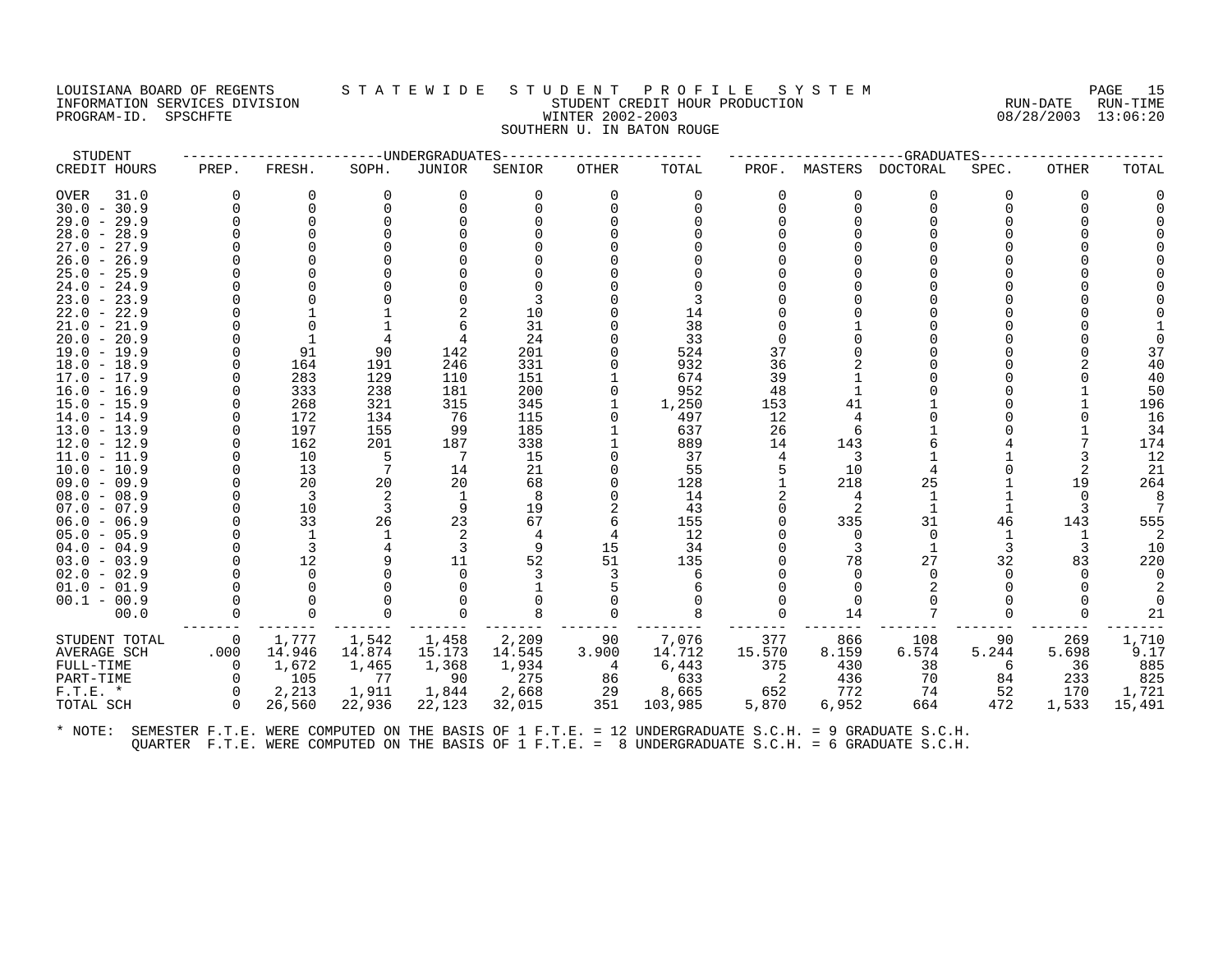## LOUISIANA BOARD OF REGENTS STATEWIDE STUDENT PROFILE SYSTEM NAGE 16 INFORMATION SERVICES DIVISION SUBSERVICES ON STUDENT STUDENT CREDIT HOUR PRODUCTION RUN-DATE RUN-DATE RUN-TIME<br>INFORMATION SERVICES DIVISION STUDENT STUDENT CREDIT HOUR PRODUCTION 808/28/2003 13:06:20 PROGRAM-ID. SPSCHFTE WINTER 2002-2003 SOUTHERN U. IN NEW ORLEANS

| STUDENT             |          |          |          | --UNDERGRADUATES |        |              |          |          |          | -GRADUATES      |          |          |       |
|---------------------|----------|----------|----------|------------------|--------|--------------|----------|----------|----------|-----------------|----------|----------|-------|
| CREDIT HOURS        | PREP.    | FRESH.   | SOPH.    | <b>JUNIOR</b>    | SENIOR | <b>OTHER</b> | TOTAL    | PROF.    | MASTERS  | <b>DOCTORAL</b> | SPEC.    | OTHER    | TOTAL |
| <b>OVER</b><br>31.0 | $\Omega$ | $\Omega$ | $\Omega$ | $\Omega$         | 0      | $\Omega$     | $\Omega$ |          | $\Omega$ | $\Omega$        | ∩        | $\Omega$ |       |
| $30.0 - 30.9$       | $\Omega$ | $\Omega$ | $\Omega$ | $\Omega$         |        | $\Omega$     | U        |          | $\Omega$ | $\Omega$        |          | ∩        |       |
| $29.0 - 29.9$       |          | $\Omega$ |          |                  |        |              |          |          | U        | $\Omega$        |          |          |       |
| $28.0 - 28.9$       |          |          |          |                  |        |              |          |          |          |                 |          |          |       |
| $27.0 - 27.9$       |          |          |          |                  |        |              |          |          |          |                 |          |          |       |
| $26.0 - 26.9$       |          |          |          |                  |        |              |          |          |          |                 |          |          |       |
| $25.0 - 25.9$       |          |          |          |                  |        |              |          |          |          |                 |          |          |       |
| $24.0 - 24.9$       |          |          |          |                  |        |              |          |          |          |                 |          |          |       |
| $23.0 - 23.9$       |          |          |          |                  |        |              |          |          |          | U               |          |          |       |
| $22.0 - 22.9$       |          |          |          |                  | 15     |              | 17       |          |          |                 |          |          |       |
| $21.0 - 21.9$       |          |          |          |                  | 12     |              | 16       |          |          |                 |          |          |       |
| $20.0 - 20.9$       |          |          |          | $\Omega$         | 18     |              | 20       |          |          |                 |          |          |       |
| $19.0 - 19.9$       |          |          |          | 11               | 38     |              | 55       |          |          | U               |          |          |       |
| $18.0 - 18.9$       |          | 8        | 16       | 34               | 67     |              | 125      |          |          |                 |          |          |       |
| $17.0 - 17.9$       |          | 11       | 10       | 8                | 27     |              | 56       |          |          |                 |          |          |       |
| $16.0 - 16.9$       |          | 31       | 17       | 20               | 50     |              | 118      |          | 44       |                 |          |          | 46    |
| $15.0 - 15.9$       |          | 55       | 63       | 69               | 123    |              | 310      |          | 3        |                 |          |          |       |
| $-14.9$<br>14.0     |          | 42       | 24       | 26               | 47     |              | 139      |          | 48       | U               |          |          | 50    |
| $13.0 - 13.9$       |          | 183      | 65       | 47               | 66     |              | 361      |          | 3        | $\Omega$        |          | $\Omega$ |       |
| $-12.9$<br>12.0     |          | 315      | 193      | 156              | 302    |              | 966      |          | 33       |                 |          | 14       | 47    |
| $-11.9$<br>11.0     |          | 10       | 4        | 3                | 11     |              | 28       |          | 2        |                 |          |          |       |
| $10.0 - 10.9$       |          | 14       | 12       | 10               | 26     |              | 62       |          | $\Omega$ |                 |          | 2        |       |
| $09.0 - 09.9$       |          | 29       | 38       | 29               | 70     |              | 166      |          | 40       | $\Omega$        |          | 33       | 73    |
| $08.0 - 08.9$       |          | 10       | 4        | 3                | 6      |              | 23       |          | 12       |                 |          | 4        | 16    |
| $07.0 - 07.9$       |          | 8        |          | 9                | 13     |              | 35       |          | 3        |                 |          | 9        | 12    |
| $06.0 - 06.9$       |          | 51       | 38       | 27               | 106    |              | 222      |          | 191      | O               |          | 162      | 353   |
| $05.0 - 05.9$       |          | 5        |          |                  | 9      |              | 19       |          | 36       |                 |          | 1        | 37    |
| $04.0 - 04.9$       |          | 3        |          | 5                | 15     |              | 24       |          | $\Omega$ | U               |          | 3        |       |
| $03.0 - 03.9$       |          | 56       | 11       |                  | 46     |              | 120      |          | 16       |                 |          | 34       | 50    |
| $02.0 - 02.9$       |          | $\Omega$ |          |                  |        |              |          |          | 2        |                 |          | $\Omega$ |       |
| $01.0 - 01.9$       |          |          |          |                  |        |              |          |          |          |                 |          |          |       |
| $00.1 - 00.9$       |          | 0        |          |                  |        |              |          |          | $\Omega$ |                 |          |          |       |
| 00.0                | $\Omega$ | 0        |          |                  |        | $\Omega$     |          |          | $\Omega$ | $\Omega$        |          |          |       |
| STUDENT TOTAL       | 0        | 834      | 511      | 471              | 1,072  | 0            | 2,888    | 0        | 434      | 0               | 0        | 273      | 707   |
| <b>AVERAGE SCH</b>  | .000     | 11.505   | 12.058   | 12.653           | 12.339 | .000         | 12.100   | .000     | 8.645    | .000            | .000     | 6.747    | 7.91  |
| FULL-TIME           | $\Omega$ | 647      | 395      | 376              | 768    | 0            | 2,186    | $\Omega$ | 174      | $\Omega$        | $\Omega$ | 60       | 234   |
| PART-TIME           | $\Omega$ | 187      | 116      | 95               | 304    | $\Omega$     | 702      |          | 260      | $\Omega$        |          | 213      | 473   |
| $F.T.E.$ *          | $\Omega$ | 800      | 514      | 497              | 1,101  | 0            | 2,911    | $\Omega$ | 417      | $\Omega$        |          | 205      | 622   |
| TOTAL SCH           | $\Omega$ | 9,596    | 6,162    | 5,960            | 13,216 | $\mathbf 0$  | 34,934   | $\Omega$ | 3,752    | 0               | $\Omega$ | 1,842    | 5,594 |
|                     |          |          |          |                  |        |              |          |          |          |                 |          |          |       |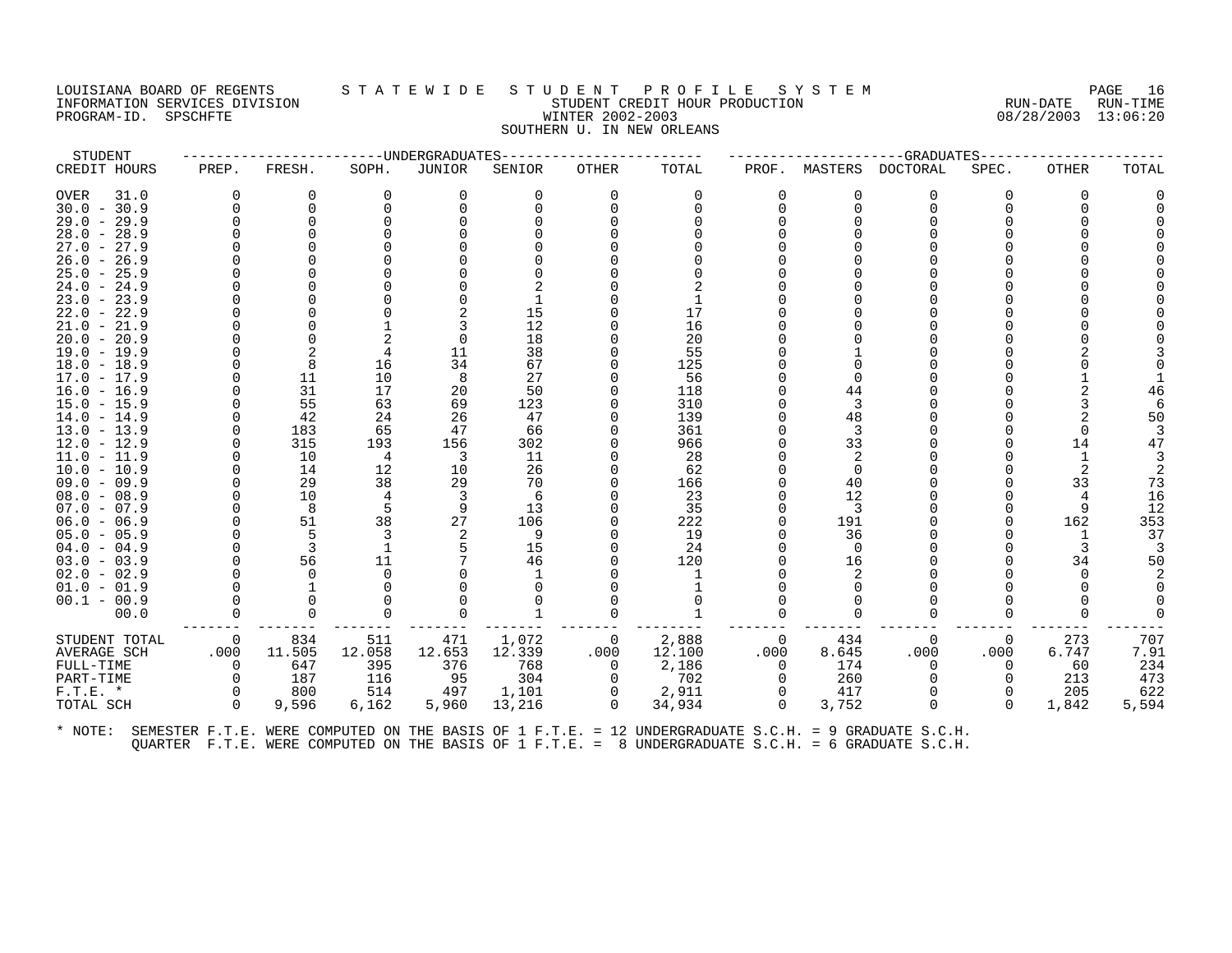### LOUISIANA BOARD OF REGENTS STATEWIDE STUDENT PROFILE SYSTEM NAGE 17 INFORMATION SERVICES DIVISION STATE IN THE STUDENT CREDIT HOUR PRODUCTION STUDENT SUM-DATE RUN-DATE RUN-TIME<br>INFORMATION SERVICES DIVISION STATE STUDENT STUDENT CREDIT HOUR PRODUCTION 3 SOME PRODUCTION 98/28/2003 13:06:20 PROGRAM-ID. SPSCHFTE **WINTER 2002-2003** SOUTHERN U. IN SHREVEPORT

| STUDENT                        |          |                         |          | -----UNDERGRADUATES |          |          |          |          |          | --GRADUATES |          |          |          |
|--------------------------------|----------|-------------------------|----------|---------------------|----------|----------|----------|----------|----------|-------------|----------|----------|----------|
| CREDIT HOURS                   | PREP.    | FRESH.                  | SOPH.    | JUNIOR              | SENIOR   | OTHER    | TOTAL    | PROF.    | MASTERS  | DOCTORAL    | SPEC.    | OTHER    | TOTAL    |
| <b>OVER</b><br>31.0            | $\Omega$ | 0                       | $\Omega$ | 0                   | 0        | $\Omega$ | $\Omega$ | ∩        | 0        | 0           | ∩        | $\Omega$ |          |
| $30.0 - 30.9$                  | $\Omega$ | $\Omega$                |          | $\Omega$            |          | $\Omega$ |          |          | $\Omega$ | $\Omega$    |          |          |          |
| $29.0 - 29.9$                  |          | $\Omega$                |          |                     |          |          |          |          |          | $\Omega$    |          |          |          |
| $28.0 - 28.9$                  |          |                         |          |                     |          |          |          |          |          |             |          |          |          |
| $27.0 - 27.9$                  |          |                         |          |                     |          |          |          |          |          |             |          |          |          |
| $26.0 - 26.9$                  |          |                         |          |                     |          |          |          |          |          |             |          |          |          |
| $25.0 - 25.9$                  |          |                         |          |                     |          |          |          |          |          |             |          |          |          |
| $24.0 - 24.9$                  |          |                         |          |                     |          |          |          |          |          |             |          |          |          |
| $23.0 - 23.9$                  |          |                         |          |                     |          |          |          |          |          |             |          |          |          |
| $22.0 - 22.9$                  |          |                         |          |                     |          |          |          |          |          |             |          |          |          |
| $21.0 - 21.9$                  |          |                         | 14       |                     |          |          | 25       |          |          |             |          |          |          |
| $20.0 - 20.9$                  |          |                         |          |                     |          |          | 9        |          |          |             |          |          |          |
| $19.0 - 19.9$                  |          | 21                      | 14       |                     |          | 10       | 45       |          |          |             |          |          |          |
| $18.0 - 18.9$                  |          | 36                      | 43       |                     |          | 12       | 91       |          |          |             |          |          |          |
| $17.0 - 17.9$                  |          | 29                      | 11       |                     |          | -2       | 42       |          |          |             |          |          |          |
| $16.0 - 16.9$                  |          | 99                      | 26       |                     |          | 9        | 134      |          |          |             |          |          |          |
| $15.0 - 15.9$                  |          | 134                     | 58       |                     |          | 25       | 217      |          |          |             |          |          |          |
| $14.0 - 14.9$                  |          | 131                     | 27       |                     |          | 11       | 169      |          |          |             |          |          |          |
| $13.0 - 13.9$                  |          | 213                     | 73       |                     |          | 16       | 302      |          |          |             |          |          |          |
| $12.0 - 12.9$                  |          | 310                     | 119      |                     |          | 51       | 480      |          |          |             |          |          |          |
| $11.0 - 11.9$                  |          | 15                      |          |                     |          | -5       | 27       |          |          |             |          |          |          |
| $10.0 - 10.9$                  |          | 27                      | 6        |                     |          | 10       | 43       |          |          |             |          |          |          |
| $09.0 - 09.9$                  |          | 43                      | 21       |                     |          | 19       | 83       |          |          |             |          |          |          |
| $08.0 - 08.9$                  |          | 22                      | 7        |                     |          | 8        | 37       |          |          |             |          |          |          |
| $07.0 - 07.9$                  |          | 48                      | 12       |                     |          | 10       | 70       |          |          |             |          |          |          |
| $06.0 - 06.9$                  |          | 127                     | 32       |                     |          | 25       | 184      |          |          |             |          |          |          |
| $05.0 - 05.9$                  |          | $\overline{\mathbf{3}}$ | 2        |                     |          | 2        | -7       |          |          |             |          |          |          |
| $04.0 - 04.9$                  |          | 42                      | 11<br>14 |                     |          | 14<br>21 | 67       |          |          |             |          |          |          |
| $03.0 - 03.9$<br>$02.0 - 02.9$ |          | 102<br>3                | $\Omega$ |                     |          | $\Omega$ | 137<br>3 |          |          |             |          |          |          |
| $01.0 - 01.9$                  |          | $\Omega$                |          |                     |          |          |          |          |          |             |          |          |          |
| $00.1 - 00.9$                  |          | $\Omega$                |          |                     |          |          |          |          |          |             |          |          |          |
| 00.0                           | $\Omega$ | $\Omega$                |          | $\Omega$            | 0        |          | $\Omega$ |          | U        | $\Omega$    |          |          |          |
|                                |          |                         |          |                     |          |          |          |          |          |             |          |          |          |
| STUDENT TOTAL                  | 0        | 1,427                   | 508      | 0                   | 0        | 257      | 2,192    | $\Omega$ | $\Omega$ | $\Omega$    | $\Omega$ | 0        | $\Omega$ |
| <b>AVERAGE SCH</b>             | .000     | 11.571                  | 12.885   | .000                | .000     | 10.898   | 11.797   | .000     | .000     | .000        | .000     | .000     | .00      |
| FULL-TIME                      | 0        | 995                     | 395      | 0                   | 0        | 142      | 1,532    | $\Omega$ | $\Omega$ | 0           |          | $\Omega$ | $\Omega$ |
| PART-TIME                      | $\Omega$ | 432                     | 113      | 0                   | 0        | 115      | 660      |          | $\Omega$ | $\Omega$    |          |          |          |
| $F.T.E.$ *                     | $\Omega$ | 1,376                   | 546      | 0                   |          | 233      | 2,155    |          |          |             |          |          |          |
| TOTAL SCH                      | $\Omega$ | 16,513                  | 6,546    | $\Omega$            | $\Omega$ | 2,801    | 25,860   |          | $\Omega$ | $\Omega$    |          | ∩        |          |
|                                |          |                         |          |                     |          |          |          |          |          |             |          |          |          |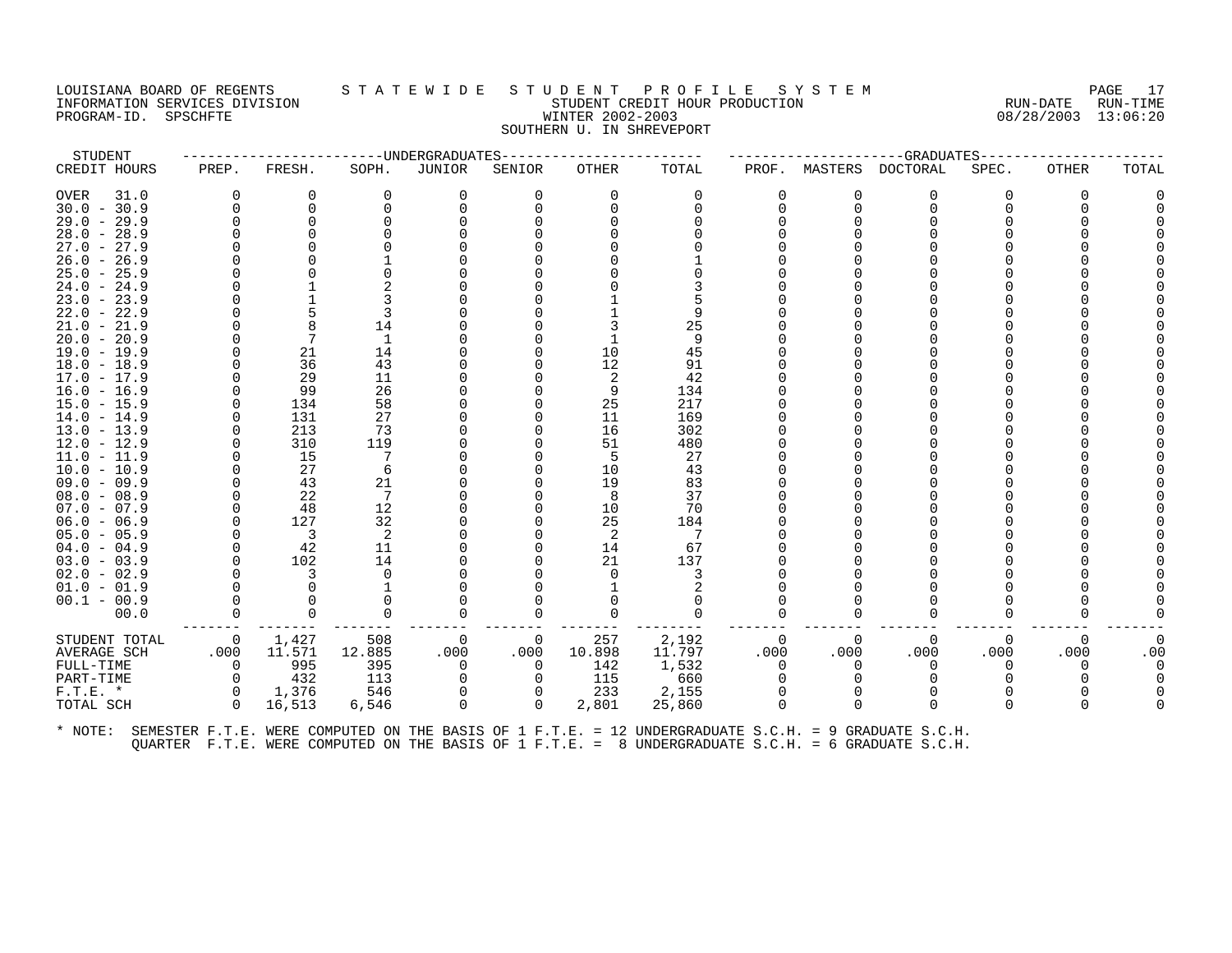## LOUISIANA BOARD OF REGENTS S T A T E W I D E S T U D E N T P R O F I L E S Y S T E M PAGE 18 INFORMATION SERVICES DIVISION STUDENT CREDIT HOUR PRODUCTION RUN-DATE RUN-TIME PROGRAM-ID. SPSCHFTE WINTER 2002-2003 08/28/2003 13:06:20 BATON ROUGE COMMUNITY COLLEGE

| STUDENT             |          |          |          | --UNDERGRADUATES |          |              |          |              |          | $-$ GRADUATES |          |          |       |
|---------------------|----------|----------|----------|------------------|----------|--------------|----------|--------------|----------|---------------|----------|----------|-------|
| CREDIT HOURS        | PREP.    | FRESH.   | SOPH.    | <b>JUNIOR</b>    | SENIOR   | <b>OTHER</b> | TOTAL    | PROF.        | MASTERS  | DOCTORAL      | SPEC.    | OTHER    | TOTAL |
| <b>OVER</b><br>31.0 | $\Omega$ | $\Omega$ | $\Omega$ | $\Omega$         | $\Omega$ | $\Omega$     | $\Omega$ | <sup>0</sup> | $\Omega$ | $\Omega$      | $\Omega$ | $\Omega$ |       |
| $30.0 - 30.9$       | $\Omega$ | $\Omega$ |          | $\Omega$         |          | $\Omega$     | $\Omega$ |              | $\Omega$ | $\Omega$      |          | ∩        |       |
| $29.0 - 29.9$       |          | $\Omega$ |          |                  |          |              |          |              | ∩        | O             |          |          |       |
| $28.0 - 28.9$       |          |          |          |                  |          |              |          |              |          |               |          |          |       |
| $27.0 - 27.9$       |          |          |          |                  |          |              |          |              |          |               |          |          |       |
| $26.0 - 26.9$       |          |          |          |                  |          |              |          |              |          |               |          |          |       |
| $25.0 - 25.9$       |          |          |          |                  |          |              |          |              |          |               |          |          |       |
| $24.0 - 24.9$       |          |          |          |                  |          |              |          |              |          |               |          |          |       |
| $23.0 - 23.9$       |          |          |          |                  |          |              |          |              |          |               |          |          |       |
| $22.0 - 22.9$       |          |          |          |                  |          |              |          |              |          |               |          |          |       |
| $21.0 - 21.9$       |          |          |          |                  |          |              |          |              |          |               |          |          |       |
| $20.0 - 20.9$       |          |          |          |                  |          |              |          |              |          |               |          |          |       |
| $19.0 - 19.9$       |          | 2        |          |                  |          |              | 2        |              |          |               |          |          |       |
| $18.0 - 18.9$       |          | 41       | 24       |                  |          |              | 66       |              |          |               |          |          |       |
| $17.0 - 17.9$       |          | 10       | 5        |                  |          |              | 18       |              |          |               |          |          |       |
| $16.0 - 16.9$       |          | 74       | 19       |                  |          |              | 95       |              |          |               |          |          |       |
| $15.0 - 15.9$       |          | 357      | 92       |                  |          | 16           | 465      |              |          |               |          |          |       |
| $14.0 - 14.9$       | $\cap$   | 56       | 43       |                  |          | 5            | 104      |              |          |               |          |          |       |
| $13.0 - 13.9$       |          | 222      | 83       |                  |          | 16           | 321      |              |          |               |          |          |       |
| $12.0 - 12.9$       |          | 952      | 205      |                  |          | 49           | 1,209    |              |          |               |          |          |       |
| $11.0 - 11.9$       |          | 18       | 17       |                  |          | 6            | 41       |              |          |               |          |          |       |
| $10.0 - 10.9$       |          | 88       | 27       |                  |          | 8            | 123      |              |          |               |          |          |       |
| $09.0 - 09.9$       |          | 353      | 66       |                  |          | 19           | 439      |              |          |               |          |          |       |
| $08.0 - 08.9$       |          | 12       | 8        |                  |          | 2            | 23       |              |          |               |          |          |       |
| $07.0 - 07.9$       |          | 71       | 26       |                  |          | 15           | 112      |              |          |               |          |          |       |
| $06.0 - 06.9$       | $\Omega$ | 481      | 91       |                  |          | 36           | 608      |              |          |               |          |          |       |
| $05.0 - 05.9$       | $\Omega$ | -7       | 12       |                  |          | 4            | 23       |              |          |               |          |          |       |
| $04.0 - 04.9$       | $\Omega$ | 55       | 17       |                  |          | 15           | 87       |              |          |               |          |          |       |
| $03.0 - 03.9$       | 32       | 581      | 83       |                  |          | 52           | 748      |              |          |               |          |          |       |
| $02.0 - 02.9$       | $\Omega$ | 0        |          |                  |          | $\Omega$     | 1        |              |          |               |          |          |       |
| $01.0 - 01.9$       |          | 5        |          |                  |          |              | 11       |              |          |               |          |          |       |
| $00.1 - 00.9$       |          | $\Omega$ |          |                  |          |              | $\Omega$ |              |          |               |          |          |       |
| 00.0                | $\Omega$ | $\Omega$ |          | $\Omega$         | $\Omega$ | $\Omega$     | $\Omega$ |              | 0        | $\Omega$      |          |          |       |
| STUDENT TOTAL       | 37       | 3,387    | 826      | 0                | 0        | 250          | 4,500    |              | 0        | 0             | $\Omega$ | 0        |       |
| <b>AVERAGE SCH</b>  | 4.027    | 9.553    | 10.423   | .000             | .000     | 8.392        | 9.603    | .000         | .000     | .000          | .000     | .000     | .00   |
| FULL-TIME           | 3        | 1,716    | 473      | $\Omega$         | $\Omega$ | 92           | 2,284    | $\Omega$     | $\Omega$ | $\Omega$      |          | $\Omega$ |       |
| PART-TIME           | 34       | 1,671    | 353      | $\Omega$         | $\Omega$ | 158          | 2,216    |              |          |               |          |          |       |
| $F.T.E.$ *          | 12       | 2,696    | 718      | 0                |          | 175          | 3,601    |              | $\Omega$ | $\Omega$      |          |          |       |
| TOTAL SCH           | 149      | 32,357   | 8,610    | $\mathbf 0$      | 0        | 2,098        | 43,214   |              | $\Omega$ | $\Omega$      |          | ∩        |       |
|                     |          |          |          |                  |          |              |          |              |          |               |          |          |       |
|                     |          |          |          |                  |          |              |          |              |          |               |          |          |       |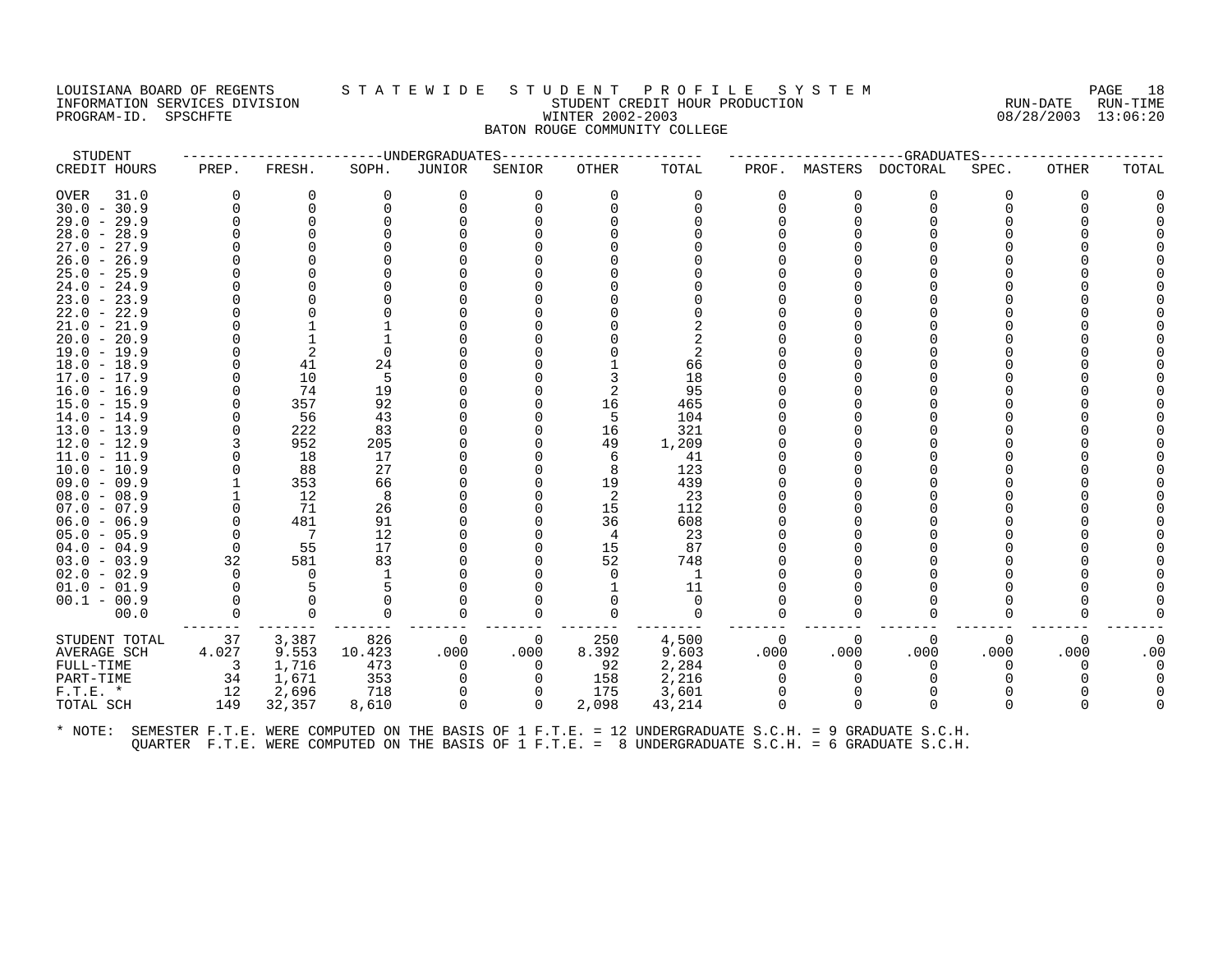# LOUISIANA BOARD OF REGENTS STATEWIDE STUDE NT PROFILE SYSTEM PAGE 19<br>INFORMATION SERVICES DIVISION STATE WILLE STUDENT CREDIT HOUR PRODUCTION RUN-DATE RUN-TIME INFORMATION SERVICES DIVISION SUBSERVICES ON A SUBSERVICE SUBSERVICES ON A SUBSERVICES ON A SUBSERVICES ON A SU<br>PROGRAM-ID. SPSCHFTE SUBSERVICES ON A SUBSERVICES ON A SUBSERVICE ON A SUBSERVICES ON A SUBSERVICES ON A SUBSE PROGRAM-ID. SPSCHFTE WINTER 2002-2003 BOSSIER PARISH COMMUNITY COLLEGE

| STUDENT                                                                                                      |                            |                |          | ------------------------UNDERGRADUATES |          | ----------------- |          |          |          | ------------------GRADUATES------- |          |              |       |
|--------------------------------------------------------------------------------------------------------------|----------------------------|----------------|----------|----------------------------------------|----------|-------------------|----------|----------|----------|------------------------------------|----------|--------------|-------|
| CREDIT HOURS                                                                                                 | PREP.                      | FRESH.         | SOPH.    | <b>JUNIOR</b>                          | SENIOR   | OTHER             | TOTAL    | PROF.    | MASTERS  | DOCTORAL                           | SPEC.    | OTHER        | TOTAL |
| OVER<br>31.0                                                                                                 | 0                          | 0              | 0        |                                        | 0        | $\Omega$          | 0        | 0        |          | 0                                  | 0        | 0            |       |
| $30.0 - 30.9$                                                                                                | $\Omega$                   | 0              |          |                                        |          |                   |          | 0        | $\Omega$ | 0                                  |          |              |       |
| $29.0 - 29.9$                                                                                                | $\Omega$                   |                |          |                                        |          |                   |          |          |          |                                    |          |              |       |
| $28.0 - 28.9$                                                                                                |                            |                |          |                                        |          |                   |          |          |          |                                    |          |              |       |
| $27.0 - 27.9$                                                                                                |                            |                |          |                                        |          |                   |          |          |          |                                    |          |              |       |
| $26.0 - 26.9$                                                                                                |                            |                |          |                                        |          |                   |          |          |          |                                    |          |              |       |
| $25.0 - 25.9$                                                                                                |                            |                |          |                                        |          |                   |          |          |          |                                    |          |              |       |
| $24.0 - 24.9$                                                                                                |                            |                |          |                                        |          |                   |          |          |          |                                    |          |              |       |
| $23.0 - 23.9$                                                                                                |                            |                |          |                                        |          |                   |          |          |          |                                    |          |              |       |
| $22.0 - 22.9$                                                                                                |                            |                |          |                                        |          |                   |          |          |          |                                    |          |              |       |
| $21.0 - 21.9$                                                                                                |                            |                |          |                                        |          |                   | 10       |          |          |                                    |          |              |       |
| $20.0 - 20.9$                                                                                                |                            |                |          |                                        |          |                   |          |          |          |                                    |          |              |       |
| 19.0 - 19.9                                                                                                  |                            | 9              | 10       |                                        |          |                   | 19       |          |          |                                    |          |              |       |
| $18.0 - 18.9$                                                                                                |                            | 21             | 41       |                                        |          |                   | 62       |          |          |                                    |          |              |       |
| $17.0 - 17.9$                                                                                                | 0                          | 21             | 14       |                                        |          |                   | 35       |          |          |                                    |          |              |       |
| $16.0 - 16.9$                                                                                                |                            | 92             | 63       |                                        |          |                   | 155      |          |          |                                    |          |              |       |
| $15.0 - 15.9$                                                                                                |                            | 181            | 144      |                                        |          |                   | 326      |          |          |                                    |          |              |       |
| $14.0 - 14.9$                                                                                                | 0                          | 22             | 26       |                                        |          |                   | 48       |          |          |                                    |          |              |       |
| $13.0 - 13.9$                                                                                                | $\Omega$                   | 150            | 127      |                                        |          |                   | 277      |          |          |                                    |          |              |       |
| $12.0 - 12.9$                                                                                                |                            | 722            | 450      |                                        |          |                   | 1,177    |          |          |                                    |          |              |       |
| $11.0 - 11.9$                                                                                                | 0                          | $\overline{7}$ | 18       |                                        |          |                   | -25      |          |          |                                    |          |              |       |
| $10.0 - 10.9$                                                                                                | $\mathbf 0$                | 38             | 47       |                                        |          |                   | 85       |          |          |                                    |          |              |       |
| $09.0 - 09.9$                                                                                                | 2                          | 260            | 171      |                                        |          |                   | 433      |          |          |                                    |          |              |       |
| $08.0 - 08.9$                                                                                                | $\Omega$                   | 10             | 21       |                                        |          |                   | 31       |          |          |                                    |          |              |       |
| $07.0 - 07.9$                                                                                                | - 1                        | 47             | 79       |                                        |          |                   | 127      |          |          |                                    |          |              |       |
| $06.0 - 06.9$                                                                                                | 31                         | 347            | 313      |                                        |          |                   | 691      |          |          |                                    |          |              |       |
| $05.0 - 05.9$                                                                                                | $\Omega$                   | 5              | 17       |                                        |          |                   | 22       |          |          |                                    |          |              |       |
| $04.0 - 04.9$                                                                                                | $\overline{\phantom{0}}^2$ | 44             | 42       |                                        |          |                   | 88       |          |          |                                    |          |              |       |
| $03.0 - 03.9$                                                                                                | 152                        | 173            | 224      |                                        |          |                   | 549      |          |          |                                    |          |              |       |
| $02.0 - 02.9$                                                                                                | $\Omega$                   | 3              | -5       |                                        |          |                   | -8       |          |          |                                    |          |              |       |
| $01.0 - 01.9$                                                                                                |                            |                | 12       |                                        |          |                   | 19       |          |          |                                    |          |              |       |
| $00.1 - 00.9$                                                                                                | 0                          |                | $\Omega$ |                                        |          |                   | $\Omega$ |          |          |                                    |          |              |       |
| 00.0                                                                                                         | $\Omega$                   | 0              |          |                                        | 0        |                   |          | O        |          | 0                                  |          |              |       |
| STUDENT TOTAL                                                                                                | 195                        | 2,165          | 1,847    | 0                                      | $\Omega$ | 0                 | 4,207    | $\Omega$ | $\Omega$ | $\Omega$                           | $\Omega$ | $\Omega$     |       |
| AVERAGE SCH                                                                                                  | 3.851                      | 10.248         | 9.730    | .000                                   | .000     | .000              | 9.724    | .000     | .000     | .000                               | .000     | .000         | .00   |
| FULL-TIME                                                                                                    | - 6                        | 1,225          | 896      | $\Omega$                               | 0        | $\Omega$          | 2,127    | $\Omega$ | $\Omega$ | $\Omega$                           | 0        | $\Omega$     |       |
| PART-TIME                                                                                                    | 189                        | 940            | 951      |                                        |          |                   | 2,080    | 0        |          |                                    |          |              |       |
| $F.T.E.$ *                                                                                                   | 63                         | 1,849          | 1,496    | $\Omega$                               | 0        | 0                 | 3,408    | $\Omega$ |          | $\Omega$                           |          |              |       |
| TOTAL SCH                                                                                                    | 751                        | 22,187         | 17,952   | $\Omega$                               | $\Omega$ | $\Omega$          | 40,890   | $\Omega$ | $\Omega$ | $\Omega$                           |          | <sup>0</sup> |       |
| * NOTE: SEMESTER F.T.E. WERE COMPUTED ON THE BASIS OF 1 F.T.E. = 12 UNDERGRADUATE S.C.H. = 9 GRADUATE S.C.H. |                            |                |          |                                        |          |                   |          |          |          |                                    |          |              |       |
|                                                                                                              |                            |                |          |                                        |          |                   |          |          |          |                                    |          |              |       |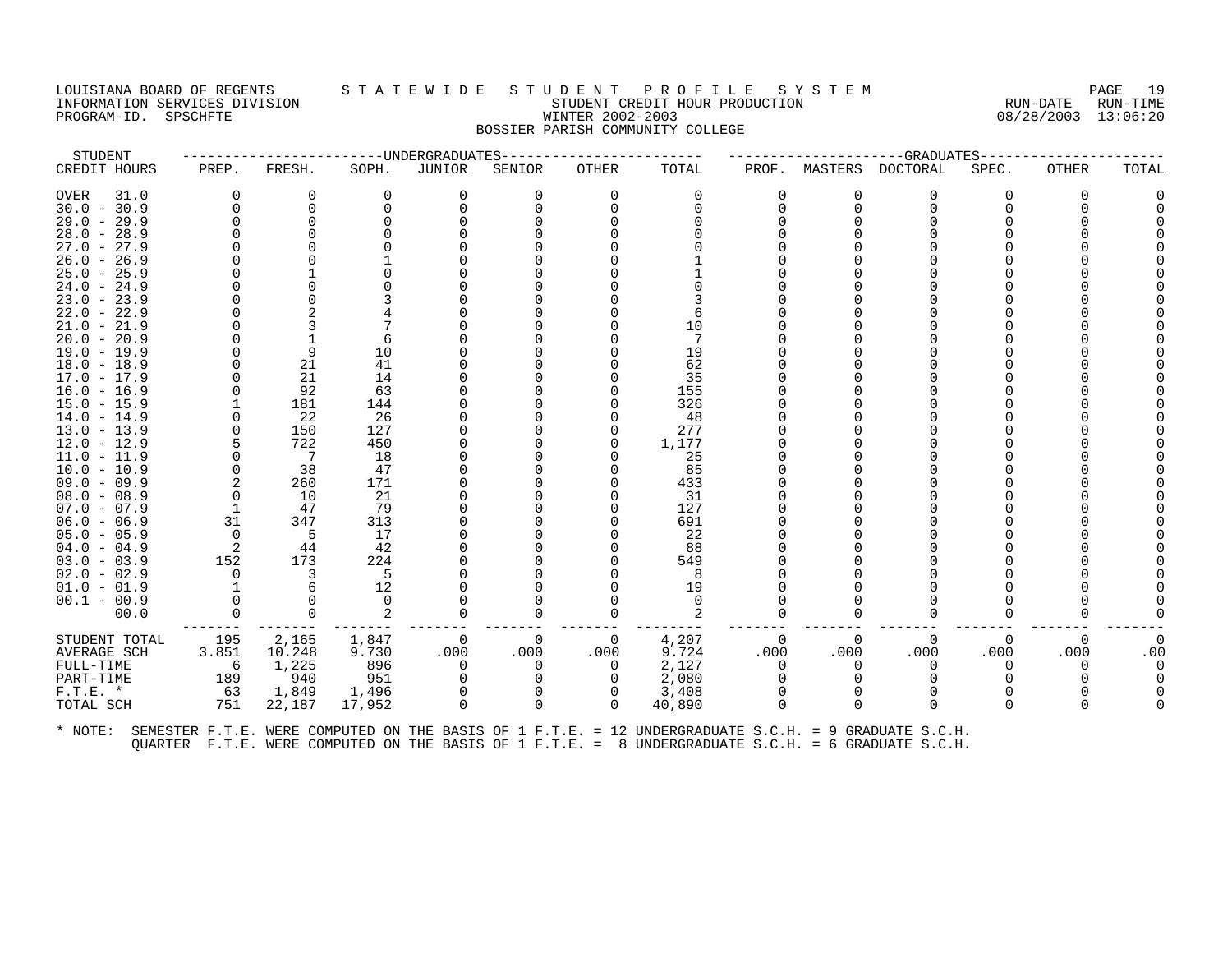## LOUISIANA BOARD OF REGENTS STATEWIDE STUDENT PROFILE SYSTEM NAGE 20 INFORMATION SERVICES DIVISION CONSULTED STUDENT CREDIT HOUR PRODUCTION THE RUN-DATE RUN-TIME RUN-TIME RUN-TIME<br>PROGRAM-ID. SPSCHFTE SERVICES PRODUCTION WINTER 2002-2003 WINTER 2002-2003 PROGRAM-ID. SPSCHFTE **WINTER 2002-2003** DELGADO COMMUNITY COLLEGE

| STUDENT                        |                |              |            | --------------------UNDERGRADUATES |                | -------------- |              |          |              | ------------------GRADUATES----- |          |          |       |
|--------------------------------|----------------|--------------|------------|------------------------------------|----------------|----------------|--------------|----------|--------------|----------------------------------|----------|----------|-------|
| CREDIT HOURS                   | PREP.          | FRESH.       | SOPH.      | JUNIOR                             | SENIOR         | OTHER          | TOTAL        | PROF.    | MASTERS      | <b>DOCTORAL</b>                  | SPEC.    | OTHER    | TOTAL |
| OVER<br>31.0                   | $\Omega$       | 0            | $\Omega$   | 0                                  | 0              | $\Omega$       | 0            | 0        | 0            | 0                                | 0        | O        |       |
| $30.0 - 30.9$                  | $\Omega$       | $\Omega$     |            | $\Omega$                           | U              | $\Omega$       |              | $\Omega$ | $\Omega$     | $\Omega$                         |          |          |       |
| $29.0 - 29.9$                  | $\Omega$       | $\mathbf 0$  |            |                                    |                |                |              |          | $\Omega$     |                                  |          |          |       |
| $28.0 - 28.9$                  |                |              |            |                                    |                |                |              |          |              |                                  |          |          |       |
| $27.0 - 27.9$                  |                |              |            |                                    |                |                |              |          |              |                                  |          |          |       |
| $26.0 - 26.9$                  |                |              |            |                                    |                |                |              |          |              |                                  |          |          |       |
| $25.0 - 25.9$                  |                |              |            |                                    |                |                |              |          |              |                                  |          |          |       |
| $24.0 - 24.9$                  |                |              |            |                                    |                |                |              |          |              |                                  |          |          |       |
| $23.0 - 23.9$                  |                | $\Omega$     |            |                                    |                |                |              |          |              |                                  |          |          |       |
| $22.0 - 22.9$                  |                | $\Omega$     |            |                                    |                |                |              |          |              |                                  |          |          |       |
| $21.0 - 21.9$                  |                | 38           | 12         |                                    |                |                | 58           |          |              |                                  |          |          |       |
| $20.0 - 20.9$                  |                | 19           | 4          |                                    |                |                | 30           |          |              |                                  |          |          |       |
| $19.0 - 19.9$                  |                | 12           | 16         |                                    |                | 24             | 52           |          |              |                                  |          |          |       |
| $18.0 - 18.9$                  |                | 81           | 82         |                                    |                | 66             | 229          |          |              |                                  |          |          |       |
| $17.0 - 17.9$                  |                | 82           | 41         |                                    |                | 35             | 158          |          |              |                                  |          |          |       |
| $16.0 - 16.9$                  |                | 101          | 99         |                                    |                | 65             | 265          |          |              |                                  |          |          |       |
| $15.0 - 15.9$                  |                | 311          | 190        |                                    |                | 145            | 647          |          |              |                                  |          |          |       |
| $14.0 - 14.9$                  |                | 511          | 138        |                                    | O              | 82             | 731          |          |              |                                  |          |          |       |
| $13.0 - 13.9$                  | 2              | 388          | 362        |                                    | U              | 283            | 1,035        |          |              |                                  |          |          |       |
| $12.0 - 12.9$                  | 2              | 2,525        | 650        |                                    |                | 443            | 3,620        |          |              |                                  |          |          |       |
| $11.0 - 11.9$                  | $\Omega$       | 266          | 91         |                                    |                | 85             | 442          |          |              |                                  |          |          |       |
| $10.0 - 10.9$                  | $\Omega$<br>1  | 153          | 138<br>399 |                                    | O              | 153<br>575     | 444          |          |              |                                  |          |          |       |
| $09.0 - 09.9$<br>$08.0 - 08.9$ |                | 1,010<br>215 | 118        |                                    |                | 78             | 1,985<br>412 |          |              |                                  |          |          |       |
| $07.0 - 07.9$                  | 0              | 144          | 217        |                                    | O              | 169            | 530          |          |              |                                  |          |          |       |
| $06.0 - 06.9$                  | 33             | 1,526        | 514        |                                    | 0              | 520            | 2,593        |          |              |                                  |          |          |       |
| $05.0 - 05.9$                  | 2              | 87           | 34         |                                    |                | 57             | 180          |          |              |                                  |          |          |       |
| $04.0 - 04.9$                  | $\overline{0}$ | 95           | 105        |                                    | 0              | 152            | 352          |          |              |                                  |          |          |       |
| $03.0 - 03.9$                  | 121            | 785          | 240        |                                    |                | 373            | 1,519        |          |              |                                  |          |          |       |
| $02.0 - 02.9$                  | 2              | 11           |            |                                    |                | 11             | 31           |          |              |                                  |          |          |       |
| $01.0 - 01.9$                  | $\Omega$       | 39           |            |                                    |                | 10             | 53           |          |              |                                  |          |          |       |
| $00.1 - 00.9$                  |                | $\Omega$     |            |                                    |                | $\Omega$       | $\Omega$     |          |              |                                  |          |          |       |
| 00.0                           | $\Omega$       | $\Omega$     | $\Omega$   | $\Omega$                           | $\Omega$       | $\Omega$       | $\Omega$     | $\Omega$ | $\Omega$     | $\Omega$                         | $\Omega$ |          |       |
| STUDENT TOTAL                  | 165            | 8,399        | 3,465      | 0                                  | $\overline{0}$ | 3,343          | 15,372       | $\Omega$ | $\Omega$     | $\Omega$                         | $\Omega$ | $\Omega$ |       |
| AVERAGE SCH                    | 3.981          | 9.727        | 9.991      | .000                               | .000           | 9.142          | 9.597        | .000     | .000         | .000                             | .000     | .000     | .00   |
| FULL-TIME                      | - 5            | 4,068        | 1,598      | $\overline{0}$                     | $\overline{0}$ | 1,160          | 6,831        | 0        | $\Omega$     | 0                                | 0        |          |       |
| PART-TIME                      | 160            | 4,331        | 1,867      | $\mathbf 0$                        | $\mathbf{0}$   | 2,183          | 8,541        | $\Omega$ | <sup>0</sup> |                                  |          |          |       |
| $F.T.E. *$                     | 55             | 6,808        | 2,885      | 0                                  | 0              | 2,547          | 12,295       |          |              |                                  |          |          |       |
| TOTAL SCH                      | 657            | 81,698       | 34,622     | $\Omega$                           | $\Omega$       | 30,562         | 147,539      | $\Omega$ | $\Omega$     | $\Omega$                         | 0        |          |       |
|                                |                |              |            |                                    |                |                |              |          |              |                                  |          |          |       |
|                                |                |              |            |                                    |                |                |              |          |              |                                  |          |          |       |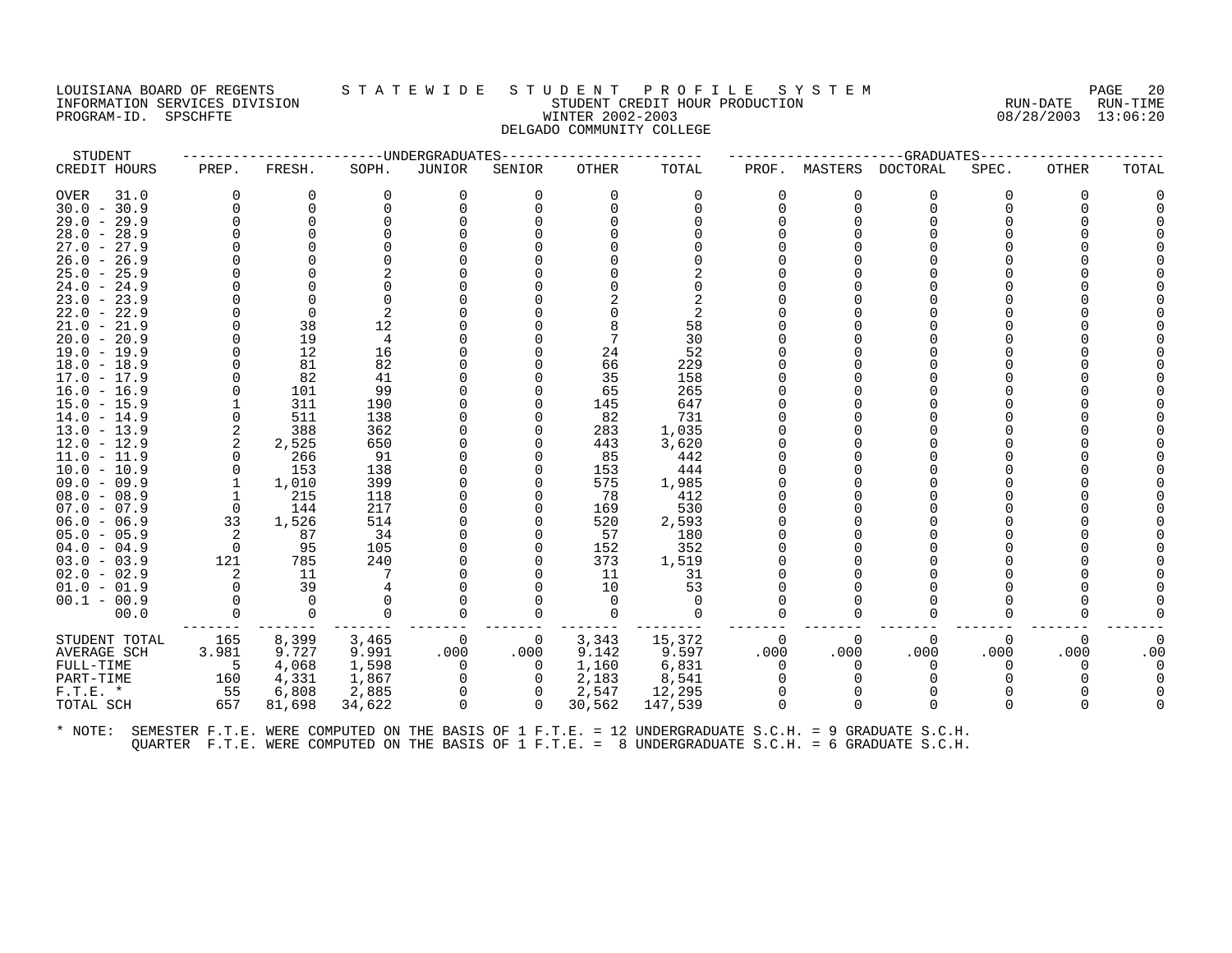## LOUISIANA BOARD OF REGENTS STATEWIDE STUDENT PROFILE SYSTEM PAGE 21 INFORMATION SERVICES DIVISION SUBSERVICES ON STUDENT STUDENT CREDIT HOUR PRODUCTION RUN-DATE RUN-DATE RUN-TIME<br>INFORMATION SERVICES DIVISION STUDENT STUDENT CREDIT HOUR PRODUCTION 808/28/2003 13:06:20 PROGRAM-ID. SPSCHFTE WINTER 2002-2003 ELAINE P. NUNEZ COMMUN. COLLEGE

| STUDENT                        |       |                | -------------------DNDERGRADUATES |             |          |           |            |          |          | --GRADUATES                                                                                          |          |          |       |
|--------------------------------|-------|----------------|-----------------------------------|-------------|----------|-----------|------------|----------|----------|------------------------------------------------------------------------------------------------------|----------|----------|-------|
| CREDIT HOURS                   | PREP. | FRESH.         | SOPH.                             | JUNIOR      | SENIOR   | OTHER     | TOTAL      | PROF.    | MASTERS  | DOCTORAL                                                                                             | SPEC.    | OTHER    | TOTAL |
| <b>OVER</b><br>31.0            | 0     | 0              | 0                                 | 0           | 0        | $\Omega$  | 0          | 0        | O        | 0                                                                                                    | 0        | O        |       |
| $30.0 - 30.9$                  |       |                | <sup>0</sup>                      | $\mathbf 0$ |          | $\Omega$  |            | $\Omega$ | ∩        | $\Omega$                                                                                             |          |          |       |
| $29.0 - 29.9$                  |       |                |                                   |             |          |           |            |          |          |                                                                                                      |          |          |       |
| $28.0 - 28.9$                  |       |                |                                   |             |          |           |            |          |          |                                                                                                      |          |          |       |
| $27.0 - 27.9$                  |       |                |                                   |             |          |           |            |          |          |                                                                                                      |          |          |       |
| $26.0 - 26.9$                  |       |                |                                   |             |          |           |            |          |          |                                                                                                      |          |          |       |
| $25.0 - 25.9$                  |       |                |                                   |             |          |           |            |          |          |                                                                                                      |          |          |       |
| $24.0 - 24.9$                  |       |                |                                   |             |          |           |            |          |          |                                                                                                      |          |          |       |
| 23.9<br>$23.0 -$               |       |                |                                   |             |          |           |            |          |          |                                                                                                      |          |          |       |
| $22.0 - 22.9$                  |       |                |                                   |             |          |           |            |          |          |                                                                                                      |          |          |       |
| $21.0 - 21.9$                  |       |                |                                   |             |          |           |            |          |          |                                                                                                      |          |          |       |
| $20.0 -$<br>20.9               |       |                |                                   |             |          | 15        | 23         |          |          |                                                                                                      |          |          |       |
| $19.0 - 19.9$                  |       |                |                                   |             |          | 10        | 22         |          |          |                                                                                                      |          |          |       |
| $18.0 - 18.9$                  |       | 15             | 14                                |             |          | 14        | 43         |          |          |                                                                                                      |          |          |       |
| $17.0 - 17.9$                  |       | 20             | 5                                 |             |          | 4         | 29         |          |          |                                                                                                      |          |          |       |
| $16.0 - 16.9$                  |       | 34             | 9                                 |             |          | 12        | 55         |          |          |                                                                                                      |          |          |       |
| $15.0 - 15.9$                  |       | 72             | 52                                |             |          | 39        | 163        |          |          |                                                                                                      |          |          |       |
| $14.0 - 14.9$                  |       | 20             | 17                                |             |          | 13        | 50         |          |          |                                                                                                      |          |          |       |
| $13.0 - 13.9$                  |       | 122            | 40                                |             |          | 53        | 215        |          |          |                                                                                                      |          |          |       |
| $12.0 - 12.9$                  |       | 272            | 132                               |             |          | 133       | 538        |          |          |                                                                                                      |          |          |       |
| $11.0 - 11.9$                  |       | 2              | 3                                 |             |          | -5        | 10         |          |          |                                                                                                      |          |          |       |
| $10.0 - 10.9$                  |       | 37             | 17                                |             |          | 21        | 76         |          |          |                                                                                                      |          |          |       |
| $09.0 - 09.9$                  |       | 113            | 53                                |             |          | 56        | 222        |          |          |                                                                                                      |          |          |       |
| $08.0 - 08.9$                  |       | $\overline{7}$ | 2                                 |             |          | -9        | 18         |          |          |                                                                                                      |          |          |       |
| $07.0 - 07.9$                  | 17    | 42<br>114      | 19<br>62                          |             |          | 36<br>107 | 102<br>300 |          |          |                                                                                                      |          |          |       |
| $06.0 - 06.9$<br>$05.0 - 05.9$ | 2     | 6              | 2                                 |             |          | 4         | 14         |          |          |                                                                                                      |          |          |       |
| $04.0 - 04.9$                  | 10    | 13             | 6                                 |             |          | 40        | 69         |          |          |                                                                                                      |          |          |       |
| $03.0 - 03.9$                  | 32    | 38             | 27                                |             |          | 140       | 237        |          |          |                                                                                                      |          |          |       |
| $02.0 - 02.9$                  |       |                |                                   |             |          |           |            |          |          |                                                                                                      |          |          |       |
| $01.0 - 01.9$                  |       |                |                                   |             |          |           |            |          |          |                                                                                                      |          |          |       |
| $00.1 - 00.9$                  |       |                |                                   |             |          |           |            | O        |          |                                                                                                      |          |          |       |
| 00.0                           |       |                | O                                 | $\Omega$    | ∩        |           |            | O        |          | O                                                                                                    |          |          |       |
|                                |       |                |                                   |             |          |           |            |          |          |                                                                                                      |          |          |       |
| STUDENT TOTAL                  | 70    | 938            | 475                               | 0           | 0        | 720       | 2,203      | 0        | $\Omega$ | 0                                                                                                    | 0        | 0        |       |
| AVERAGE SCH                    | 4.414 | 10.875         | 10.938                            | .000        | .000     | 9.002     | 10.071     | .000     | .000     | .000                                                                                                 | .000     | .000     | .00   |
| FULL-TIME                      | 1     | 565            | 283                               | $\Omega$    | $\Omega$ | 297       | 1,146      | $\Omega$ | $\Omega$ | $\Omega$                                                                                             | $\Omega$ | $\Omega$ |       |
| PART-TIME                      | 69    | 373            | 192                               | $\Omega$    |          | 423       | 1,057      | $\Omega$ |          |                                                                                                      |          |          |       |
| $F.T.E.$ *                     | 26    | 850            | 433                               | 0           | 0        | 540       | 1,849      | $\Omega$ |          | $\Omega$                                                                                             |          |          |       |
| TOTAL SCH                      | 309   | 10,201         | 5,196                             | $\Omega$    | $\Omega$ | 6,482     | 22,188     | $\Omega$ | $\Omega$ | $\Omega$                                                                                             |          | ∩        |       |
| * NOTE:                        |       |                |                                   |             |          |           |            |          |          | SEMESTER F.T.E. WERE COMPUTED ON THE BASIS OF 1 F.T.E. = 12 UNDERGRADUATE S.C.H. = 9 GRADUATE S.C.H. |          |          |       |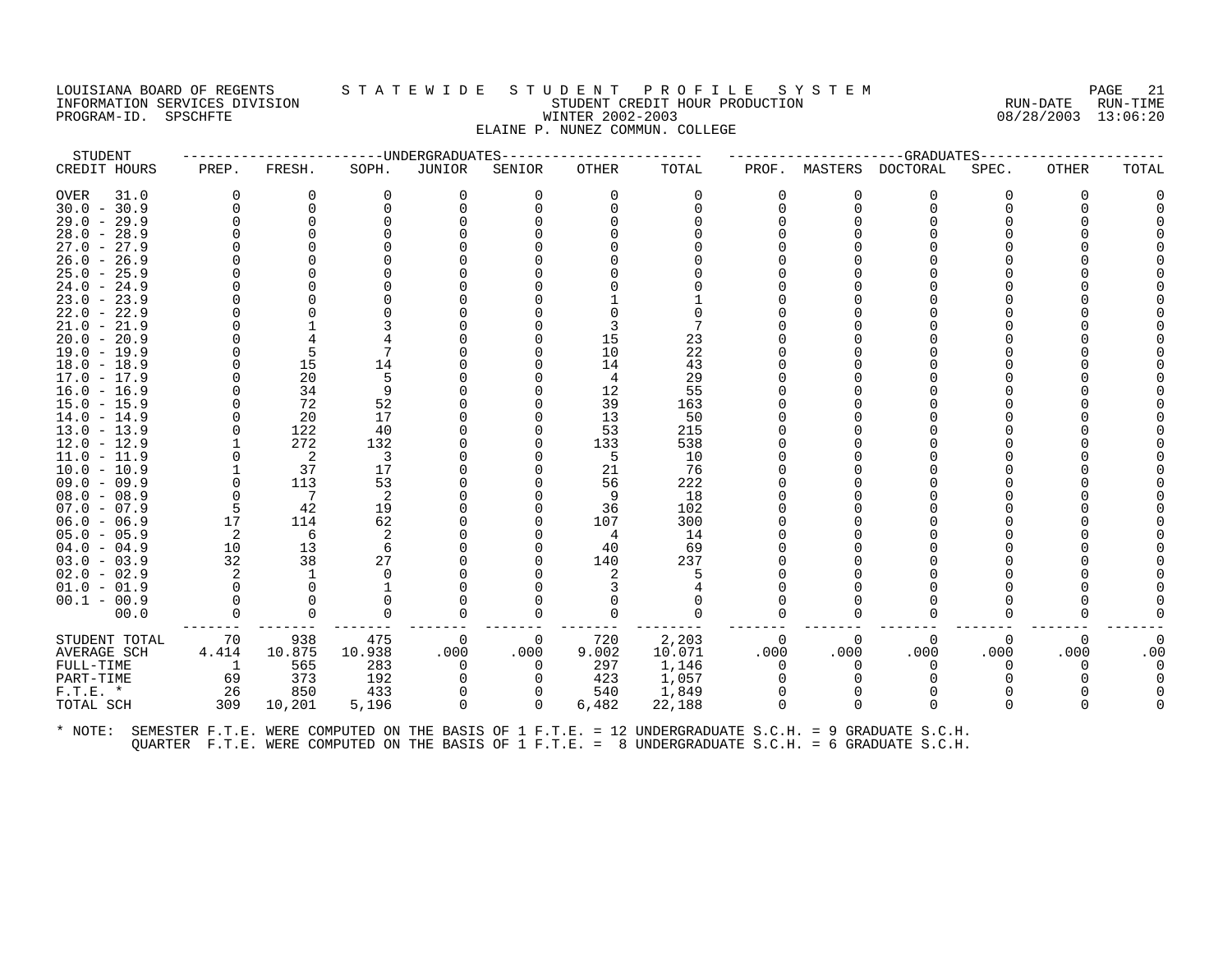#### LOUISIANA BOARD OF REGENTS S T A T E W I D E S T U D E N T P R O F I L E S Y S T E M PAGE 22 INFORMATION SERVICES DIVISION STUDENT CREDIT HOUR PRODUCTION RUN-DATE RUN-TIME PROGRAM-ID. SPSCHFTE WINTER 2002-2003 08/28/2003 13:06:20 RIVER PARISHES COMMUNITY COLLEGE

| PREP. | FRESH.                                                                                                          | SOPH.                                                                                                                                           | -----------------------DNDERGRADUATES<br>JUNIOR  | SENIOR   | OTHER     | TOTAL        | PROF.                                                                                 |          | -----------------GRADUATES<br>MASTERS DOCTORAL | SPEC.                                                                                                                | <b>OTHER</b> | TOTAL |
|-------|-----------------------------------------------------------------------------------------------------------------|-------------------------------------------------------------------------------------------------------------------------------------------------|--------------------------------------------------|----------|-----------|--------------|---------------------------------------------------------------------------------------|----------|------------------------------------------------|----------------------------------------------------------------------------------------------------------------------|--------------|-------|
|       |                                                                                                                 |                                                                                                                                                 |                                                  |          |           |              |                                                                                       |          |                                                |                                                                                                                      |              |       |
|       | 0                                                                                                               | $\Omega$                                                                                                                                        | 0                                                | 0        |           | 0            | 0                                                                                     |          | 0                                              |                                                                                                                      | O            |       |
| ∩     | 0                                                                                                               |                                                                                                                                                 |                                                  |          |           |              | 0                                                                                     |          | 0                                              |                                                                                                                      |              |       |
|       |                                                                                                                 |                                                                                                                                                 |                                                  |          |           |              |                                                                                       |          |                                                |                                                                                                                      |              |       |
|       |                                                                                                                 |                                                                                                                                                 |                                                  |          |           |              |                                                                                       |          |                                                |                                                                                                                      |              |       |
|       |                                                                                                                 |                                                                                                                                                 |                                                  |          |           |              |                                                                                       |          |                                                |                                                                                                                      |              |       |
|       |                                                                                                                 |                                                                                                                                                 |                                                  |          |           |              |                                                                                       |          |                                                |                                                                                                                      |              |       |
|       |                                                                                                                 |                                                                                                                                                 |                                                  |          |           |              |                                                                                       |          |                                                |                                                                                                                      |              |       |
|       |                                                                                                                 |                                                                                                                                                 |                                                  |          |           |              |                                                                                       |          |                                                |                                                                                                                      |              |       |
|       |                                                                                                                 |                                                                                                                                                 |                                                  |          |           |              |                                                                                       |          |                                                |                                                                                                                      |              |       |
|       |                                                                                                                 |                                                                                                                                                 |                                                  |          |           |              |                                                                                       |          |                                                |                                                                                                                      |              |       |
|       |                                                                                                                 |                                                                                                                                                 |                                                  |          |           |              |                                                                                       |          |                                                |                                                                                                                      |              |       |
|       |                                                                                                                 |                                                                                                                                                 |                                                  |          |           |              |                                                                                       |          |                                                |                                                                                                                      |              |       |
|       |                                                                                                                 |                                                                                                                                                 |                                                  |          |           |              |                                                                                       |          |                                                |                                                                                                                      |              |       |
|       |                                                                                                                 |                                                                                                                                                 |                                                  |          |           |              |                                                                                       |          |                                                |                                                                                                                      |              |       |
|       |                                                                                                                 |                                                                                                                                                 |                                                  |          |           |              |                                                                                       |          |                                                |                                                                                                                      |              |       |
|       |                                                                                                                 |                                                                                                                                                 |                                                  |          |           |              |                                                                                       |          |                                                |                                                                                                                      |              |       |
|       |                                                                                                                 | 14                                                                                                                                              |                                                  |          |           |              |                                                                                       |          |                                                |                                                                                                                      |              |       |
|       | 0                                                                                                               |                                                                                                                                                 |                                                  |          |           | 4            |                                                                                       |          |                                                |                                                                                                                      |              |       |
|       |                                                                                                                 |                                                                                                                                                 |                                                  |          |           |              |                                                                                       |          |                                                |                                                                                                                      |              |       |
|       |                                                                                                                 |                                                                                                                                                 |                                                  |          |           |              |                                                                                       |          |                                                |                                                                                                                      |              |       |
|       | 0                                                                                                               |                                                                                                                                                 |                                                  |          |           | 1            |                                                                                       |          |                                                |                                                                                                                      |              |       |
|       |                                                                                                                 |                                                                                                                                                 |                                                  |          |           |              |                                                                                       |          |                                                |                                                                                                                      |              |       |
|       |                                                                                                                 |                                                                                                                                                 |                                                  |          |           |              |                                                                                       |          |                                                |                                                                                                                      |              |       |
|       |                                                                                                                 |                                                                                                                                                 |                                                  |          |           |              |                                                                                       |          |                                                |                                                                                                                      |              |       |
|       |                                                                                                                 |                                                                                                                                                 |                                                  |          |           |              |                                                                                       |          |                                                |                                                                                                                      |              |       |
|       |                                                                                                                 |                                                                                                                                                 |                                                  |          |           |              |                                                                                       |          |                                                |                                                                                                                      |              |       |
|       |                                                                                                                 |                                                                                                                                                 |                                                  |          |           |              |                                                                                       |          |                                                |                                                                                                                      |              |       |
|       |                                                                                                                 |                                                                                                                                                 |                                                  |          |           |              |                                                                                       |          |                                                |                                                                                                                      |              |       |
|       |                                                                                                                 |                                                                                                                                                 |                                                  |          |           |              |                                                                                       |          |                                                |                                                                                                                      |              |       |
|       |                                                                                                                 |                                                                                                                                                 |                                                  |          |           |              |                                                                                       |          |                                                |                                                                                                                      |              |       |
|       |                                                                                                                 |                                                                                                                                                 |                                                  |          |           |              |                                                                                       |          |                                                |                                                                                                                      |              |       |
|       |                                                                                                                 |                                                                                                                                                 |                                                  |          |           |              |                                                                                       |          |                                                |                                                                                                                      |              |       |
|       |                                                                                                                 |                                                                                                                                                 |                                                  |          |           |              |                                                                                       |          |                                                |                                                                                                                      |              |       |
| 63    | 384                                                                                                             | 111                                                                                                                                             | 0                                                | 0        | 32        | 590          | 0                                                                                     | $\Omega$ | 0                                              | $\Omega$                                                                                                             | 0            |       |
|       |                                                                                                                 |                                                                                                                                                 |                                                  |          |           |              |                                                                                       |          |                                                |                                                                                                                      |              | .00   |
| 0     | 165                                                                                                             | 68                                                                                                                                              | 0                                                | 0        | 1         | 234          | 0                                                                                     |          | 0                                              | $\Omega$                                                                                                             | O            |       |
| 63    | 219                                                                                                             | 43                                                                                                                                              | 0                                                | $\Omega$ | 31        | 356          |                                                                                       |          |                                                |                                                                                                                      |              |       |
| 23    | 287                                                                                                             | 96                                                                                                                                              | $\Omega$                                         |          | 19        | 425          |                                                                                       |          |                                                |                                                                                                                      |              |       |
|       | 3,445                                                                                                           | 1,156                                                                                                                                           | 0                                                | 0        |           | 5,095        | $\Omega$                                                                              |          | $\Omega$                                       |                                                                                                                      |              |       |
|       | O<br>$\Omega$<br>0<br>27<br>$\Omega$<br>$\Omega$<br>36<br>$\Omega$<br>$\Omega$<br>$\Omega$<br>∩<br>4.285<br>270 | 8<br>38<br>27<br>85<br>$7\phantom{.0}$<br>33<br>$\Omega$<br>16<br>90<br>$\overline{0}$<br>11<br>61<br>$\Omega$<br>$\Omega$<br>$\Omega$<br>8.971 | 37<br>20<br>$\Omega$<br>$\Omega$<br>14<br>10.414 | .000     | O<br>.000 | 7.000<br>224 | 12<br>52<br>33<br>122<br>16<br>46<br>$\Omega$<br>20<br>139<br>1<br>12<br>120<br>8.635 | .000     | .000                                           | .000<br>* NOTE: SEMESTER F.T.E. WERE COMPUTED ON THE BASIS OF 1 F.T.E. = 12 UNDERGRADUATE S.C.H. = 9 GRADUATE S.C.H. | .000         | .000  |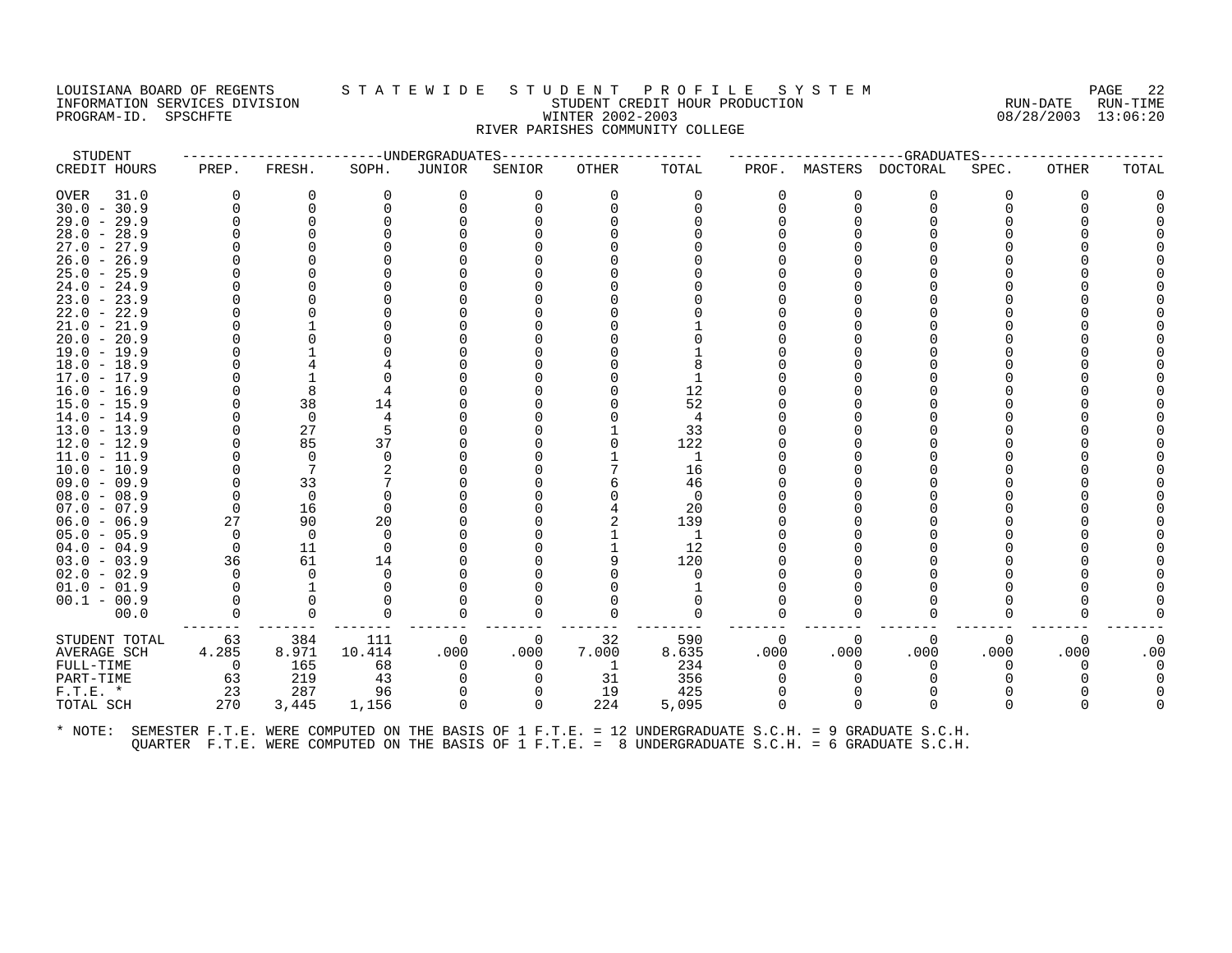## LOUISIANA BOARD OF REGENTS STATEWIDE STUDENT PROFILE SYSTEM NAGE 23 INFORMATION SERVICES DIVISION SUBSERVICES ON STUDENT STUDENT CREDIT HOUR PRODUCTION RUN-DATE RUN-DATE RUN-TIME<br>INFORMATION SERVICES DIVISION STUDENT STUDENT CREDIT HOUR PRODUCTION 808/28/2003 13:06:20 PROGRAM-ID. SPSCHFTE WINTER 2002-2003 SOUTH LA. COMMUNITY COLLEGE

| STUDENT             |              |          |          | --UNDERGRADUATES |          |              |          |       |          | -GRADUATES |          |          |       |
|---------------------|--------------|----------|----------|------------------|----------|--------------|----------|-------|----------|------------|----------|----------|-------|
| CREDIT HOURS        | PREP.        | FRESH.   | SOPH.    | JUNIOR           | SENIOR   | <b>OTHER</b> | TOTAL    | PROF. | MASTERS  | DOCTORAL   | SPEC.    | OTHER    | TOTAL |
| <b>OVER</b><br>31.0 | <sup>0</sup> | $\Omega$ | $\Omega$ | $\Omega$         | 0        | $\Omega$     | $\Omega$ |       | $\Omega$ | $\Omega$   |          | $\Omega$ |       |
| $30.0 - 30.9$       | $\Omega$     | $\Omega$ |          | $\Omega$         |          | ∩            | U        |       | $\Omega$ | $\Omega$   |          |          |       |
| $29.0 - 29.9$       |              | $\Omega$ |          |                  |          |              |          |       |          | U          |          |          |       |
| $28.0 - 28.9$       |              |          |          |                  |          |              |          |       |          |            |          |          |       |
| $27.0 - 27.9$       |              |          |          |                  |          |              |          |       |          |            |          |          |       |
| $26.0 - 26.9$       |              |          |          |                  |          |              |          |       |          |            |          |          |       |
| $25.0 - 25.9$       |              |          |          |                  |          |              |          |       |          |            |          |          |       |
| $24.0 - 24.9$       |              |          |          |                  |          |              |          |       |          |            |          |          |       |
| $23.0 - 23.9$       |              |          |          |                  |          |              |          |       |          |            |          |          |       |
| $22.0 - 22.9$       |              |          |          |                  |          |              |          |       |          |            |          |          |       |
| $21.0 - 21.9$       |              |          |          |                  |          |              |          |       |          |            |          |          |       |
| $20.0 - 20.9$       |              |          |          |                  |          |              |          |       |          |            |          |          |       |
| $19.0 - 19.9$       |              |          |          |                  |          |              |          |       |          |            |          |          |       |
| $18.0 - 18.9$       |              |          |          |                  |          |              |          |       |          |            |          |          |       |
| $17.0 - 17.9$       |              |          |          |                  |          |              |          |       |          |            |          |          |       |
| $16.0 - 16.9$       |              |          |          |                  |          |              |          |       |          |            |          |          |       |
| $15.0 - 15.9$       |              |          |          |                  |          |              |          |       |          |            |          |          |       |
| $14.0 - 14.9$       |              |          |          |                  |          |              |          |       |          |            |          |          |       |
| $13.0 - 13.9$       |              |          |          |                  |          |              |          |       |          |            |          |          |       |
| $12.0 - 12.9$       |              |          |          |                  |          |              |          |       |          |            |          |          |       |
| $11.0 - 11.9$       |              |          |          |                  |          |              |          |       |          |            |          |          |       |
| $10.0 - 10.9$       |              | $\Omega$ |          |                  |          |              | n        |       |          |            |          |          |       |
| $09.0 - 09.9$       |              | 226      | 82       |                  |          | 181          | 489      |       |          |            |          |          |       |
| $08.0 - 08.9$       |              | -1       |          |                  |          | $\Omega$     | 2        |       |          |            |          |          |       |
| $07.0 - 07.9$       |              | 35       |          |                  |          | 9            | 45       |       |          |            |          |          |       |
| $06.0 - 06.9$       |              | 181      | 35       |                  |          | 105          | 321      |       |          |            |          |          |       |
| $05.0 - 05.9$       |              | 1        | $\Omega$ |                  |          | 1            | 2        |       |          |            |          |          |       |
| $04.0 - 04.9$       |              | 2        | $\Omega$ |                  |          | $\Omega$     | 2        |       |          |            |          |          |       |
| $03.0 - 03.9$       |              | 212      | 26       |                  |          | 104          | 342      |       |          |            |          |          |       |
| $02.0 - 02.9$       |              | $\Omega$ |          |                  |          | ∩            | O        |       |          |            |          |          |       |
| $01.0 - 01.9$       |              |          |          |                  |          |              |          |       |          |            |          |          |       |
| $00.1 - 00.9$       |              | $\Omega$ |          |                  |          |              |          |       |          |            |          |          |       |
| 00.0                | $\Omega$     | $\Omega$ |          |                  |          |              | $\Omega$ |       | U        | O          |          |          |       |
|                     |              |          |          |                  |          |              |          |       |          |            |          |          |       |
| STUDENT TOTAL       | 0            | 663      | 153      | 0                | 0        | 405          | 1,221    | O     | 0        | 0          | $\Omega$ | 0        |       |
| AVERAGE SCH         | .000         | 6.134    | 7.418    | .000             | .000     | 6.656        | 6.468    | .000  | .000     | .000       | .000     | .000     | .00   |
| FULL-TIME           | $\Omega$     | 0        | 6        | $\Omega$         | $\Omega$ | 2            | 8        |       | ∩        | $\Omega$   |          | n        |       |
| PART-TIME           | $\Omega$     | 663      | 147      |                  |          | 403          | 1,213    |       |          |            |          |          |       |
| $F.T.E.$ *          | $\Omega$     | 339      | 95       | 0                |          | 225          | 658      |       | $\Omega$ | $\Omega$   |          |          |       |
| TOTAL SCH           | 0            | 4,067    | 1,135    | $\mathbf 0$      | 0        | 2,696        | 7,898    |       | $\Omega$ | $\Omega$   |          | ∩        |       |
|                     |              |          |          |                  |          |              |          |       |          |            |          |          |       |
|                     |              |          |          |                  |          |              |          |       |          |            |          |          |       |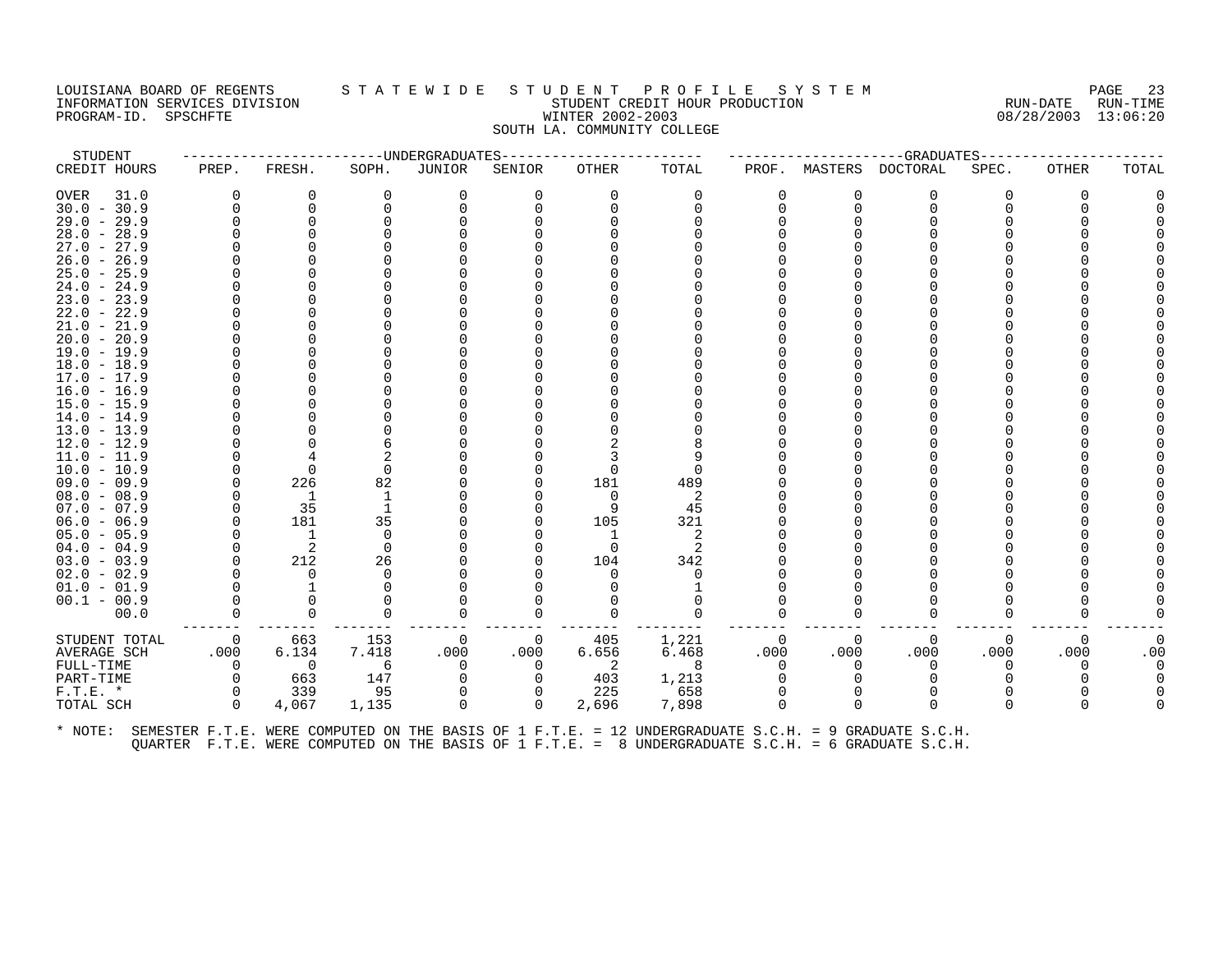#### LOUISIANA BOARD OF REGENTS S T A T E W I D E S T U D E N T P R O F I L E S Y S T E M PAGE 24 INFORMATION SERVICES DIVISION STUDENT CREDIT HOUR PRODUCTION RUN-DATE RUN-TIME PROGRAM-ID. SPSCHFTE WINTER 2002-2003 08/28/2003 13:06:20 LA. DELTA COMMUNITY COLLEGE

| STUDENT                                                                                                      |                |          |       | ------------------------UNDERGRADUATES |          | ----------------- |          |          |              | ------------------GRADUATES--------- |          |              |       |
|--------------------------------------------------------------------------------------------------------------|----------------|----------|-------|----------------------------------------|----------|-------------------|----------|----------|--------------|--------------------------------------|----------|--------------|-------|
| CREDIT HOURS                                                                                                 | PREP.          | FRESH.   | SOPH. | JUNIOR                                 | SENIOR   | OTHER             | TOTAL    | PROF.    |              | MASTERS DOCTORAL                     | SPEC.    | OTHER        | TOTAL |
| OVER<br>31.0                                                                                                 | 0              | 0        | 0     |                                        | 0        | $\Omega$          | 0        | 0        |              | 0                                    | 0        | 0            |       |
| $30.0 - 30.9$                                                                                                | $\Omega$       | 0        |       |                                        |          |                   |          | 0        | $\Omega$     | 0                                    |          |              |       |
| $29.0 - 29.9$                                                                                                |                |          |       |                                        |          |                   |          |          |              |                                      |          |              |       |
| $28.0 - 28.9$                                                                                                |                |          |       |                                        |          |                   |          |          |              |                                      |          |              |       |
| $27.0 - 27.9$                                                                                                |                |          |       |                                        |          |                   |          |          |              |                                      |          |              |       |
| $26.0 - 26.9$                                                                                                |                |          |       |                                        |          |                   |          |          |              |                                      |          |              |       |
| $25.0 - 25.9$                                                                                                |                |          |       |                                        |          |                   |          |          |              |                                      |          |              |       |
| $24.0 - 24.9$                                                                                                |                |          |       |                                        |          |                   |          |          |              |                                      |          |              |       |
| $23.0 - 23.9$                                                                                                |                |          |       |                                        |          |                   |          |          |              |                                      |          |              |       |
| $22.0 - 22.9$                                                                                                |                |          |       |                                        |          |                   |          |          |              |                                      |          |              |       |
| $21.0 - 21.9$                                                                                                |                |          |       |                                        |          |                   |          |          |              |                                      |          |              |       |
| $20.0 - 20.9$                                                                                                |                |          |       |                                        |          |                   |          |          |              |                                      |          |              |       |
| $19.0 - 19.9$                                                                                                |                |          |       |                                        |          |                   |          |          |              |                                      |          |              |       |
| $18.0 - 18.9$                                                                                                |                |          |       |                                        |          |                   |          |          |              |                                      |          |              |       |
| $17.0 - 17.9$                                                                                                |                |          |       |                                        |          |                   |          |          |              |                                      |          |              |       |
| $16.0 - 16.9$                                                                                                |                |          |       |                                        |          |                   |          |          |              |                                      |          |              |       |
| $15.0 - 15.9$                                                                                                |                |          |       |                                        |          |                   | 11       |          |              |                                      |          |              |       |
| $14.0 - 14.9$                                                                                                |                | 3        |       |                                        |          |                   | 6        |          |              |                                      |          |              |       |
| $13.0 - 13.9$                                                                                                |                | 22       |       |                                        |          |                   | 27       |          |              |                                      |          |              |       |
| $12.0 - 12.9$                                                                                                |                | 15       |       |                                        |          |                   | 24       |          |              |                                      |          |              |       |
| $11.0 - 11.9$                                                                                                |                | 1        |       |                                        |          |                   | -2       |          |              |                                      |          |              |       |
| $10.0 - 10.9$                                                                                                | $\Omega$       | 16       |       |                                        |          |                   | 19       |          |              |                                      |          |              |       |
| $09.0 - 09.9$                                                                                                |                | 20       |       |                                        |          |                   | 28       |          |              |                                      |          |              |       |
| $08.0 - 08.9$                                                                                                |                | 4        |       |                                        |          |                   |          |          |              |                                      |          |              |       |
| $07.0 - 07.9$                                                                                                | $\Omega$       | 14       |       |                                        |          |                   | 17       |          |              |                                      |          |              |       |
| $06.0 - 06.9$                                                                                                |                | 60       |       |                                        |          |                   | 68       |          |              |                                      |          |              |       |
| $05.0 - 05.9$                                                                                                |                | -2       |       |                                        |          |                   | -2       |          |              |                                      |          |              |       |
| $04.0 - 04.9$                                                                                                | $\Omega$       | 168      |       |                                        |          |                   | 176      |          |              |                                      |          |              |       |
| $03.0 - 03.9$                                                                                                | $\Omega$       | 107      |       |                                        |          |                   | 118      |          |              |                                      |          |              |       |
| $02.0 - 02.9$                                                                                                |                | $\Omega$ |       |                                        |          |                   | $\Omega$ |          |              |                                      |          |              |       |
| $01.0 - 01.9$                                                                                                |                |          |       |                                        |          |                   |          |          |              |                                      |          |              |       |
| $00.1 - 00.9$                                                                                                | $\Omega$       |          |       |                                        |          |                   |          |          |              |                                      |          |              |       |
| 00.0                                                                                                         |                | 0        | 0     |                                        | 0        |                   | 0        |          |              | 0                                    |          |              |       |
| STUDENT TOTAL                                                                                                | $\overline{0}$ | 450      | 52    | 0                                      | 0        | 23                | 525      | $\Omega$ | $\Omega$     | 0                                    | $\Omega$ | $\Omega$     |       |
| AVERAGE SCH                                                                                                  | .000           | 5.828    | 9.134 | .000                                   | .000     | 10.000            | 6.339    | .000     | .000         | .000                                 | .000     | .000         | .00   |
| FULL-TIME                                                                                                    | $\Omega$       | 57       | 21    | $\Omega$                               | $\Omega$ | 9                 | 87       | $\Omega$ | <sup>n</sup> | $\Omega$                             | 0        | $\Omega$     |       |
| PART-TIME                                                                                                    | 0              | 393      | 31    |                                        | 0        | 14                | 438      |          |              |                                      |          |              |       |
| $F.T.E. *$                                                                                                   | $\Omega$       | 219      | 40    |                                        | 0        | 19                | 277      | $\Omega$ |              | $\Omega$                             |          |              |       |
| TOTAL SCH                                                                                                    | $\Omega$       | 2,623    | 475   | $\Omega$                               | $\Omega$ | 230               | 3,328    | $\Omega$ | $\Omega$     | $\Omega$                             |          | <sup>0</sup> |       |
| * NOTE: SEMESTER F.T.E. WERE COMPUTED ON THE BASIS OF 1 F.T.E. = 12 UNDERGRADUATE S.C.H. = 9 GRADUATE S.C.H. |                |          |       |                                        |          |                   |          |          |              |                                      |          |              |       |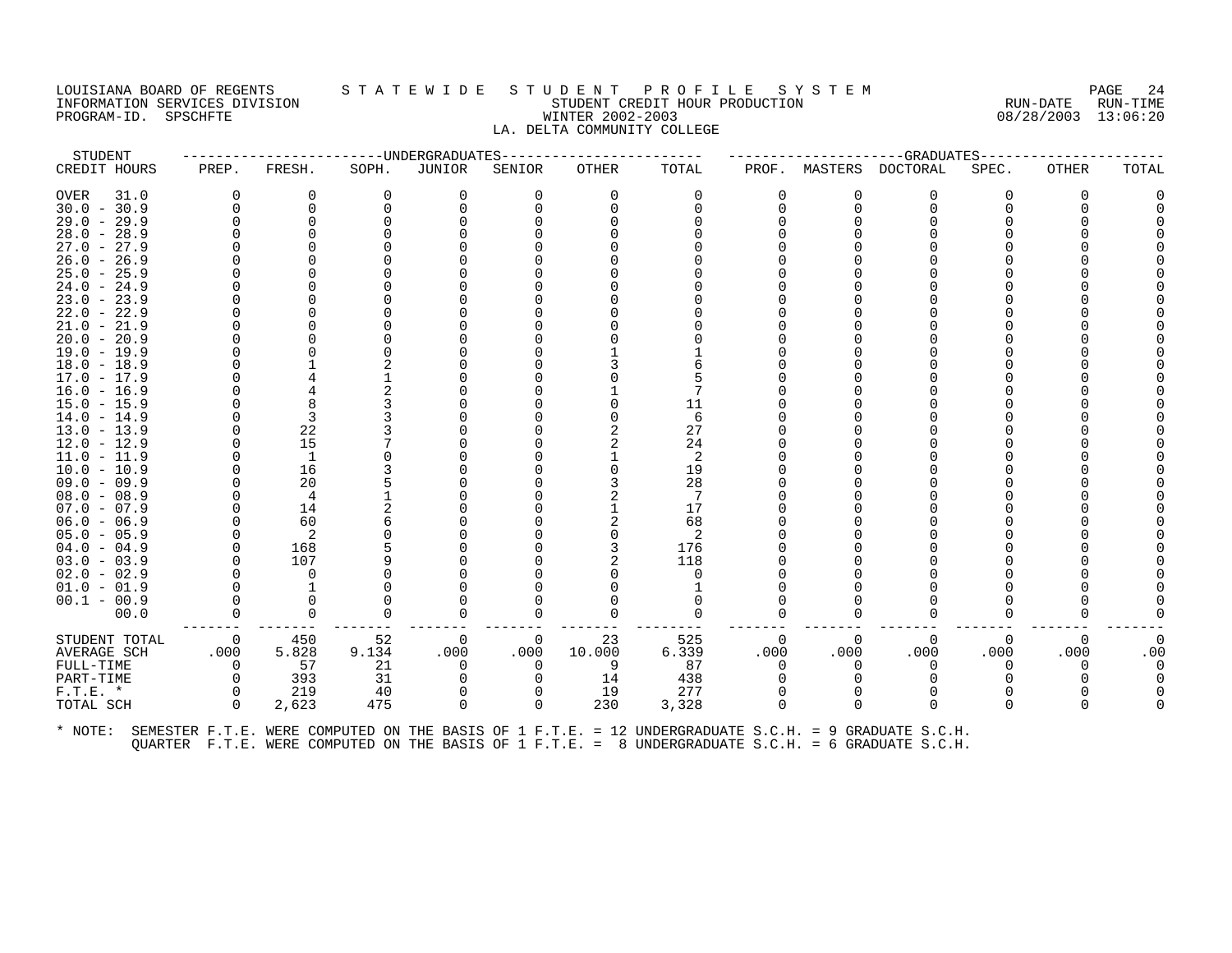#### LOUISIANA BOARD OF REGENTS S T A T E W I D E S T U D E N T P R O F I L E S Y S T E M PAGE 25 INFORMATION SERVICES DIVISION STUDENT CREDIT HOUR PRODUCTION RUN-DATE RUN-TIME PROGRAM-ID. SPSCHFTE WINTER 2002-2003 08/28/2003 13:06:20 U. OF LOUISIANA SYSTEM TOTALS

| STUDENT                                  |       |                |            | -UNDERGRADUATES |                |                |                 |        |          | -GRADUATES   |          |              |          |
|------------------------------------------|-------|----------------|------------|-----------------|----------------|----------------|-----------------|--------|----------|--------------|----------|--------------|----------|
| CREDIT HOURS                             | PREP. | FRESH.         | SOPH.      | <b>JUNIOR</b>   | SENIOR         | <b>OTHER</b>   | TOTAL           | PROF.  | MASTERS  | DOCTORAL     | SPEC.    | <b>OTHER</b> | TOTAL    |
| <b>OVER</b><br>31.0                      |       | 0              | $\Omega$   | 0               | $\Omega$       | 0              | $\Omega$        |        | $\Omega$ | 0            | $\Omega$ | U            |          |
| $30.0 - 30.9$                            |       | $\Omega$       | $\Omega$   |                 |                | $\Omega$       |                 |        | 0        | $\Omega$     |          |              |          |
| 29.0<br>$-29.9$                          |       | $\Omega$       |            |                 |                |                |                 |        |          | $\cap$       |          |              |          |
| $28.0 -$<br>28.9                         |       |                |            |                 |                |                |                 |        |          | <sup>n</sup> |          |              |          |
| 27.9<br>27.0<br>$ \,$                    |       |                |            |                 |                |                |                 |        |          |              |          |              |          |
| $26.0 - 26.9$                            |       |                |            |                 |                |                |                 |        |          |              |          |              |          |
| 25.9<br>25.0<br>$\overline{\phantom{a}}$ |       |                |            |                 |                |                |                 |        |          |              |          |              |          |
| $24.0 -$<br>24.9                         |       |                |            |                 | 22             |                | 35              |        |          |              |          |              |          |
| $23.0 - 23.9$                            |       | 2              |            |                 | 12             |                | 17              |        |          |              |          |              |          |
| 22.0<br>$-22.9$                          |       | 19             | 15         | 20              | 57             |                | 112             |        |          |              |          |              |          |
| 21.0<br>21.9<br>$\overline{\phantom{a}}$ |       | 110            | 122        | 201             | 406            |                | 839             |        |          |              |          |              | 10       |
| $20.0 -$<br>20.9<br>$19.0 - 19.9$        |       | 152<br>404     | 155<br>273 | 143<br>288      | 200<br>419     |                | 650<br>1,385    | 40     |          |              |          |              | 40<br>10 |
| 18.0<br>$-18.9$                          |       | 1,343          | 1,272      | 1,313           | 1,676          |                | 5,604           | 73     | 10       |              |          |              | 86       |
| $17.0 - 17.9$                            |       | 1,379          | 771        | 542             | 630            |                | 3,323           | 8      | 7        | 4            |          |              | 20       |
| $16.0 - 16.9$                            |       | 2,058          | 1,010      | 778             | 767            |                | 4,617           | 36     | 48       | 12           |          |              | 99       |
| $15.0 - 15.9$                            |       | 3,852          | 2,944      | 2,392           | 2,815          |                | 12,011          | 22     | 120      | 4            | 11       |              | 163      |
| $14.0 - 14.9$                            |       | 1,352          | 806        | 590             | 729            |                | 3,478           | 60     | 22       | 6            | $\Omega$ |              | 89       |
| $13.0 - 13.9$                            |       | 1,505          | 906        | 762             | 1,155          |                | 4,333           | 9      | 126      | 17           |          |              | 154      |
| $12.0 - 12.9$                            |       | 3,741          | 2,720      | 2,388           | 3,825          |                | 12,682          | 96     | 534      | 40           |          | 43           | 720      |
| 11.0<br>11.9<br>$\overline{\phantom{a}}$ |       | 684            | 411        | 298             | 501            |                | 1,895           |        | 68       | 5            |          |              | 81       |
| $10.0 - 10.9$                            |       | 674            | 342        | 254             | 437            | 8              | 1,717           |        | 188      | 42           |          |              | 238      |
| $09.0 - 09.9$                            |       | 1,065          | 893        | 729             | 1,411          | 29             | 4,130           |        | 1,284    | 102          | 29       | 108          | 1,524    |
| $08.0 - 08.9$                            |       | 256            | 159        | 138             | 323            | 6              | 882             |        | 33       | -2           |          |              | 43       |
| 07.0<br>$-07.9$                          |       | 182            | 127        | 118             | 290            | 11             | 729             |        | 118      | 15           | $\Omega$ | 12           | 145      |
| $06.0 - 06.9$                            | 39    | 1,051          | 710        | 559             | 1,199          | 132            | 3,690           |        | 2,146    | 140          | 80       | 469          | 2,838    |
| $05.0 - 05.9$                            |       | 50             | 42         | 52              | 107            | -7             | 261             |        | 22       | 5            | $\Omega$ | 4            | 31       |
| 04.0<br>$-04.9$                          | 7     | 97             | 53         | 33              | 102            | 13             | 305             |        | 38       | 1            | $\Omega$ | 23           | 62       |
| $03.0 - 03.9$                            | 170   | 776            | 378        | 332             | 953            | 754            | 3,363           |        | 2,041    | 136          | 53       | 1,184        | 3,415    |
| $02.0 - 02.9$                            |       | 20<br>15       | 10         | 7               | 33             | 163            | 239             |        | 6<br>27  | $\Omega$     |          | 13           | 19<br>37 |
| $01.0 - 01.9$                            |       |                | 10         | 10              | 31             | 68             | 141             |        | $\Omega$ | $\Omega$     |          | $\Omega$     |          |
| $00.1 - 00.9$<br>00.0                    |       | $\Omega$<br>17 | 0<br>11    | $\Omega$<br>15  | $\Omega$<br>65 | $\Omega$<br>15 | $\Omega$<br>123 |        | 15       |              |          | 28           | 44       |
|                                          |       |                |            |                 |                |                |                 |        |          |              |          |              |          |
| STUDENT TOTAL                            | 249   | 20,809         | 14,144     | 11,972          | 18,175         | 1,225          | 66,574          | 370    | 6,858    | 537          | 183      | 1,921        | 9,869    |
| <b>AVERAGE SCH</b>                       | 4.156 | 13.073         | 13.251     | 13.406          | 12.566         | 3.515          | 12.825          | 15.227 | 6.706    | 7.347        | 6.579    | 4.468        | 6.62     |
| FULL-TIME                                | 12    | 17,581         | 12,011     | 10,254          | 13,954         | 35             | 53,847          | 365    | 2,870    | 360          | 50       | 195          | 3,840    |
| PART-TIME                                | 237   | 3,228          | 2,133      | 1,718           | 4,221          | 1,190          | 12,727          | -5     | 3,988    | 177          | 133      | 1,726        | 6,029    |
| $F.T.E.$ *                               | 89    | 23,703         | 16,337     | 14,015          | 19,914         | 414            | 74,470          | 626    | 5,391    | 509          | 134      | 996          | 7,656    |
| TOTAL SCH                                | 1,035 | 271,822        | 187,284    | 160,305         | 227,588        | 4,254          | 852,288         | 5,634  | 45,890   | 3,938        | 1,204    | 8,458        | 65,124   |
|                                          |       |                |            |                 |                |                |                 |        |          |              |          |              |          |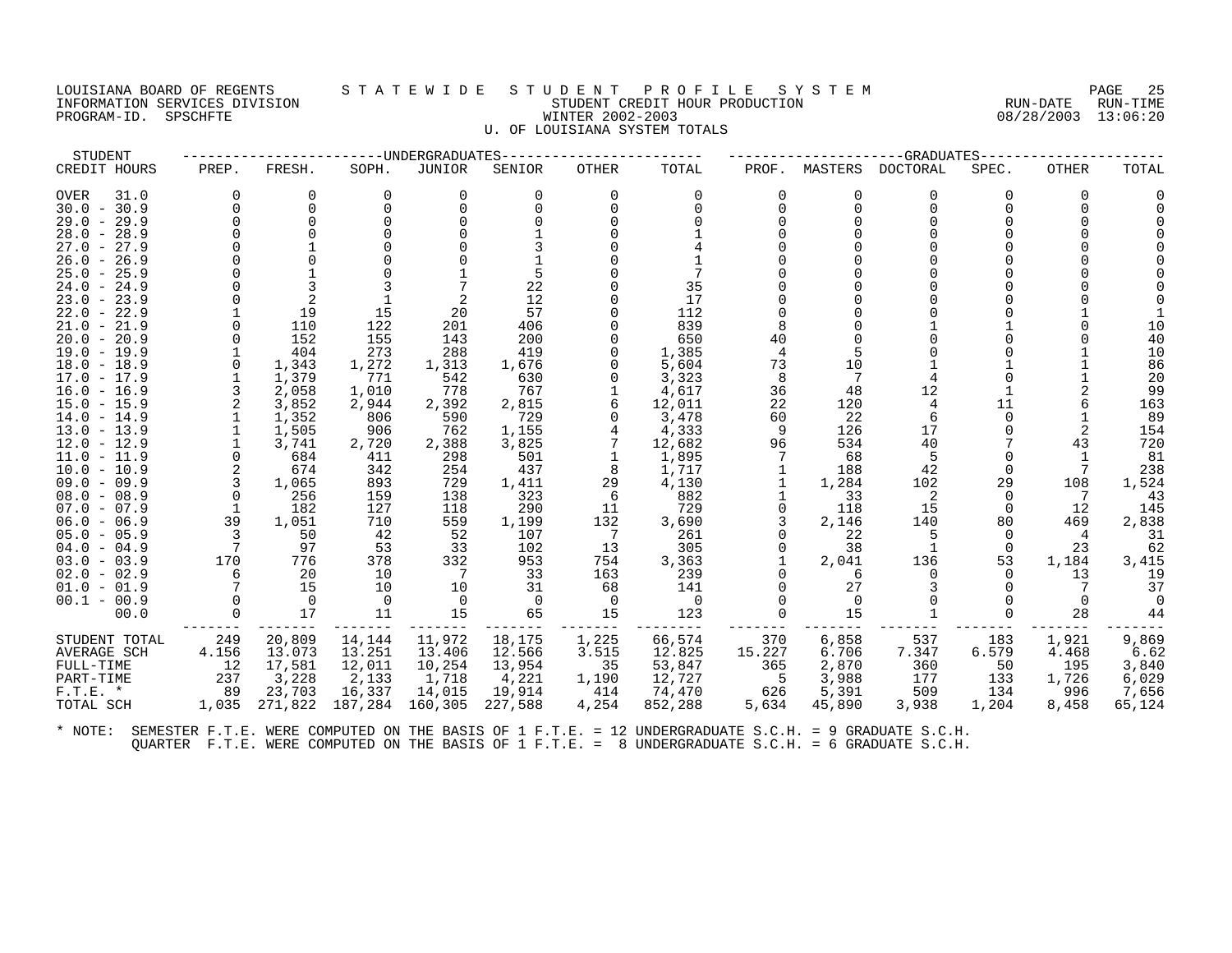### LOUISIANA BOARD OF REGENTS STATEWIDE STUDENT PROFILE SYSTEM NAGE 26 INFORMATION SERVICES DIVISION SUNGLERICAL STUDENT CREDIT HOUR PRODUCTION SUNGLERIC RUN-DATE RUN-TIME RUN-TIME<br>PROGRAM-ID. SPSCHFTE SUN-TIME SUNGLERICAL SERVICE RUN-DATE RUN-TIME SUNGLERICAL SUNGLERICAL SUNGLERICAL SUNGLE PROGRAM-ID. SPSCHFTE WINTER 2002-2003 L.S.U. SYSTEM TOTALS

| STUDENT                        |          |                |           | -UNDERGRADUATES |            | -GRADUATES   |              |          |             |                 |              |              |            |
|--------------------------------|----------|----------------|-----------|-----------------|------------|--------------|--------------|----------|-------------|-----------------|--------------|--------------|------------|
| CREDIT HOURS                   | PREP.    | FRESH.         | SOPH.     | <b>JUNIOR</b>   | SENIOR     | <b>OTHER</b> | TOTAL        | PROF.    | MASTERS     | <b>DOCTORAL</b> | SPEC.        | <b>OTHER</b> | TOTAL      |
| <b>OVER</b><br>31.0            | $\Omega$ |                | $\Omega$  |                 | $\Omega$   | $\Omega$     |              |          | O           | 0               | 0            | 0            |            |
| $30.0 - 30.9$                  | $\Omega$ |                |           | $\Omega$        |            |              | ∩            |          |             | $\Omega$        |              |              |            |
| $29.0 - 29.9$                  |          |                |           |                 |            |              |              |          |             | <sup>n</sup>    |              |              |            |
| $28.0 - 28.9$                  |          |                |           |                 |            |              |              |          |             |                 |              |              |            |
| 27.0<br>$-27.9$                |          |                |           |                 |            |              |              | 14       |             |                 |              |              | 14         |
| $26.0 -$<br>26.9               |          |                |           |                 |            |              |              | 51       |             |                 |              |              | 51         |
| $25.0 - 25.9$                  |          |                |           |                 |            |              |              | 17       |             |                 |              |              | 17         |
| $24.0 - 24.9$                  |          |                |           |                 |            |              |              | $\Omega$ |             |                 |              |              |            |
| $23.0 - 23.9$                  |          |                |           |                 |            |              | 5            | 32       |             |                 |              |              | 32         |
| $22.0 - 22.9$                  |          |                |           |                 | 14         |              | 20           | 47       |             |                 |              |              | 47         |
| $21.0 - 21.9$                  |          |                | 21        | 25              | 115        |              | 169          | $\Omega$ |             |                 |              |              |            |
| $20.0 - 20.9$                  |          |                | 13        | 20              | 69         | $\Omega$     | 111          | 14       | $\Omega$    |                 |              |              | 14         |
| $19.0 - 19.9$                  |          | 160            | 184       | 219             | 332        |              | 897          | 10       | 32          |                 |              |              | 48         |
| $18.0 - 18.9$                  | $\Omega$ | 531            | 512       | 627             | 940        | 22           | 2,632        | 53       | 128         | 2               |              |              | 184        |
| $17.0 - 17.9$                  | $\Omega$ | 479            | 496       | 436             | 430        | 9            | 1,850        | 10       | 10          | 10              |              |              | 31         |
| $16.0 - 16.9$                  |          | 1,155          | 1,247     | 979             | 955        | 28           | 4,365        | 341      | 111         | 22              |              |              | 477        |
| $15.0 - 15.9$                  |          | 3,029          | 2,574     | 2,331           | 2,425      | 79           | 10,438       | 144      | 233         | 47              |              |              | 434        |
| $14.0 - 14.9$                  |          | 576            | 495       | 463             | 560        | 22           | 2,117        | 118      | 33          | 27              |              |              | 187        |
| $13.0 - 13.9$                  | $\Omega$ | 1,080          | 889       | 814             | 921        | 54           | 3,758        | 42       | 143         | 104             |              |              | 293        |
| $12.0 - 12.9$                  | $\Omega$ | 2,879          | 2,025     | 1,736           | 2,555      | 230          | 9,425        | 37       | 587         | 247             |              | 47           | 924        |
| $11.0 - 11.9$                  |          | 113<br>262     | 69<br>179 | 51              | 130<br>226 | 66<br>51     | 429<br>822   | 19       | 75<br>163   | 40<br>224       |              |              | 137<br>396 |
| $10.0 - 10.9$<br>$09.0 - 09.9$ |          | 724            | 446       | 104<br>312      | 698        | 125          |              |          |             | 748             |              | 110          | 2,087      |
| $08.0 - 08.9$                  |          | 109            | 32        |                 | 82         | 29           | 2,306<br>274 |          | 1,215<br>17 |                 |              | 10           |            |
| $07.0 - 07.9$                  | $\Omega$ | 179            | 127       | -21<br>66       | 143        | 59           | 574          |          | 74          | 14<br>4         | $\Omega$     | 7            | 47<br>85   |
| $06.0 - 06.9$                  | 17       | 911            | 561       | 373             | 814        | 293          | 2,969        |          | 1,483       | 152             | 24           | 298          | 1,958      |
| $05.0 - 05.9$                  | 3        | 37             | -8        | 6               | 32         | 18           | 104          |          | 16          | 25              | $\mathbf{1}$ | 12           | 56         |
| $04.0 - 04.9$                  |          | 53             | 60        | 17              | 74         | 82           | 289          |          | 47          | 10              | $\Omega$     | 17           | 80         |
| $03.0 - 03.9$                  | 28       | 452            | 298       | 214             | 583        | 519          | 2,094        |          | 1,342       | 395             | 19           | 478          | 2,242      |
| $02.0 - 02.9$                  | $\Omega$ | $\overline{4}$ |           | $\Omega$        | 11         | 19           | 35           |          | 5           |                 |              | 6            | 16         |
| $01.0 - 01.9$                  |          | 46             | 16        |                 | 15         | 23           | 105          |          | 86          |                 |              |              | 98         |
| $00.1 - 00.9$                  |          | $\Omega$       | $\Omega$  | 0               | $\Omega$   | $\Omega$     | 0            |          |             | $\Omega$        |              |              |            |
| 00.0                           |          | 10             | 20        | 70              | 42         | 18           | 160          |          | 88          | 47              |              |              | 142        |
| STUDENT TOTAL                  | 56       | 12,808         | 10,275    | 8,892           | 12,173     | 1,749        | 45,953       | 989      | 5,889       | 2,133           | 62           | 1,026        | 10,099     |
| <b>AVERAGE SCH</b>             | 4.660    | 12.617         | 13.213    | 13.650          | 12.834     | 7.400        | 12.800       | 16.461   | 7.769       | 8.570           | 6.377        | 5.393        | 8.54       |
| FULL-TIME                      | 2        | 9,908          | 8,458     | 7,654           | 9,323      | 447          | 35,792       | 960      | 2,731       | 1,476           | 17           | 191          | 5,375      |
| PART-TIME                      | 54       | 2,900          | 1,817     | 1,238           | 2,850      | 1,302        | 10,161       | 29       | 3,158       | 657             | 45           | 835          | 4,724      |
| $F.T.E. *$                     | 22       | 13,456         | 11,293    | 10,036          | 12,974     | 1,068        | 48,848       | 1,801    | 5,008       | 1,987           | 43           | 614          | 9,453      |
| TOTAL SCH                      | 261      | 161,479        | 135,505   | 120,427         | 155,692    | 12,811       | 586,175      | 16,215   | 45,071      | 17,879          | 389          | 5,523        | 85,077     |
|                                |          |                |           |                 |            |              |              |          |             |                 |              |              |            |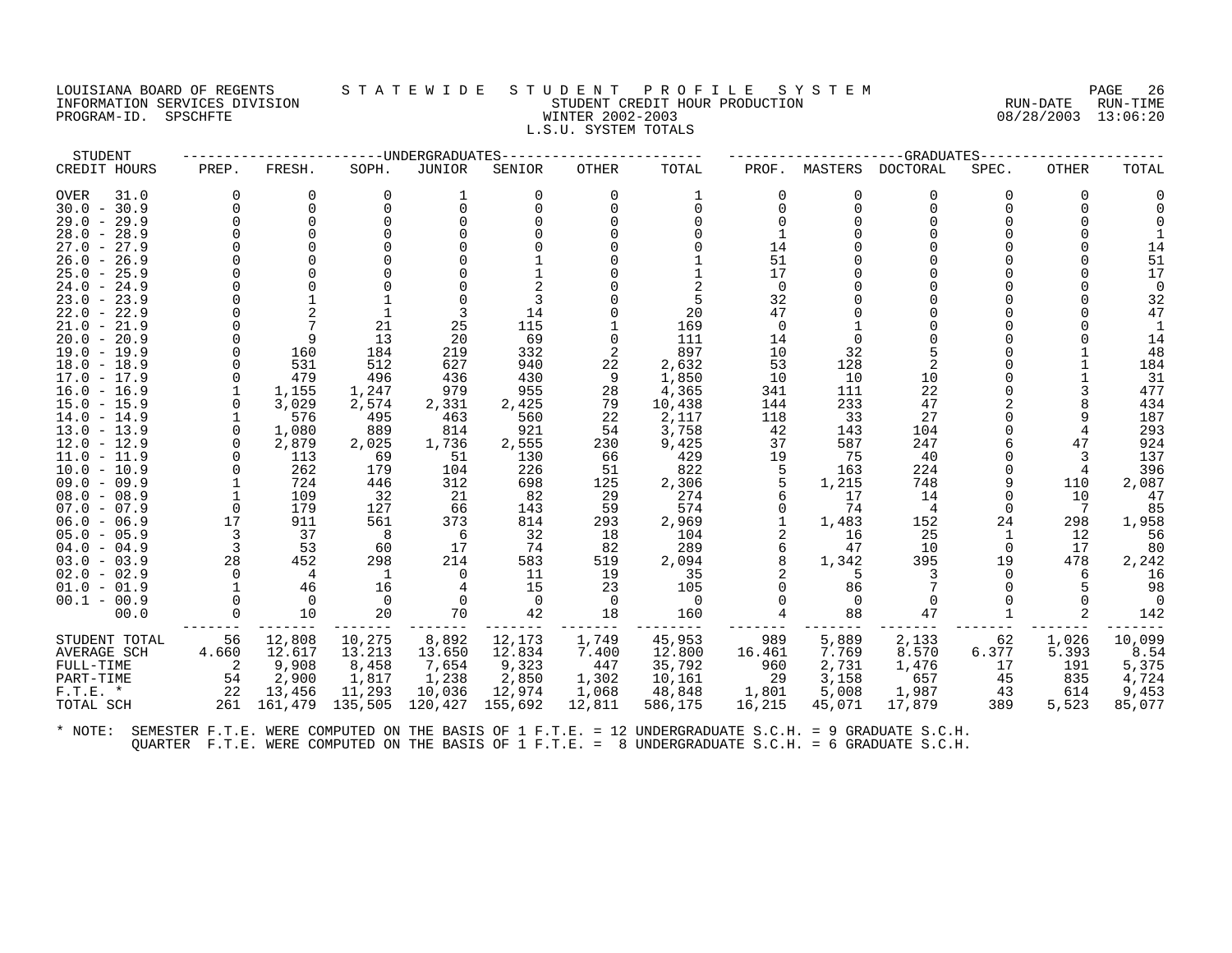# LOUISIANA BOARD OF REGENTS STATEWIDE STUDE NT PROFILE SYSTEM PAGE 27<br>INFORMATION SERVICES DIVISION STATE WILLE STUDENT CREDIT HOUR PRODUCTION RUN-DATE RUN-TIME INFORMATION SERVICES DIVISION STATES OF A STRANGE STATE REPORT CREDIT HOUR PRODUCTION PROGRAM-ID. SPSCHFTE WINTER 2002-2003 08/28/2003 13:06:20 SOUTHERN U. SYSTEM TOTALS

| STUDENT                        |          |          |          | ----UNDERGRADUATES |          |              |           |          |              | -GRADUATES      |              |              |          |
|--------------------------------|----------|----------|----------|--------------------|----------|--------------|-----------|----------|--------------|-----------------|--------------|--------------|----------|
| CREDIT HOURS                   | PREP.    | FRESH.   | SOPH.    | JUNIOR             | SENIOR   | <b>OTHER</b> | TOTAL     | PROF.    | MASTERS      | <b>DOCTORAL</b> | SPEC.        | <b>OTHER</b> | TOTAL    |
| OVER<br>31.0                   |          | $\Omega$ | $\Omega$ | $\Omega$           | $\Omega$ | $\Omega$     | $\Omega$  | $\Omega$ | U            | $\Omega$        | <sup>0</sup> | 0            |          |
| $30.0 - 30.9$                  |          | $\Omega$ |          |                    |          | U            |           | $\Omega$ | U            | $\Omega$        |              |              |          |
| $29.0 - 29.9$                  |          | $\Omega$ |          |                    |          |              |           |          |              |                 |              |              |          |
| $28.0 - 28.9$                  |          |          |          |                    |          |              |           |          |              |                 |              |              |          |
| $27.0 - 27.9$                  |          |          |          |                    |          |              |           |          |              |                 |              |              |          |
| $26.0 - 26.9$                  |          |          |          |                    |          |              |           |          |              |                 |              |              |          |
| $25.0 - 25.9$                  |          |          |          |                    |          |              |           |          |              |                 |              |              |          |
| $24.0 - 24.9$                  |          |          |          |                    |          |              |           |          |              |                 |              |              |          |
| $23.0 - 23.9$                  |          |          |          |                    |          |              |           |          |              |                 |              |              |          |
| $22.0 - 22.9$                  |          |          |          |                    | 25       |              | 40        |          |              |                 |              |              |          |
| $21.0 - 21.9$                  |          |          | 16       |                    | 43       |              | 79        |          |              |                 |              |              |          |
| $20.0 - 20.9$                  |          |          |          |                    | 42       |              | 62        |          |              |                 |              |              |          |
| $19.0 - 19.9$                  |          | 114      | 108      | 153                | 239      | 10           | 624       | 37       |              |                 |              |              |          |
| $18.0 - 18.9$                  |          | 208      | 250      | 280                | 398      | 12           | 1,148     | 36       |              |                 |              |              | 40       |
| $17.0 - 17.9$                  |          | 323      | 150      | 118                | 178      | 3            | 772       | 39       |              |                 |              |              | 41       |
| $16.0 - 16.9$                  |          | 463      | 281      | 201                | 250      | 9            | 1,204     | 48       | 45           |                 |              |              | 96       |
| $15.0 - 15.9$                  |          | 457      | 442      | 384                | 468      | 26           | 1,777     | 153      | 44           |                 |              |              | 202      |
| $14.0 - 14.9$                  |          | 345      | 185      | 102                | 162      | 11           | 805       | 12       | 52           |                 |              |              | 66       |
| $13.0 - 13.9$                  |          | 593      | 293      | 146                | 251      | 17           | 1,300     | 26       | 9            |                 |              |              | 37       |
| $12.0 - 12.9$                  |          | 787      | 513      | 343                | 640      | 52           | 2,335     | 14       | 176          |                 |              | 21           | 221      |
| $11.0 - 11.9$                  |          | 35       | 16       | 10                 | 26       | 5            | 92        | 4        | 5            |                 |              |              | 15       |
| $10.0 - 10.9$                  |          | 54       | 25       | 24                 | 47       | 10           | 160       |          | 10           |                 |              |              | 23       |
| $09.0 - 09.9$                  |          | 92       | 79       | 49                 | 138      | 19           | 377       |          | 258          | 25              |              | 52           | 337      |
| $08.0 - 08.9$                  |          | 35       | 13       | 4                  | 14       | 8            | 74        |          | 16           |                 |              | 4            | 24       |
| $07.0 - 07.9$                  |          | 66       | 20       | 18                 | 32       | 12           | 148       |          | -5           |                 |              | 12<br>305    | 19       |
| $06.0 - 06.9$                  |          | 211<br>9 | 96<br>6  | 50                 | 173      | 31           | 561       |          | 526          | 31<br>$\Omega$  | 46           |              | 908      |
| $05.0 - 05.9$<br>$04.0 - 04.9$ |          | 48       | 16       | 8                  | 13<br>24 | -6<br>29     | 38<br>125 |          | 36<br>3      |                 | 3            | 6            | 39<br>13 |
| $03.0 - 03.9$                  |          | 170      | 34       | 18                 | 98       | 72           | 392       |          | 94           | 27              | 32           | 117          | 270      |
| $02.0 - 02.9$                  |          |          |          |                    |          |              | 10        |          |              |                 |              |              |          |
| $01.0 - 01.9$                  |          |          |          |                    |          |              | 9         |          | $\Omega$     |                 |              |              |          |
| $00.1 - 00.9$                  |          |          |          |                    |          |              | $\Omega$  |          | <sup>0</sup> |                 |              |              |          |
| 00.0                           |          |          |          |                    | 9        |              | 9         |          | 14           |                 |              |              | 21       |
|                                |          |          |          |                    |          |              |           |          |              |                 |              |              |          |
| STUDENT TOTAL                  | 0        | 4,038    | 2,561    | 1,929              | 3,281    | 347          | 12,156    | 377      | 1,300        | 108             | 90           | 542          | 2,417    |
| AVERAGE SCH                    | .000     | 13.043   | 13.918   | 14.558             | 13.823   | 9.083        | 13.565    | 15.570   | 8.323        | 6.574           | 5.244        | 6.226        | 8.80     |
| FULL-TIME                      | 0        | 3,314    | 2,255    | 1,744              | 2,702    | 146          | 10,161    | 375      | 604          | 38              | 6            | 96           | 1,119    |
| PART-TIME                      | $\Omega$ | 724      | 306      | 185                | 579      | 201          | 1,995     | 2        | 696          | 70              | 84           | 446          | 1,298    |
| $F.T.E. *$                     | 0        | 4,389    | 2,971    | 2,341              | 3,769    | 262          | 13,731    | 652      | 1,189        | 74              | 52           | 375          | 2,343    |
| TOTAL SCH                      | $\Omega$ | 52,669   | 35,644   | 28,083             | 45,231   | 3,152        | 164,779   | 5,870    | 10,704       | 664             | 472          | 3,375        | 21,085   |
|                                |          |          |          |                    |          |              |           |          |              |                 |              |              |          |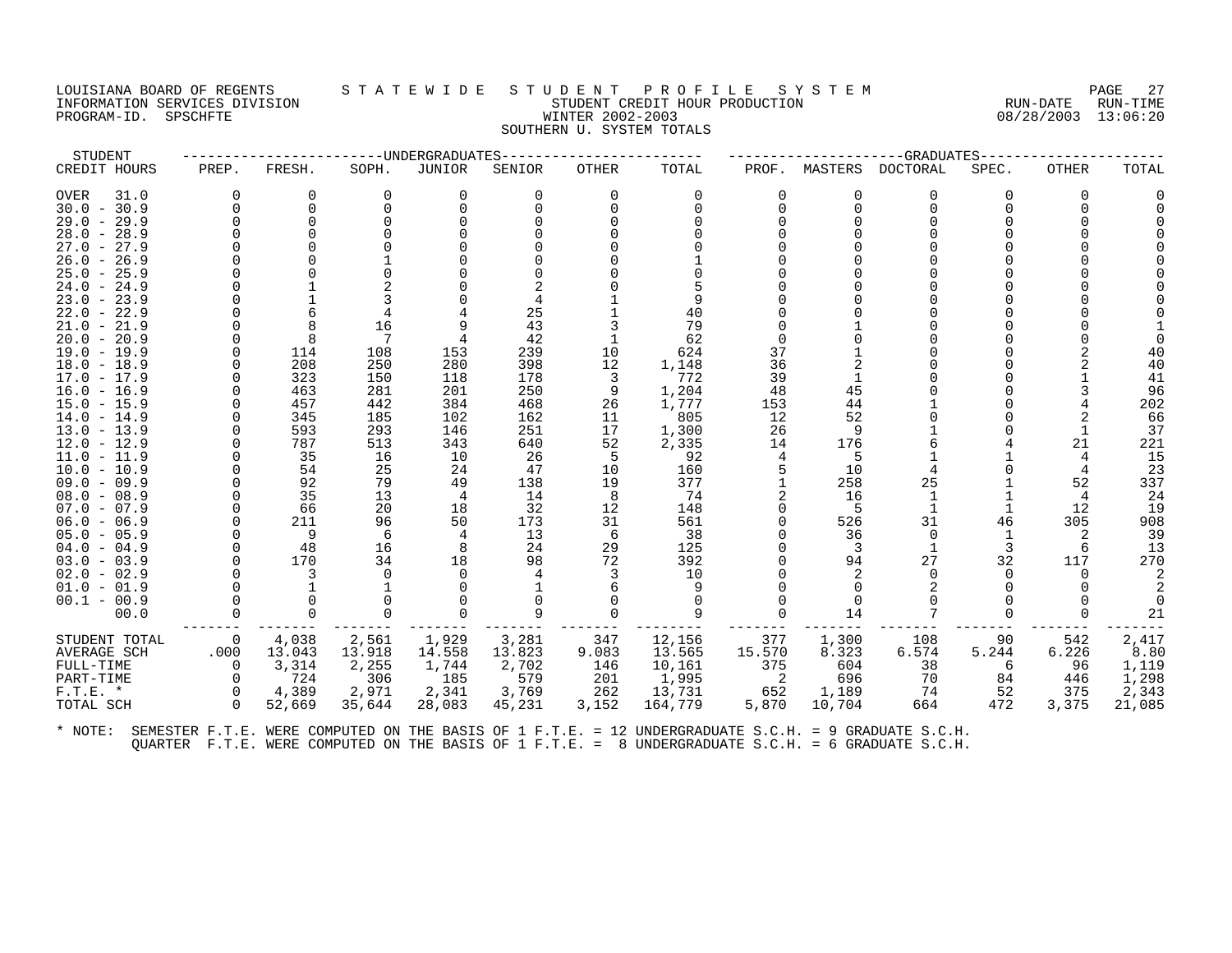#### LOUISIANA BOARD OF REGENTS S T A T E W I D E S T U D E N T P R O F I L E S Y S T E M PAGE 28 INFORMATION SERVICES DIVISION STUDENT CREDIT HOUR PRODUCTION RUN-DATE RUN-TIME PROGRAM-ID. SPSCHFTE WINTER 2002-2003 08/28/2003 13:06:20 LA COMMUNITY & TECH COLLEGE SYST

| STUDENT             |                |             |          | --UNDERGRADUATES- |          | --GRADUATES |          |       |          |             |       |             |          |
|---------------------|----------------|-------------|----------|-------------------|----------|-------------|----------|-------|----------|-------------|-------|-------------|----------|
| CREDIT HOURS        | PREP.          | FRESH.      | SOPH.    | JUNIOR            | SENIOR   | OTHER       | TOTAL    | PROF. | MASTERS  | DOCTORAL    | SPEC. | OTHER       | TOTAL    |
| <b>OVER</b><br>31.0 | $\Omega$       | $\Omega$    | $\Omega$ | 0                 | $\Omega$ | $\Omega$    | $\Omega$ |       | $\Omega$ | $\Omega$    | ∩     | $\Omega$    |          |
| $30.0 - 30.9$       | $\Omega$       | $\Omega$    |          | $\Omega$          |          | $\Omega$    | U        |       | $\Omega$ | $\Omega$    |       |             |          |
| $29.0 - 29.9$       |                | $\Omega$    |          |                   |          |             |          |       |          | $\Omega$    |       |             |          |
| $28.0 - 28.9$       |                |             |          |                   |          |             |          |       |          |             |       |             |          |
| $27.0 - 27.9$       |                |             |          |                   |          |             |          |       |          |             |       |             |          |
| $26.0 - 26.9$       |                |             |          |                   |          |             |          |       |          |             |       |             |          |
| $25.0 - 25.9$       |                |             |          |                   |          |             |          |       |          |             |       |             |          |
| $24.0 - 24.9$       |                |             |          |                   |          |             |          |       |          |             |       |             |          |
| $23.0 - 23.9$       |                |             |          |                   |          |             |          |       |          |             |       |             |          |
| $22.0 - 22.9$       |                | 2           |          |                   |          |             |          |       |          |             |       |             |          |
| $21.0 - 21.9$       |                | 44          | 23       |                   |          | 11          | 78       |       |          |             |       |             |          |
| $20.0 - 20.9$       |                | 25          | 15       |                   |          | 22          | 62       |       |          |             |       |             |          |
| $19.0 - 19.9$       |                | 29          | 33       |                   |          | 35          | 97       |       |          |             |       |             |          |
| $18.0 - 18.9$       |                | 163         | 167      |                   |          | 84          | 414      |       |          |             |       |             |          |
| $17.0 - 17.9$       |                | 138         | 66       |                   |          | 42          | 246      |       |          |             |       |             |          |
| $16.0 - 16.9$       |                | 313         | 196      |                   |          | 80          | 589      |       |          |             |       |             |          |
| $15.0 - 15.9$       |                | 967         | 495      |                   |          | 200         | 1,664    |       |          |             |       |             |          |
| $14.0 - 14.9$       | $\Omega$       | 612         | 231      |                   |          | 100         | 943      |       |          |             |       |             |          |
| $13.0 - 13.9$       | 2              | 931         | 620      |                   |          | 355         | 1,908    |       |          |             |       |             |          |
| $12.0 - 12.9$       | 11             | 4,571       | 1,487    |                   |          | 629         | 6,698    |       |          |             |       |             |          |
| $11.0 - 11.9$       | $\Omega$       | 298         | 131      |                   |          | 101         | 530      |       |          |             |       |             |          |
| $10.0 - 10.9$       |                | 339         | 234      |                   |          | 189         | 763      |       |          |             |       |             |          |
| $09.0 - 09.9$       | $\overline{4}$ | 2,015       | 783      |                   |          | 840         | 3,642    |       |          |             |       |             |          |
| $08.0 - 08.9$       | 2              | 249         | 151      |                   |          | 91          | 493      |       |          |             |       |             |          |
| $07.0 - 07.9$       | 6              | 369         | 344      |                   |          | 234         | 953      |       |          |             |       |             |          |
| $06.0 - 06.9$       | 108            | 2,799       | 1,041    |                   |          | 772         | 4,720    |       |          |             |       |             |          |
| $05.0 - 05.9$       | 4              | 108         | 65       |                   |          | 67          | 244      |       |          |             |       |             |          |
| $04.0 - 04.9$       | 12             | 388         | 175      |                   |          | 211         | 786      |       |          |             |       |             |          |
| $03.0 - 03.9$       | 373            | 1,957       | 623      |                   |          | 680         | 3,633    |       |          |             |       |             |          |
| $02.0 - 02.9$       |                | 15          | 13       |                   |          | 13          | 45       |       |          |             |       |             |          |
| $01.0 - 01.9$       |                | 53          | 22       |                   |          | 14          | 90       |       |          |             |       |             |          |
| $00.1 - 00.9$       |                | $\Omega$    | $\Omega$ |                   |          | 0           | $\Omega$ |       |          |             |       |             |          |
| 00.0                | $\Omega$       | $\mathbf 0$ | 2        | $\Omega$          | $\Omega$ | $\Omega$    | 2        |       |          | U           |       |             |          |
| STUDENT TOTAL       | 530            | 16,386      | 6,929    | $\mathbf 0$       | 0        | 4,773       | 28,618   | 0     | 0        | $\mathbf 0$ | 0     | $\mathbf 0$ | $\Omega$ |
| AVERAGE SCH         | 4.030          | 9.555       | 9.982    | .000              | .000     | 8.860       | 9.440    | .000  | .000     | .000        | .000  | .000        | .00      |
| FULL-TIME           | 15             | 7,796       | 3,345    | 0                 | 0        | 1,561       | 12,717   |       | $\Omega$ | $\Omega$    |       | O           |          |
| PART-TIME           | 515            | 8,590       | 3,584    | 0                 | 0        | 3,212       | 15,901   |       | $\Omega$ | $\Omega$    |       |             |          |
| $F.T.E.$ *          | 179            | 13,048      | 5,763    | $\mathbf 0$       | 0        | 3,525       | 22,513   |       |          |             |       |             |          |
| TOTAL SCH           | 2,136          | 156,578     | 69,146   | $\Omega$          | $\Omega$ | 42,292      | 270,152  |       |          | $\Omega$    |       | ∩           |          |
|                     |                |             |          |                   |          |             |          |       |          |             |       |             |          |